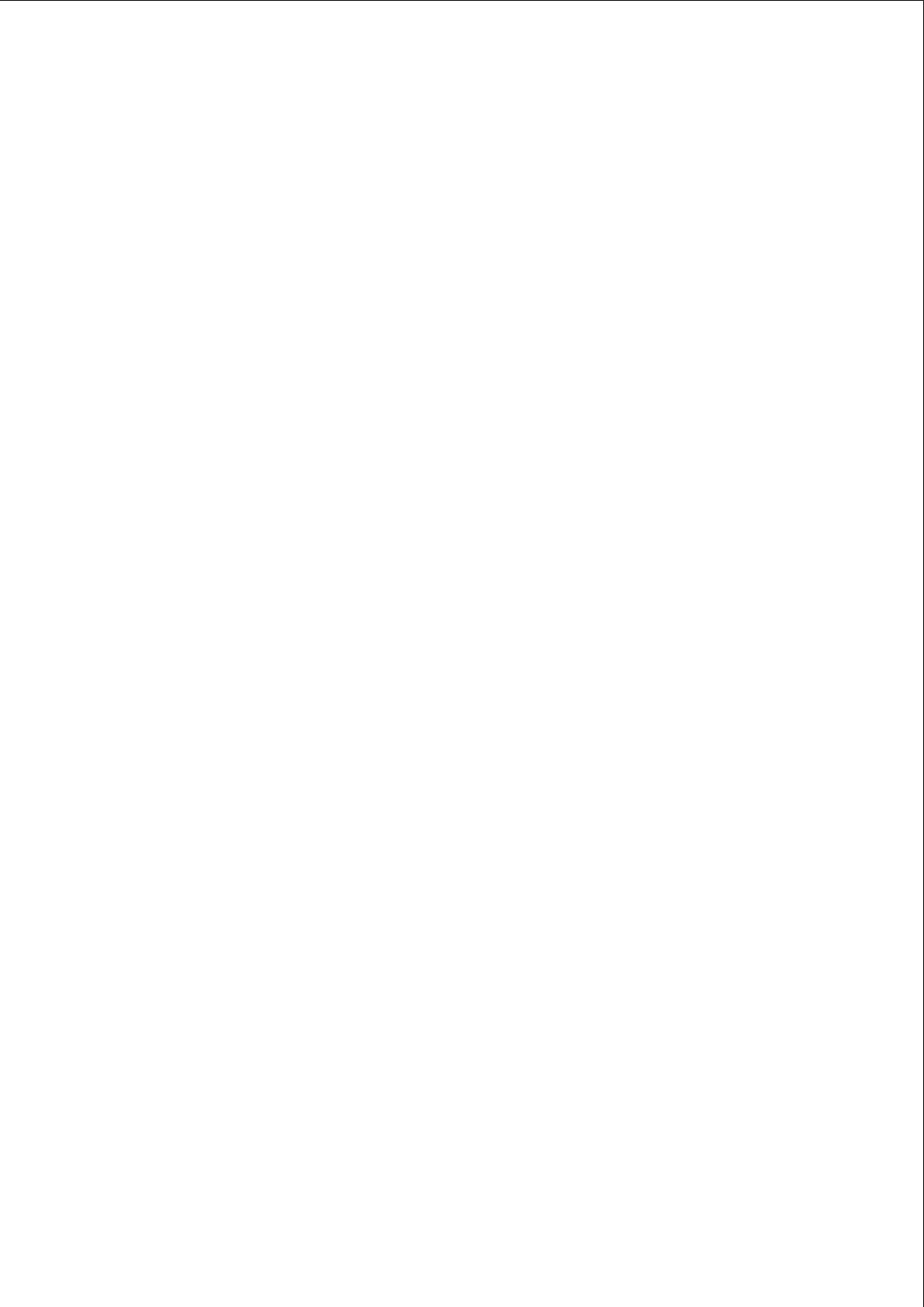

| <b>Board of Directors</b>                         | Mr. Amit R. Dalmia<br>Mr. Durgaprasad S. Sabnis<br>Mr. J. Ramakrishnan                                                                                  | Chairman<br>Director<br>Director |  |  |
|---------------------------------------------------|---------------------------------------------------------------------------------------------------------------------------------------------------------|----------------------------------|--|--|
| <b>Auditors</b>                                   | Tembey & Mhatre,<br><b>Chartered Accountants</b>                                                                                                        |                                  |  |  |
| <b>Registrars &amp;</b><br><b>Transfer Agents</b> | Adroit Corporate Services Pvt. Ltd.<br>17/20, Jaferbhoy Industrial Estate,<br>1st Floor, Makwana Road,<br>Marol Naka, Andheri (E),<br>Mumbai - 400 059. |                                  |  |  |
| <b>Registered Office</b>                          | 317, Tantia Jogani Industrial Premises,<br>3rd Floor, J. R. Boricha Marg,<br>Lower Parel, Mumbai - 400 011.                                             |                                  |  |  |

#### **27th Annual General Meeting**

- Date :  $29^{th}$  August, 2013
- Day : Thursday
- Time : 10.00 a.m.
- Venue : "Hall of Quest", Nehru Planetarium, Nehru Centre, Dr. Annie Besant Road, Worli, Mumbai - 400 018.

**Members are requested to bring their copies of the Annual Report to the Annual General Meeting**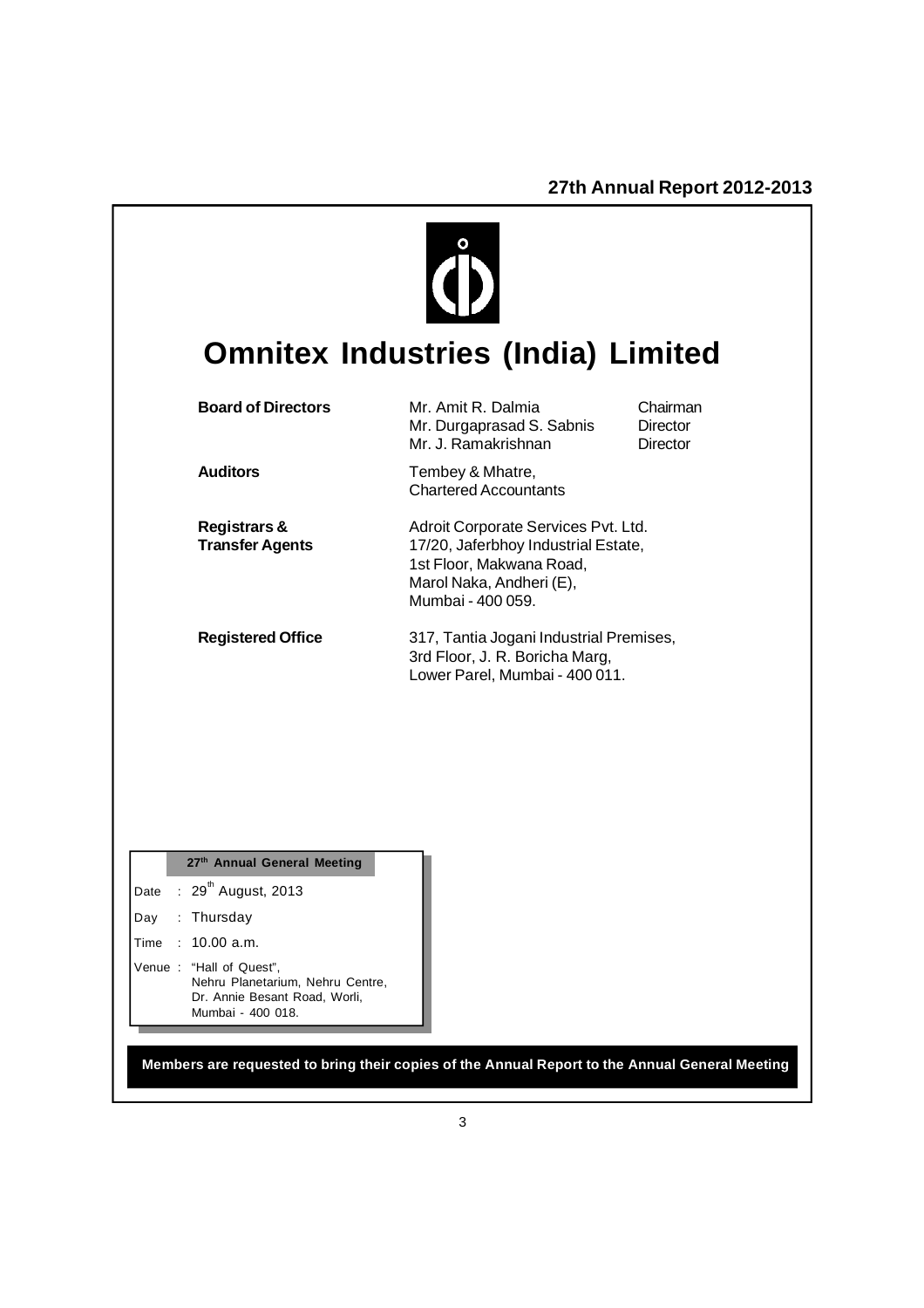### **NOTICE**

Notice is hereby given that the 27<sup>th</sup> Annual General Meeting of the Members of **Omnitex Industries (India)** Limited, will be held on Thursday, the 29<sup>th</sup> August, 2013, at 10.00 a.m., at Hall of Quest, Nehru Planetarium, Nehru Centre, Dr. Annie Besant Road, Worli, Mumbai - 400 018, to transact the following business:

#### **Ordinary Business**

- 1. To receive, consider, and adopt the Audited Balance Sheet as at March 31, 2013 and the Profit and Loss Statement for the year ended on that date, and Reports of the Directors and Auditors thereon.
- 2. To appoint Mr. Amit R Dalmia as a Director of the Company, who retires by rotation and, being eligible, offers himself for re-appointment.
- 3. To re-appoint auditors and to fix their remuneration.

#### **Special Business**

4. To consider and if thought fit, to pass, with or without modification(s) the following resolution as an Ordinary Resolution:

"**RESOLVED THAT** Pursuant to section 257 and all other applicable provisions, if any, of the Companies Act, 1956 Mr Durgaprasad S Sabnis, who was appointed as an Additional Director pursuant to the provisions of section 260 of the Companies Act, 1956 and who holds office up-to the date of this Annual General Meeting be and is hereby appointed as the Director of the Company subject to retirement by rotation under the provisions of the Articles of the Company."

**By Order of the Board of Directors,**

Place : Mumbai **Amit R. Dalmia** Date :  $30<sup>th</sup>$  May, 2013

#### **Registered Office:**

317, Tantia Jogani Industrial Premises, 3rd Floor, J. R. Boricha Marg, Lower Parel, Mumbai - 400 011.

#### **Notes:-**

- **1. A MEMBER ENTITLED TO ATTEND AND VOTE AT THE ANNUAL GENERAL MEETING IS ENTITLED TO APPOINT A PROXY TO ATTEND AND VOTE INSTEAD OF HIMSELF AND THE PROXY NEED NOT BE A MEMBER.**
- 2. The instrument appointing a Proxy should be deposited at the Registered Office of the Company not less than 48 hours before commencement of the meeting.
- 3. The Register of Members and Share transfer Books of the Company will remain closed from  $27<sup>th</sup>$ August, 2013 to  $29<sup>th</sup>$  August, 2013 (both days inclusive)
- 4. Members / proxies should bring the attendance slip duly filled in for attending the meeting.
- 5. Members are requested to intimate the change of address, if any to the Registrar and Share Transfer Agents M/s. Adroit Corporate Services Private Limited, 17/20, Jaferbhoy Industrial Estate, 1st Floor, Makwana Road, Marol Naka, Andheri (East), Mumbai - 400 059.
- 6. Members desiring any information with regard to accounts are requested to write to the Company at an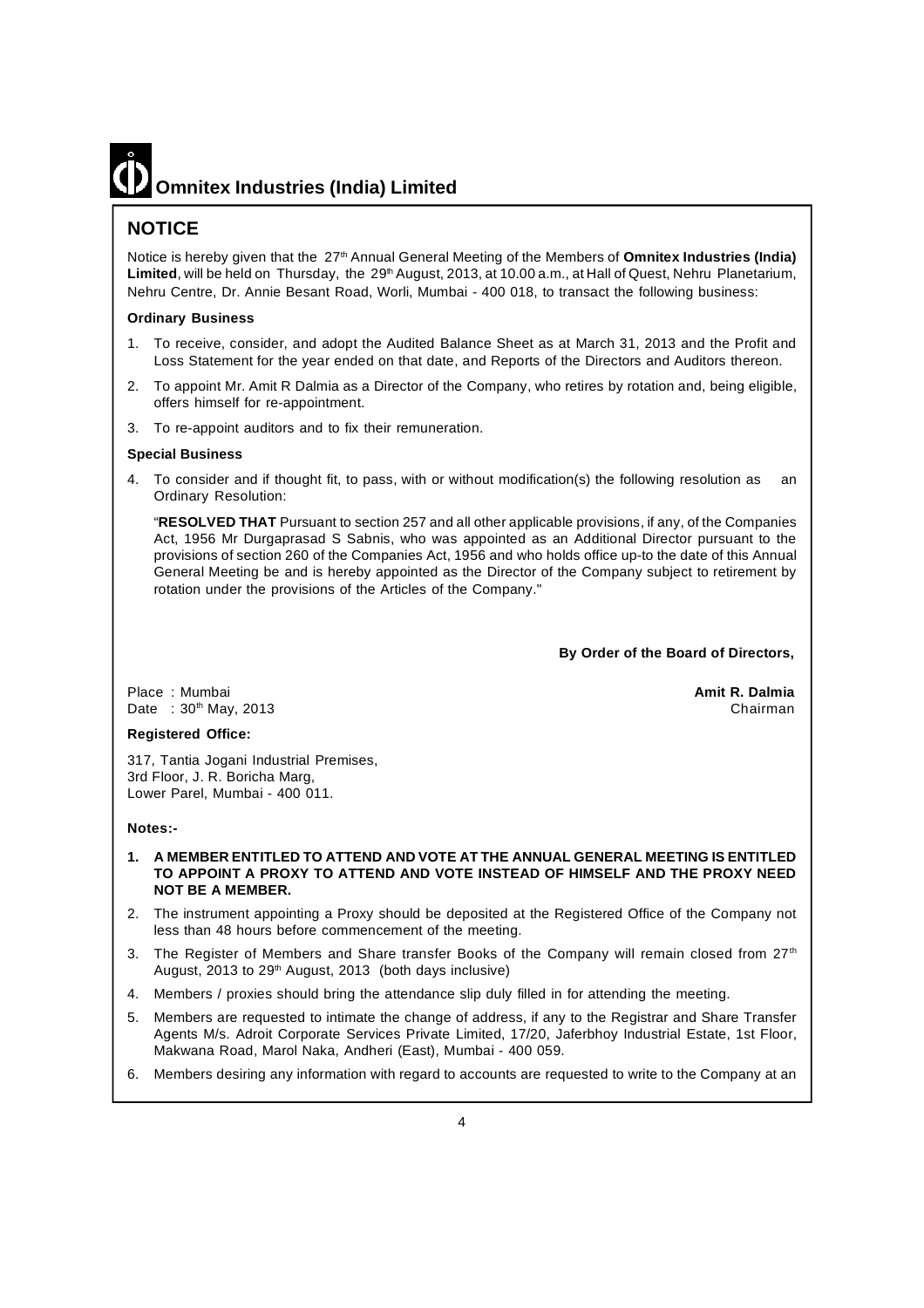early date so as to enable the Management to keep the information ready.

- 7. The Members who wish to take advantage of the nomination facility, can obtain the prescribed nomination form, from the Company's Registrar and Transfer Agent.
- 8. Brief resume of Mr. Amit R. Dalmia and Mr. Durgaprasad S Sabnis is given in the Corporate Governance Report (Refer Item 15 of the report).

**By Order of the Board of Directors,**

Place : Mumbai **Amit R. Dalmia** Date : 30<sup>th</sup> May, 2013. Chairman and the study of the study of the study of the study of the study of the study of the study of the study of the study of the study of the study of the study of the study of the study of th

#### **Registered Office:**

317, Tantia Jogani Industrial Premises, 3rd Floor, J. R. Boricha Marg, Lower Parel, Mumbai - 400 011.

#### **Explanatory Statement Pursuant to Section 173(2) of the Companies Act, 1956**

#### **Item No 4**

The Board of Directors of the Company has appointed Mr. Durgaprasad S Sabnis, as additional Director, pursuant to the provisions of section 260 of the Companies Act, 1956 with effect from May 30, 2013.

In terms of the provisions of Section 260 of the Act, Mr. Durgaprasad S Sabnis would hold the office up-to the date of this Annual General Meeting of the Company.

The Company has received a Notice in writing from a member along with a deposit of Rs. 500/ proposing the candidature of Mr. Durgaprasad S Sabnis for the Office of Director of the Company under the provisions of Section 257 of the Act.

The Board commends the resolution for your approval

None of the Directors except Mr. Durgaprasad S. Sabnis are concerned or interested in the resolution.

**By Order of the Board of Directors,**

**Amit R. Dalmia** Chairman

Place : Mumbai Date:  $30<sup>th</sup>$  May, 2013

#### **Registered Office:**

317, Tantia Jogani Industrial Premises, 3rd Floor, J. R. Boricha Marg, Lower Parel, Mumbai-400 011.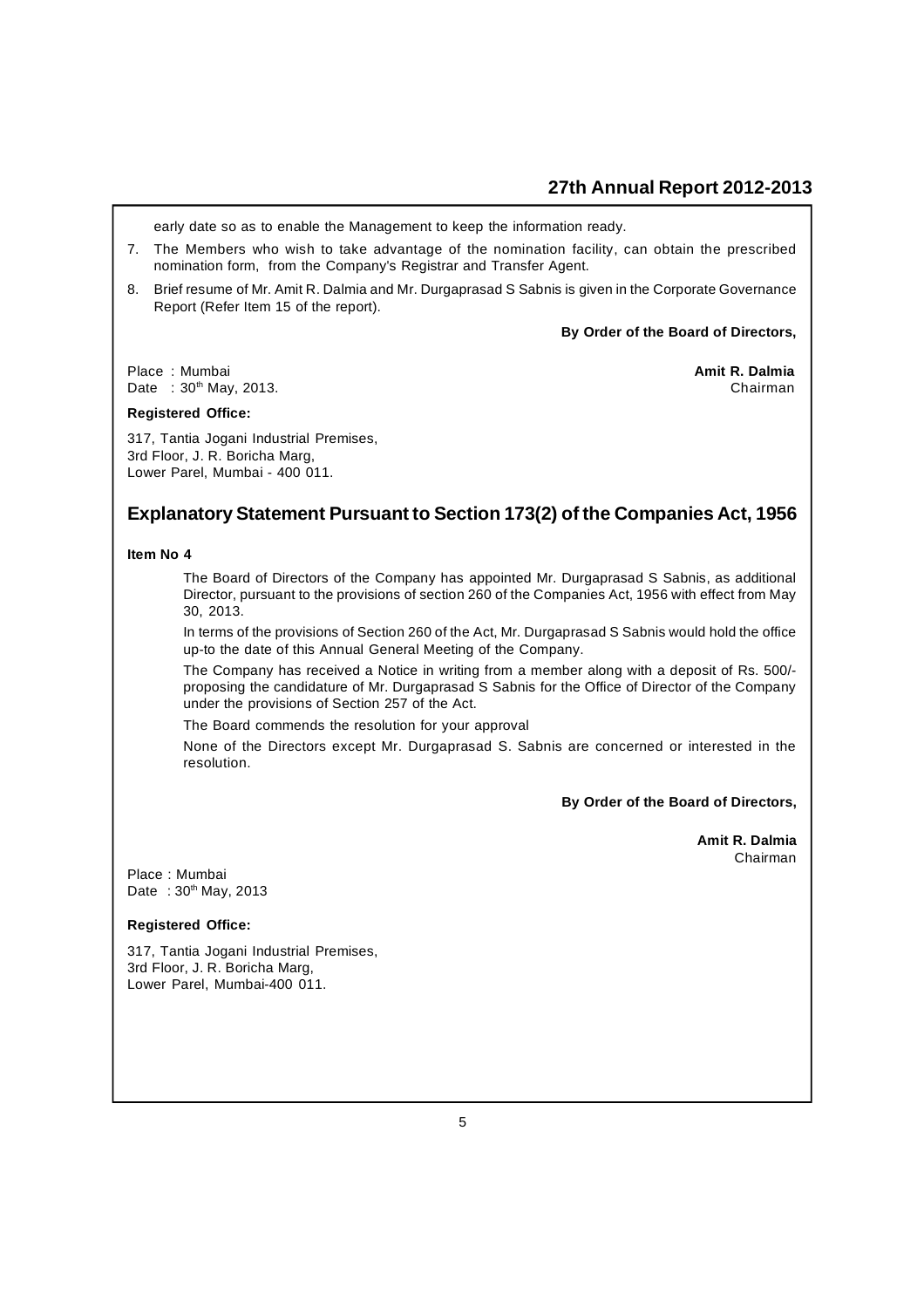#### **DIRECTORS' REPORT**

#### **Dear Members,**

Your Directors have pleasure in presenting the 27<sup>th</sup> Annual Report together with the Audited Accounts of the Company for the year ended March 31, 2013.

#### **1. FINANCIAL RESULTS**

|                                                         | 2012-13<br>(Rs. in Lacs) | 2011-12<br>(Rs. in Lacs) |
|---------------------------------------------------------|--------------------------|--------------------------|
| Profit before Financial Charges, Depreciation and Taxes | 21.78                    | 14.90                    |
| : Financial Charges<br>Less                             | 0.15                     | 0.29                     |
| Depreciation                                            | 6.00                     | 5.91                     |
| Current Tax                                             | 4.47                     | 3.00                     |
| Deferred Tax                                            | (0.00)                   | (2.53)                   |
| <b>MAT Credit Entitlement</b>                           | 0.22                     | 0.00                     |
| Net Profit after depreciation and tax                   | 10.94                    | 8.23                     |
| : Loss brought down from earlier year<br>Add            | (81.90)                  | (89.86)                  |
| Prior Period Adjustment for Taxes                       | (0.00)                   | (0.27)                   |
| Balance (Loss) carried to Balance Sheet                 | (70.96)                  | (81.90)                  |

#### **2. DIVIDEND**

In view of the accumulated losses, your Directors are not in a position to recommend any dividend for the year and regret the same.

#### **3. REVIEW OF OPERATION**

During the year under review, your Company has earned a net profit of Rs. 10.94 lacs as against net profit of Rs. 8.23 lacs during the previous year.

#### **4. JOINT VENTURE**

During the year under review, M/s. Strata Geosystems (India) Private Limited the Joint Venture Company has continued to make good progress and has achieved a turnover of over Rs. 62 Crores inspite of slow down in infrastructure sector and it's outlook is good.

#### **5. DIRECTORS**

Mr. Amit R Dalmia will retire by rotation at the ensuing Annual General Meeting and is eligible for reappointment.

Mr. Deepak Advani resigned as Director of the Company w.e.f. 30<sup>th</sup> May, 2013. Your Directors place on record their appreciation of the valuable services rendered by Mr. Deepak Advani during his tenure as Director.

Mr. Durgaprasad S Sabnis was appointed as an additional Director of the Company with effect from 30<sup>th</sup> May, 2013 and shall hold office up-to the date of the ensuing Annual General Meeting.

You are therefore requested to give your consent for the re-appointment of Mr. Amit R. Dalmia and for the appointment of Mr. Durgaprasad S. Sabnis as Directors of the Company.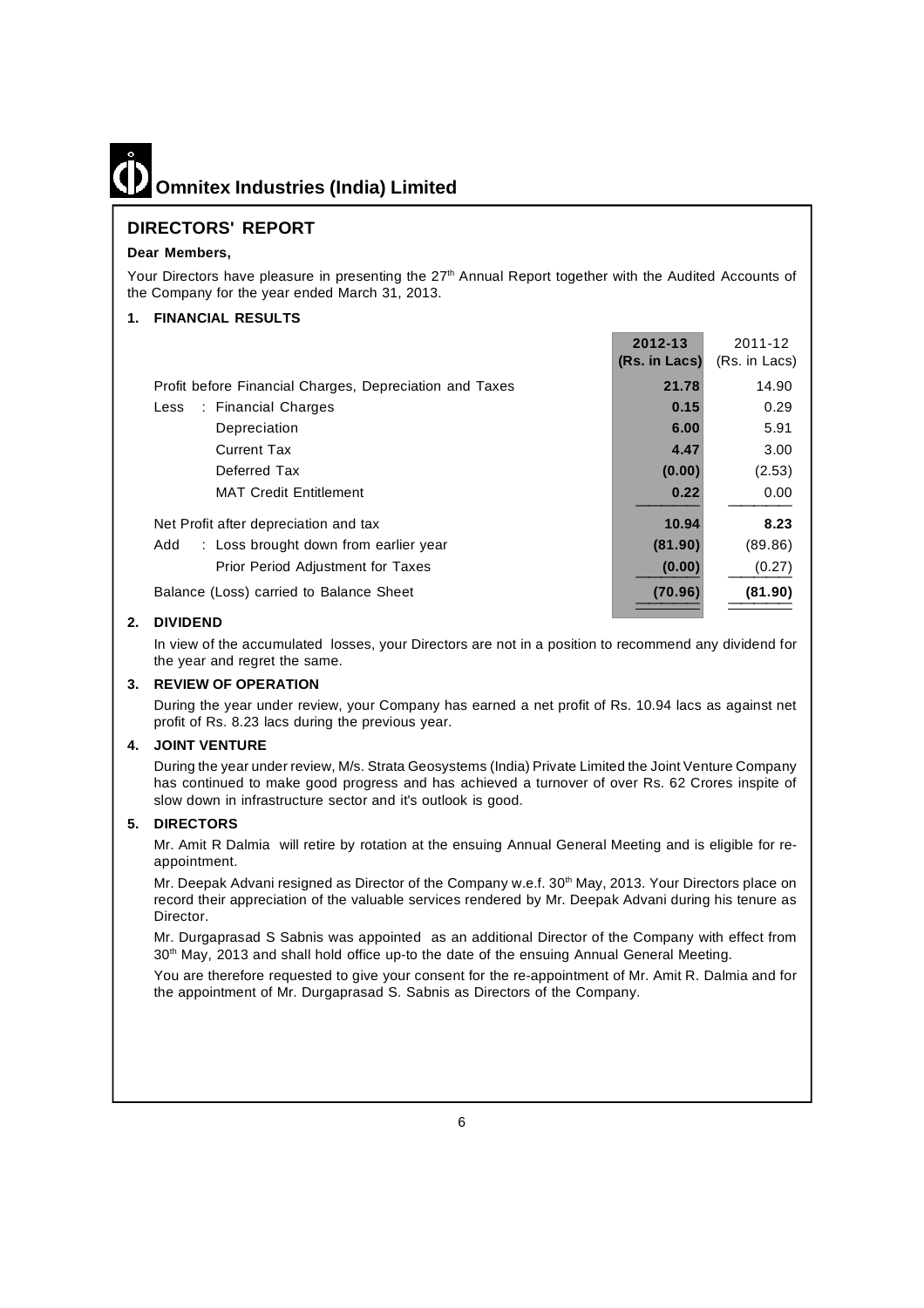#### **6. DIRECTORS' RESPONSIBILITY STATEMENT**

- **In terms of provisions of Section 217(2AA) of the Companies Act, 1956, your Directors state :**
- (i) that in the preparation of the annual accounts, the applicable accounting standards have been followed along with proper explanation relating to material departures;
- (ii) that the Directors have selected such accounting policies and applied them consistently and made judgments and estimates that are reasonable and prudent so as to give a true and fair view of the state of affairs of the Company at the end of the financial year and of the profit of the company for the year ended on that date;
- (iii) that the Directors have taken proper and sufficient care for the maintenance of adequate accounting records in accordance with the provisions of the Act for safeguarding the assets of the Company and for preventing and detecting fraud and other irregularities;
- (iv) that the Directors have prepared the annual accounts on a going concern basis.

#### **7. INSURANCE**

All the properties of the Company including building, furniture, vehicles wherever necessary, and to the extent required, have been adequately insured.

#### **8. PARTICULARS OF EMPLOYEES**

As there were no employees drawing remuneration more than the limit prescribed under section 217 (2A) of the Companies Act, 1956, Companies (Particulars of Employees) Rules, 1975, as amended from time to time, statement under section 217(2A) is not annexed.

**9. PARTICULARS OF ENERGY CONSUMPTION, FOREIGN EXCHANGE EARNINGS AND OUTGOING** Considering the present nature of activity, information as per Section 217 (1) (e) of the Companies Act, 1956, read with the Companies (Disclosure of Particulars in the Report of the Board of Directors) Rules 1988, is not applicable.

#### **FOREIGN EXCHANGE EARNINGS AND OUTGOING.**

Export during the year amounted to Rs. Nil (Previous year Nil). The outgo of foreign exchange amounted to Rs. Nil (Previous year Nil).

#### **10. AUDITORS**

M/s. Tembey & Mhatre, Chartered Accountants, present auditors of the Company, retires at the conclusion of the forthcoming Annual General Meeting and are eligible for re-appointment. Members are requested to consider their re-appointment and authorize the Board of Directors to fix their remuneration.

#### **11. SECRETARIAL COMPLIANCE CERTIFICATE**

Your Company has appointed CS Niraj Trivedi, Practicing Company Secretary to conduct Secretarial Audit of the Company in terms of section 383-A of the Companies Act,1956. The Compliance Certificate for the financial year 2012-13 issued by him is attached hereto, and forming part of Director's Report.

#### **12. CORPORATE GOVERNANCE**

Your Company conforms to the norms of Corporate Governance as envisaged in the Companies Act, 1956 and in the Listing Agreement with the Stock Exchange. Necessary measures were taken during the year under report to implement the Code of Corporate Governance. A report of the Corporate Governance, along with the Certificate of Compliance from the Auditors forms part of this report.

#### **13. APPRECIATION**

The Board of Directors records its grateful thanks to all the stakeholders of the Company for their continued support and co-operation.

#### **On Behalf of the Board of Directors,**

Place : Mumbai **Amit R. Dalmia** Date : 30<sup>th</sup> May, 2013 **Chairman**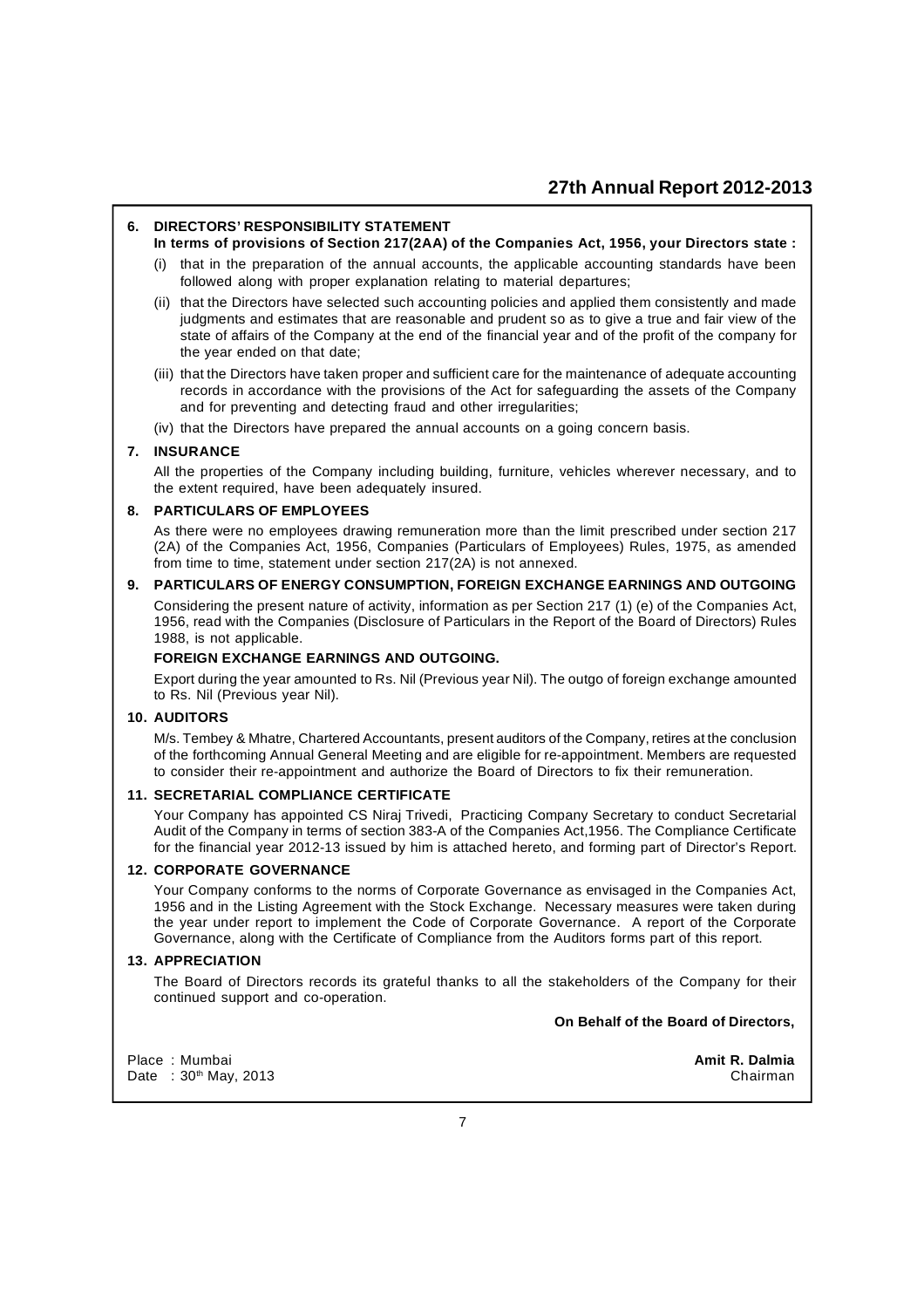

#### **MANAGEMENT DISCUSSION AND ANALYSIS**

The Company's Balance Sheet is further strengthened by bringing down the brought forward losses to Rs. 70.96 lacs. During the year, the Company has improved its trading activities and is hopeful of further improvement and diversification.

#### **INTERNAL CONTROL AND SYSTEMS**

The Company has adequate internal control procedures commensurate with its size and nature of business. These internal policies ensure efficient use and protection of assets and resources, compliance with policies, statutes and reliability as well as promptness of financial reports.

#### **FINANCIAL PERFORMANCE WITH RESPECT TO OPERATIONAL PERFORMANCE Sales:**

Total income from operations was Rs. 50.49 lacs as against last year's figure of Rs. 39.98 lacs.

#### **Profit before Interest, Depreciation , Taxes and Impairment Loss on Fixed Assets:**

The Company has earned an Operational profit of Rs. 21.78 lacs, as against last year's figure of Rs. 14.90 lacs.

#### **Financial Charges:**

Financial Charges payment decreased to Rs. 0.15 lacs from Rs. 0.29 lacs.

#### **Net Profit:**

The Company has earned a net profit of Rs. 10.94 lacs as against Rs. 8.23 lacs during the previous year.

#### **MATERIAL DEVELOPMENTS IN HUMAN RESOURCES**

The company has started recruiting employees with a view to support the expected increase in operations.

#### **CAUTIONARY STATEMENT**

Statements in the Management Discussion and Analysis may be "forward looking statements" and have been issued as required by applicable Securities Laws and Regulations. There are several factors which would be beyond the control of Management and as such, may affect the actual results which could be different from that envisaged.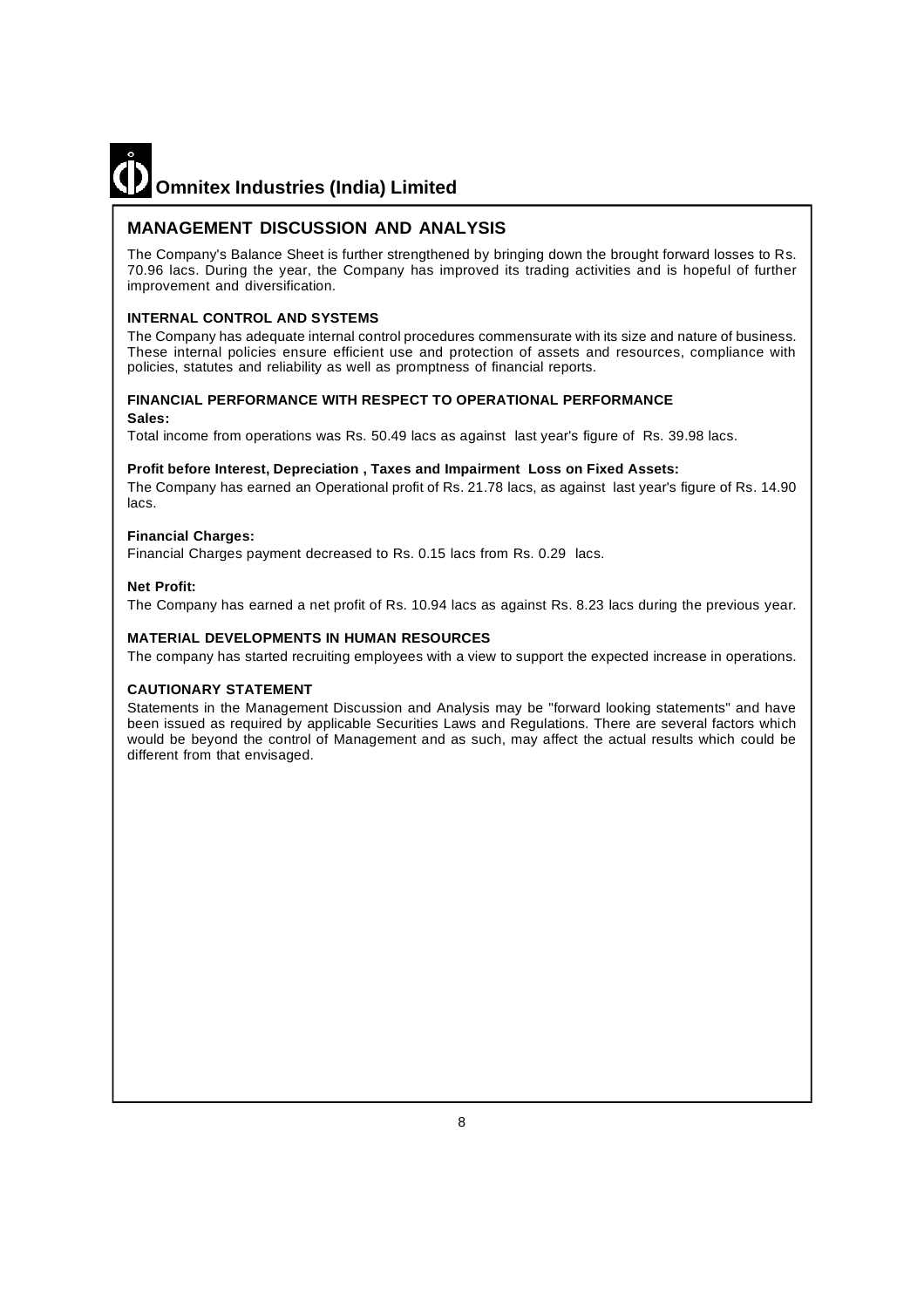#### **CORPORATE GOVERNANCE REPORT**

#### **1. Philosophy on Corporate Governance**

The Board of Directors are the trustees to the interests of all the stakeholders of the Company, particularly the shareholders and your Board always believed that good corporate governance is critical to the success of the Company. Therefore, your Board continuously reviews the developments on good corporate governance to update its standards on an ongoing basis.

The key elements of corporate governance standards of your Company include:

a) Adoption of effective measures to protect shareholders' rights

- b) Timely disclosure of quality information about Company's business and operations to improve transparency
- c) Implementation of quality board practices to increase the effectiveness of the Board

#### **2. Board of Directors**

Composition and Category of Board of Directors

The Board of Directors comprises of total 3 (three) directors as on 31st March 2013. All the Directors including Chairman are independent and non executive directors.

Four Board meetings were held in the year 2012-13 and the gap between two Board meetings did not exceed four months. The same were held on 30th May 2012, 14th August 2012, 8th November 2012, 12th February 2013.

Attendance of each Director at the Board Meetings and the last AGM, Number of Boards or Board Committees where the Director is a Member / Chairperson are as under:

| Name of the Director | <b>Board</b><br><b>Meetings</b><br><b>Attended</b><br><b>During</b><br>2012-2013 | Attendance<br><b>AGM</b> | No of other<br>at the Last Directorships<br>in Public<br>Company | <b>Member/Chairperson</b><br>in No of Board<br><b>Committees in</b><br>other Companies as<br>at the date of report |
|----------------------|----------------------------------------------------------------------------------|--------------------------|------------------------------------------------------------------|--------------------------------------------------------------------------------------------------------------------|
| Mr. Deepak Advani    | 4                                                                                | Yes                      | Nil                                                              |                                                                                                                    |
| Mr. Amit R. Dalmia   | 4                                                                                | Yes                      | Nil                                                              |                                                                                                                    |
| Mr. J. Ramakrishnan  |                                                                                  | Yes                      | Nil                                                              |                                                                                                                    |

#### **3. Audit Committee**

Terms of Reference :

- i. To oversee Company's financial reporting/financial information/financial statements.
- ii. To review with management the Annual Financial Statement before submission to Board, focusing primarily on changes in accounting policies and practices.
- iii. To look into compliance with Stock Exchange and legal requirements concerning financial statements
- iv. To review internal control systems.
- v. Recommending the appointment and removal of statutory auditors, fixation of audit fee and also approval for payment for any other services.
- vi. To discuss with the Auditors periodically about internal control system, the scope of audit including the observations of the Auditors and review periodical financial results before submission to the Board.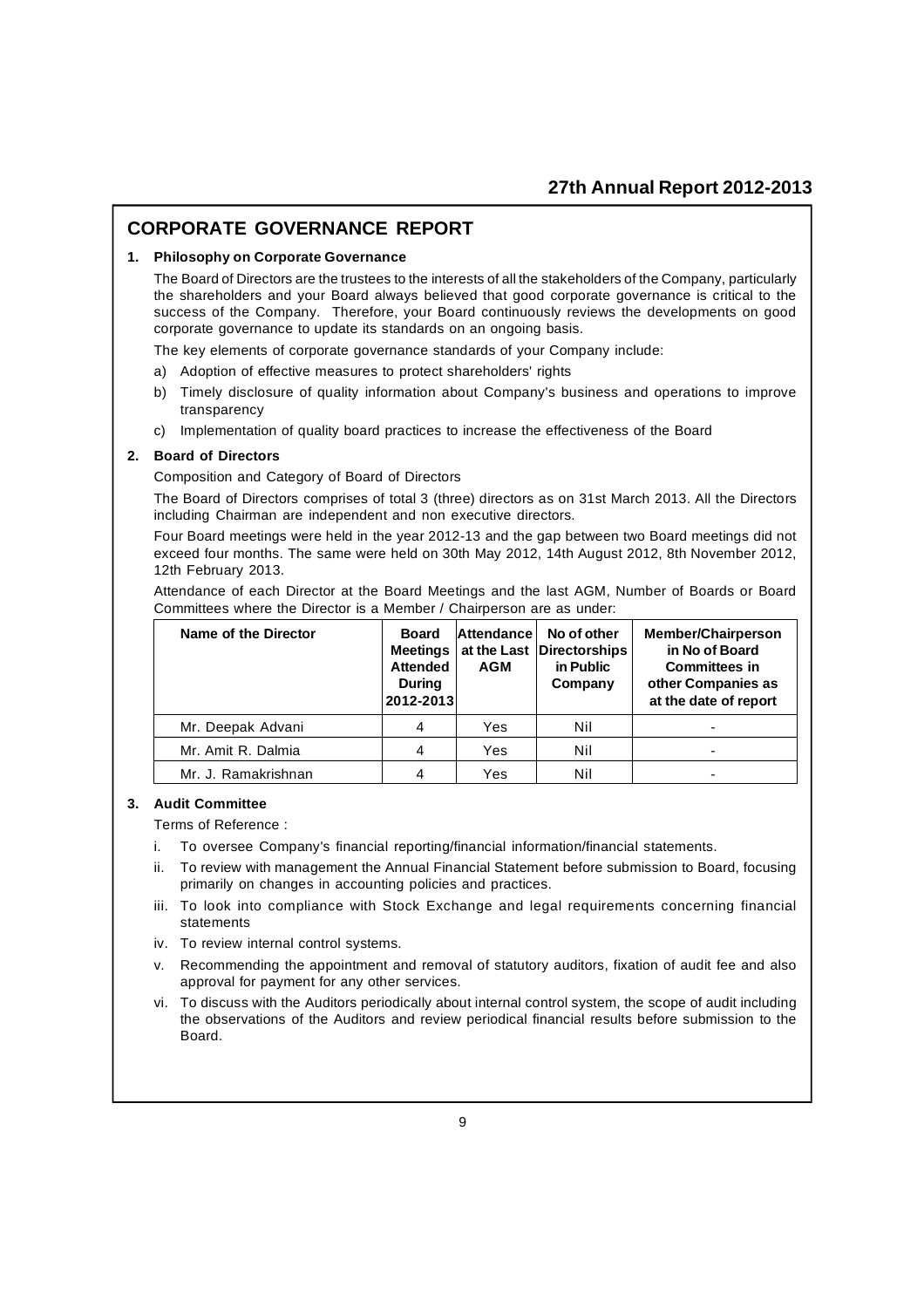

| THE COMPOSITION OF THE AUGHT COMMITTEE IS AS UNIQUE. |                      |                     |                                                   |  |  |  |
|------------------------------------------------------|----------------------|---------------------|---------------------------------------------------|--|--|--|
| Name of the Member                                   | Chairman /<br>Member | No. of Meeting held | <b>Meetings Attended</b><br><b>During 2012-13</b> |  |  |  |
| Mr. J. Ramakrishnan                                  | Chairman             | 4                   |                                                   |  |  |  |
| Mr. Amit R. Dalmia                                   | Member               | 4                   |                                                   |  |  |  |
| Mr. Deepak Advani                                    | Member               | 4                   |                                                   |  |  |  |

The composition of the Audit Committee is as under:

During the year four Audit Committee Meetings were held on  $30<sup>th</sup>$  May 2012, 14<sup>th</sup> August 2012, 8<sup>th</sup> November 2012,  $12^{th}$  February 2013.

#### **4. Remuneration Committee**

Since no remuneration other than sitting fees is being paid to any Directors and this being a nonmandatory requirement, the remuneration committee was not constituted.

There are no payments like stock options, pension etc. was made, to any Directors during the year.

#### **5. Shareholders Grievances Committee**

Two meetings of the Investors' Grievances Committee were held during the year. The meetings were held on  $31<sup>st</sup>$  October, 2012 and 29<sup>th</sup> March, 2013.

The composition of the committee is as under:

| <b>Chairman / Member</b><br>Name of the Member |          | <b>Number of Meetings attended</b> |
|------------------------------------------------|----------|------------------------------------|
| Mr. Deepak Advani                              | Chairman |                                    |
| Mr. J. Ramakrishnan                            | Member   |                                    |

#### **Number of Shareholders complaints received during the year.**

During 2012-13 no complaints were received and no complaint was pending as on 31<sup>st</sup> March, 2013.

#### **6. Share Transfer System**

A Share Transfer Committee of the Company was constituted by the Board of Directors to specifically look into transfer / dematerialization of shares. Transfer of shares are processed and registered within the stipulated time, provided all the documents are valid and complete in all respect. As on 31<sup>st</sup> March 2013, no shares are pending for transfer for more than 15 days.

The Company has appointed M/s. Adroit Corporate Services Private Limited as its Registrar and Share Transfer Agent for both physical and demat segments w.e.f.  $8<sup>th</sup>$  June, 2001.

#### **Compliance Officer**

The Company has appointed Mr. J Ramakrishnan as the Compliance Officer of the Company w.e.f  $1^{st}$ July, 2011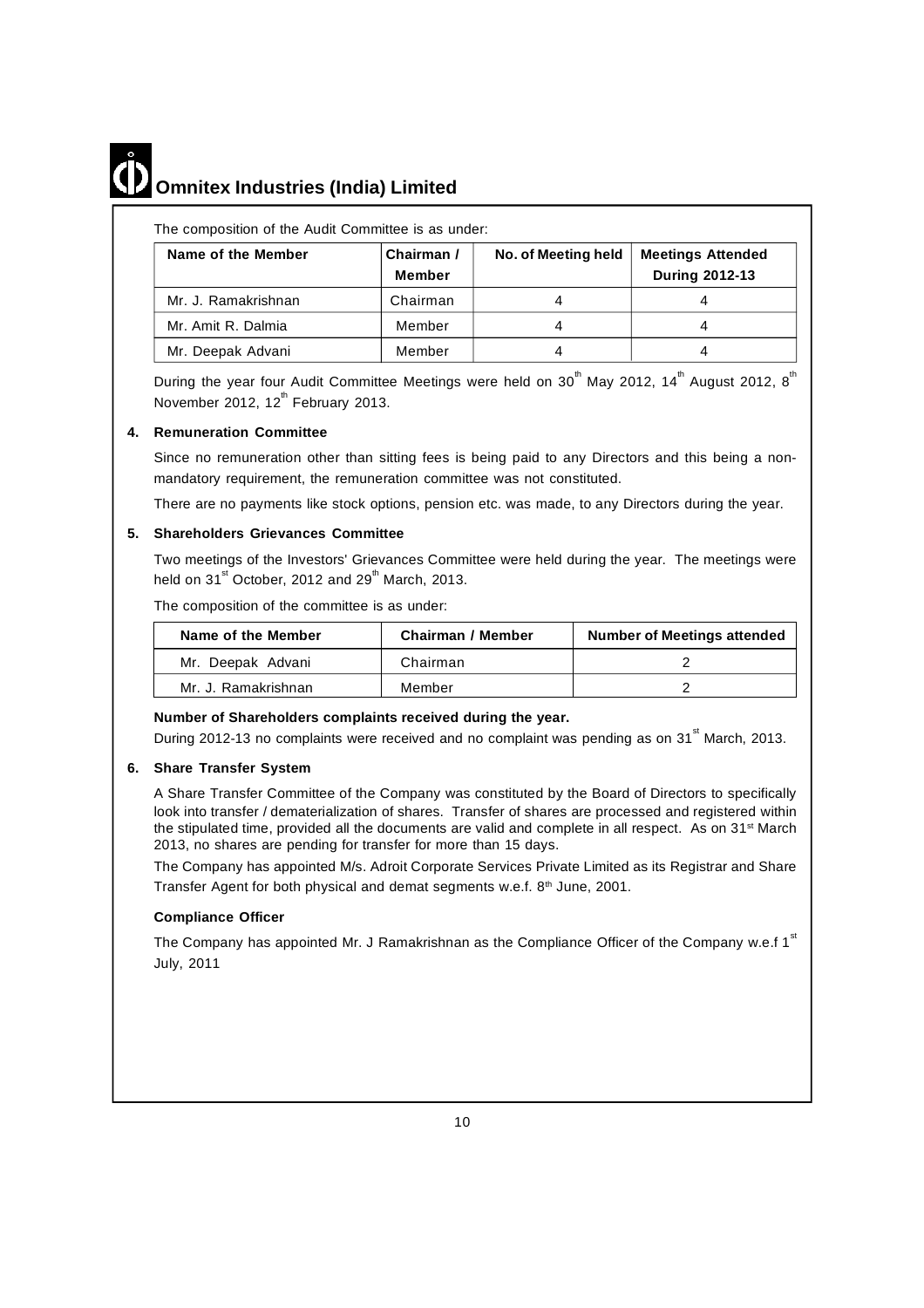#### **7. General Body Meetings**

The details of Annual General Meetings held during the last three years are as under:

| Year    | Day & Date of Meeting                  | <b>Time</b> | <b>Place</b>                             |
|---------|----------------------------------------|-------------|------------------------------------------|
| 2009-10 | Thursday 29 <sup>th</sup> July, 2010   | 10.00 a.m.  | 317, Tantia Jogani Industrial            |
|         |                                        |             | Premises, 3rd Floor, J. R. Boricha Marg, |
|         |                                        |             | Lower Parel, Mumbai 400 011              |
| 2010-11 | Thursday 4 <sup>th</sup> August, 2011  | 10.00 a.m.  | 317, Tantia Jogani Industrial            |
|         |                                        |             | Premises, 3rd Floor, J. R. Boricha Marg, |
|         |                                        |             | Lower Parel, Mumbai 400 011.             |
| 2011-12 | Thursday 16 <sup>th</sup> August, 2012 | 10.00 a.m.  | "Hall of Quest", Nehru Planetarium,      |
|         |                                        |             | Nehru Centre, Dr. Annie Besant           |
|         |                                        |             | Road, Worli, Mumbai - 400 018.           |

No Specail resolution was passed in the Previous three Annual General Meetings.

#### **Postal Ballot**

During last year, the Company has not passed any Special Resolution by Postal Ballot. None of the business proposed to be transacted at the ensuing Annual General Meeting requires passing of special resolution by Postal Ballot.

#### **8. Disclosure**

- 1. Related Party Transactions:
	- Refer to Point No. 5 of Note 3.2 to the Audited Financial Statement.
- 2. Details of non-compliance by the Company, penalties, strictures imposed on the Company by the Stock Exchange or SEBI or any authority on any matter related to capital market during last 3 years.

There were no instances of non-compliance of any matter related to the capital markets during the last three years. No Penalties, strictures on the company by Stock Exchange, SEBI or any other Statutory Authorities.

3. Outstanding Listing Fees:

Listing Fees for the year 2012-13 have already been paid to Bombay Stock Exchange where the Company's shares are listed.

- **9.** Whistle blower policy being non mandatory the company has not adopted the same. No personnel has been denied access to the audit committee.
- **10.** The company has complied with all the mandatory requirements of the clause 49 of the listing agreement. Regarding adoption of non mandatory requirements, the company will adopt the same over a period of time.

#### **11. Means of Communication**

The quarterly, half-yearly, nine monthly and yearly financial results of the Company are sent to the Stock Exchange immediately after they are approved by the Board. The Company published its unaudited / audited financial results in the following papers from each group:

| ∣English      | Vernacular       |
|---------------|------------------|
| The Asian Age | Mumbai Laksadeep |

The un-audited quarterly / half-yearly financial results were considered and approved by the Board of Directors and are filed with the Bombay Stock Exchange where the Company's shares are listed and are also updated on the Company website: www.omnitex.com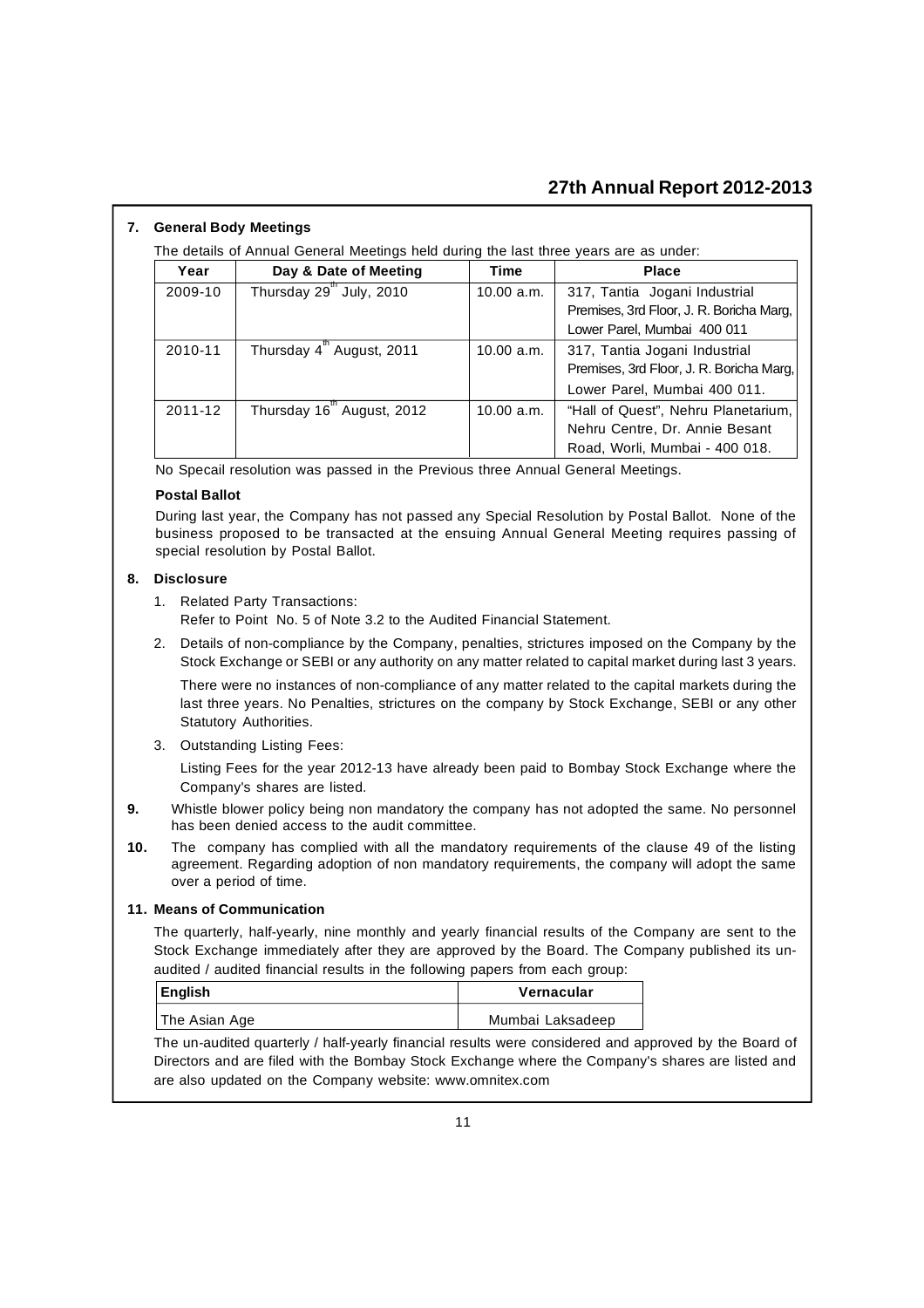A report on limited review of the financial results for all the quarters was obtained from the auditors of the Company and filed with the Bombay Stock Exchange where the Company's shares are listed. No presentation was made to institutional investors or analysts.

#### **12. Management Discussion and Analysis forms part of this Annual Report.**

#### **13. General Shareholder Information**

| <b>Annual General Meeting</b>               | Shall be held on Thursday the 29th August, 2013 at 10.00 a.m. at<br>Hall of Quest, Nehru Planetarium, Nehru Centre, Dr. Annie Besant<br>Road, Worli, Mumbai - 400 018 |
|---------------------------------------------|-----------------------------------------------------------------------------------------------------------------------------------------------------------------------|
| <b>Financial Calendar</b>                   | 1 <sup>st</sup> April to 31 <sup>st</sup> March                                                                                                                       |
| Date of Book Closure                        | 27 <sup>th</sup> August, 2013 to 29 <sup>th</sup> August, 2013                                                                                                        |
| <b>Dividend Payment Date</b>                | Not Applicable                                                                                                                                                        |
| <b>Listing on Stock Exchanges</b>           | The Bombay Stock Exchange Limited, Mumbai                                                                                                                             |
| <b>Stock Code</b>                           | 514324                                                                                                                                                                |
| <b>ISIN No.</b> (for dematerialized shares) | <b>INE814D01010</b>                                                                                                                                                   |
| <b>Market Price Data</b>                    | High and Low price of equity shares on The Stock Exchange,                                                                                                            |

| Mumbai       |      |       |       |
|--------------|------|-------|-------|
| <b>Month</b> | Year | High  | Low   |
| April        | 2012 | 8.65  | 5.29  |
| May          | 2012 | 6.68  | 4.78  |
| June         | 2012 | 12.70 | 7.01  |
| July         | 2012 | 13.67 | 12.05 |
| August       | 2012 | 19.33 | 13.90 |
| September    | 2012 | 22.35 | 19.70 |
| October      | 2012 | 21.10 | 17.15 |
| November     | 2012 | 16.85 | 11.25 |
| December     | 2012 | 15.05 | 12.40 |
| January      | 2013 | 18.70 | 13.50 |
| February     | 2013 | 15.50 | 14.35 |
| March        | 2013 | 14.07 | 9.62  |

**Registrar and Transfer Agent** M/s. Adroit Corporate Services Pvt. Ltd., 17/20, Jaferbhoy Industrial Estate, 1st Floor, Makwana Road, Marol Naka, Andheri (East), Mumbai - 400 059. Phone: 022-4227 0400 Fax: 2850 3748 Contact Person: Mr. Surendra Gawade E-mail: info@adroitcorporate.com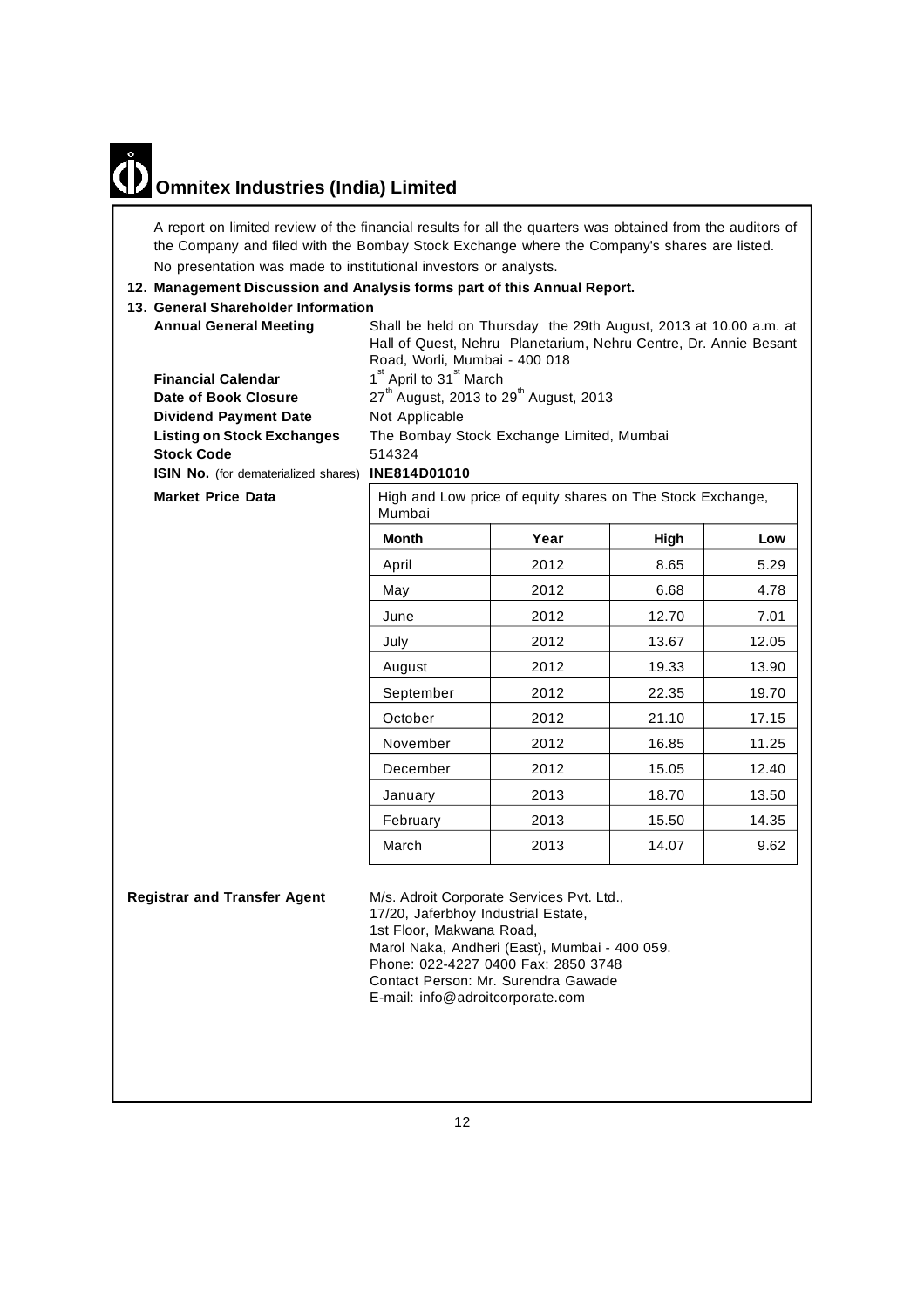| No of Equity<br><b>Shares Held</b> |                   |       | <b>No of Shareholders</b>                         |         | % of Shareholders | <b>Total No of</b><br><b>Shares held</b> |  | % of Shares Held      |  |
|------------------------------------|-------------------|-------|---------------------------------------------------|---------|-------------------|------------------------------------------|--|-----------------------|--|
| Upto -<br>100<br>1,204             |                   |       | 57.77<br>112,595                                  |         |                   | 2.68                                     |  |                       |  |
| $101 -$<br>500<br>651              |                   | 31.24 |                                                   | 181,334 |                   | 4.31                                     |  |                       |  |
|                                    | $501 - 1,000$     |       | 107                                               |         | 5.13              | 94,281                                   |  | 2.24                  |  |
|                                    | $1,001 - 2,000$   |       | 48                                                |         | 2.30              | 75,180                                   |  | 1.79                  |  |
|                                    | $2,001 - 3,000$   |       | 30                                                |         | 1.44              | 81,579                                   |  | 1.94                  |  |
|                                    | $3,001 - 4,000$   |       | 5                                                 |         | 0.24              | 18,447                                   |  | 0.44                  |  |
|                                    | $4,001 - 5,000$   |       | 4                                                 |         | 0.19              | 19,108                                   |  | 0.45                  |  |
|                                    | $5,001 - 10,000$  |       | 10                                                |         | 0.48              | 71,055                                   |  | 1.69                  |  |
|                                    | $10,001 - 20,000$ |       | $\overline{7}$                                    |         | 0.34              | 108,108                                  |  | 2.57                  |  |
|                                    | $20,001 - 50,000$ |       | 6                                                 |         | 0.29              | 199,525                                  |  | 4.75                  |  |
|                                    | 50,001 & above    |       | 12                                                |         | 0.58              | 3,242,888                                |  | 77.14                 |  |
| Total                              |                   |       | 2,084                                             |         | 100.00            | 4,204,100                                |  | 100.00                |  |
|                                    |                   |       | Categories of Shareholding as on 31st March, 2013 |         |                   |                                          |  |                       |  |
|                                    | Sr. No.           |       | Category                                          |         |                   | No of Shares Held                        |  | % to Total Shares     |  |
| A                                  |                   |       | <b>Promoters Holding</b>                          |         |                   |                                          |  |                       |  |
|                                    | $\mathbf{1}$      | a.    | Indian Promoter                                   |         |                   | 743,670                                  |  | 17.69                 |  |
|                                    |                   | b.    | Foreign Promoter                                  |         | Nil<br>1,425,793  |                                          |  | Nil<br>33.91<br>51.60 |  |
|                                    | 2                 |       | Persons acting in concert                         |         |                   |                                          |  |                       |  |
|                                    |                   |       | Sub-total                                         |         | 2,169,463         |                                          |  |                       |  |
| в                                  |                   |       | <b>Non-Promoter Holding</b>                       |         |                   |                                          |  |                       |  |
|                                    | 3                 |       | Institutional Investor                            |         |                   |                                          |  |                       |  |
|                                    |                   | a.    | <b>Mutual Funds</b>                               |         |                   | 100                                      |  |                       |  |
|                                    |                   | b.    | Banks, Financial Institutions                     |         |                   | 160,407                                  |  | 3.82                  |  |
|                                    |                   | c.    | FII.                                              |         | Nil               |                                          |  | Nil                   |  |
|                                    |                   |       | Sub-total                                         |         | 160,507           |                                          |  | 3.82                  |  |
|                                    | 4                 |       | <b>Others</b>                                     |         |                   |                                          |  |                       |  |
| Private Corporate Bodies<br>a.     |                   |       | 684,205                                           |         | 16.28             |                                          |  |                       |  |
|                                    |                   | b.    | Indian Public                                     |         | 1,177,270         |                                          |  | 28.00                 |  |
|                                    |                   | c.    | NRIs/OCBs                                         |         |                   | 12,455                                   |  | 0.30                  |  |
|                                    |                   | d.    | <b>Clearing Members</b>                           |         |                   | 100                                      |  |                       |  |
|                                    |                   | е.    | Director                                          |         |                   | 100                                      |  |                       |  |
|                                    |                   |       | Sub-total                                         |         | 1,874,130         |                                          |  | 44.58                 |  |
|                                    |                   |       | <b>Grand Total</b>                                |         | 4,204,100         |                                          |  | 100.00                |  |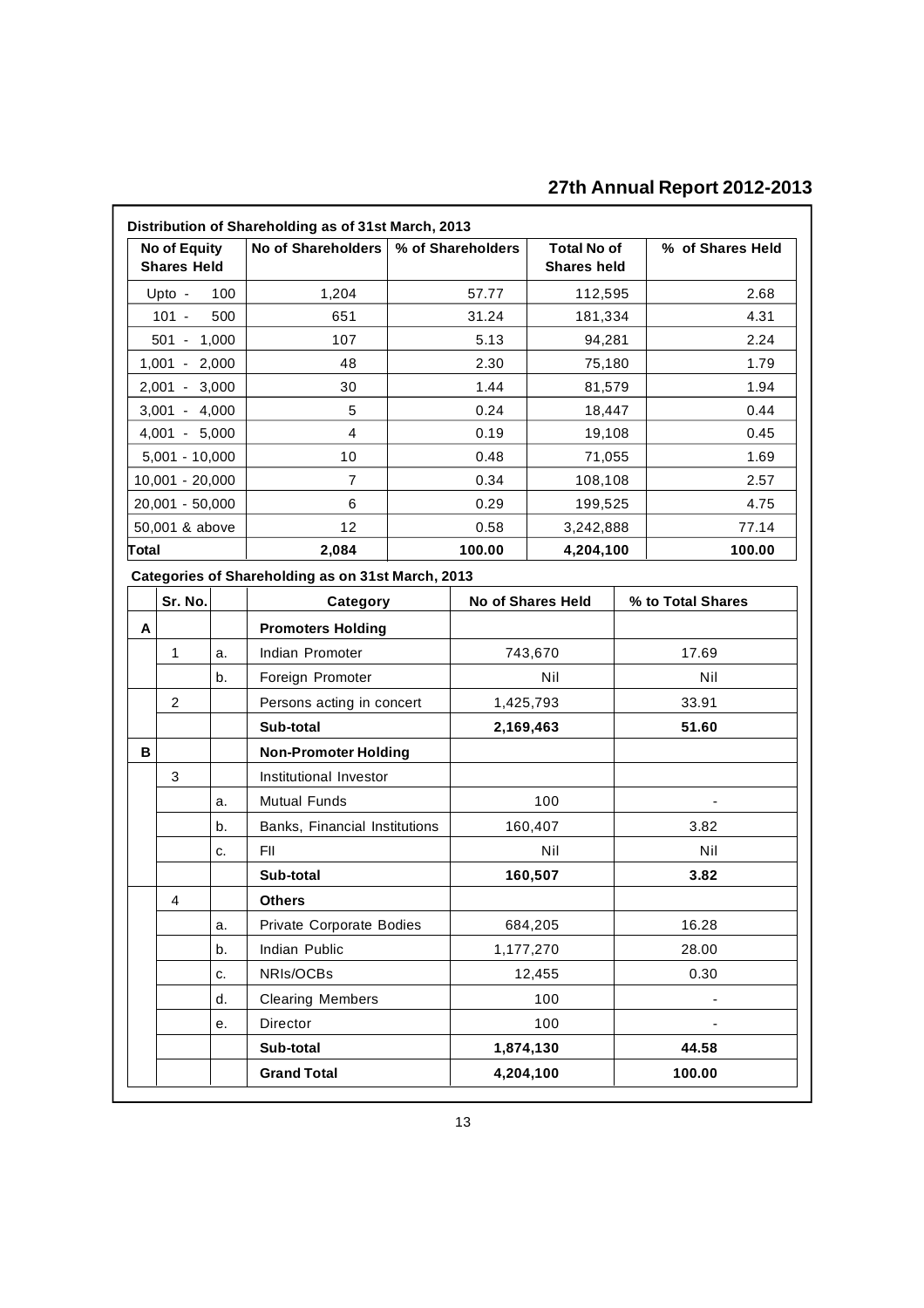| Dematerialization of shares<br>Details on use of public<br><b>Funds obtained in the</b><br>last three years | 90.88% of shares (as at 31st March, 2013) have been dematerialized.<br>No fund has been raised from<br>public in the last three years.                                                                                |
|-------------------------------------------------------------------------------------------------------------|-----------------------------------------------------------------------------------------------------------------------------------------------------------------------------------------------------------------------|
| Liquidity                                                                                                   | The shares of the Company are traded infrequently.                                                                                                                                                                    |
| <b>Plant Locations</b>                                                                                      | No Plant                                                                                                                                                                                                              |
| <b>Address for Correspondence</b>                                                                           | Mr. J. Ramakrishnan (Compliance officer)                                                                                                                                                                              |
|                                                                                                             | <b>Omnitex Industries (India) Limited,</b>                                                                                                                                                                            |
|                                                                                                             | 317-319, Tantia Jogani Industrial Premises,                                                                                                                                                                           |
|                                                                                                             | 3rd Floor, J. R. Boricha Marg,                                                                                                                                                                                        |
|                                                                                                             | Lower Parel, Mumbai - 400 011.                                                                                                                                                                                        |
|                                                                                                             | Phone: 40635100 • Fax: 40635199                                                                                                                                                                                       |
|                                                                                                             | E-mail: info@omnitex.com                                                                                                                                                                                              |
| <b>Insider Trading</b>                                                                                      | In terms of SEBI (Prohibition of Insider Trading) Regulations, 1992<br>the Company has framed Code of Conduct for dealing in shares of<br>the Company for observance by its Directors and other specified<br>persons. |

- **14**. Outstanding ADR / GDR / warrants or any convertible instruments, conversion date and likely impact on Equity. - **Not applicable.**
- **15. Brief Resume of Persons proposed to be re-appointed/appointed as Director of the Company at the Annual General Meeting.**

| Name of<br>the Director               | Date of<br><b>Birth</b> | Date of<br>Appointment | <b>Expertise in</b><br><b>Specific</b><br>functional areas                                                                                                                                                                                                                                                                                                                                                                                                                           | Qualifications                                                                                                                                                             | Directorship held<br>in other Public<br><b>Companies</b> |
|---------------------------------------|-------------------------|------------------------|--------------------------------------------------------------------------------------------------------------------------------------------------------------------------------------------------------------------------------------------------------------------------------------------------------------------------------------------------------------------------------------------------------------------------------------------------------------------------------------|----------------------------------------------------------------------------------------------------------------------------------------------------------------------------|----------------------------------------------------------|
| Amit R. Dalmia 21-08-1977             |                         | 29-06-2009             | Mr. Amit R. Dalmia has done<br>B. Sc. Economics (B.B.A)<br>from the Wharton School.<br>University of Pennsylvania<br>with<br>specialization<br>in<br><b>Entrepreneurial Management</b><br>and Finance. His strength lies<br>Application<br>of<br>the<br>in<br>Information Technology to<br><b>Business Processes</b>                                                                                                                                                                 | B.Sc<br>Economics<br>(B.B.A) from the<br>Wharton School,<br>University<br>οf<br>Pennsylvania with<br>specialization<br>in.<br>Entrepreneurial<br>Management and<br>Finance | <b>NIL</b>                                               |
| Durgaprasad S   14-11-1981 <br>Sabnis |                         | 30-05-2013             | Mr. Durgaprasad S Sabnis has<br>in the past worked with a leading<br>full service law firm based in<br>Mumbai for a year and gained<br>valuable experience. He is<br>presently<br>pursuing<br>his<br>independent practice and has<br>diverse experience in advising<br>clients in fields of Dispute<br>Resolution, Real Estate and<br>Corporate and Commercial<br>Law. He advises several<br>corporate clients in transactional<br>matters and represents them in<br>various Courts. | B.L.S. Govt Law<br>College,<br>Mumbai<br>University<br>LL.B. Govt Law<br>Bombay<br>College,<br>University<br>Solicitor, Supreme<br>Court of India                          | <b>NIL</b>                                               |

Place : Mumbai **Amit R. Dalmia**<br>Dated : 30<sup>th</sup> May, 2013 **Amit R. Dalmia** Dated :  $30<sup>th</sup>$  May, 2013

**On Behalf of the Board of Directors**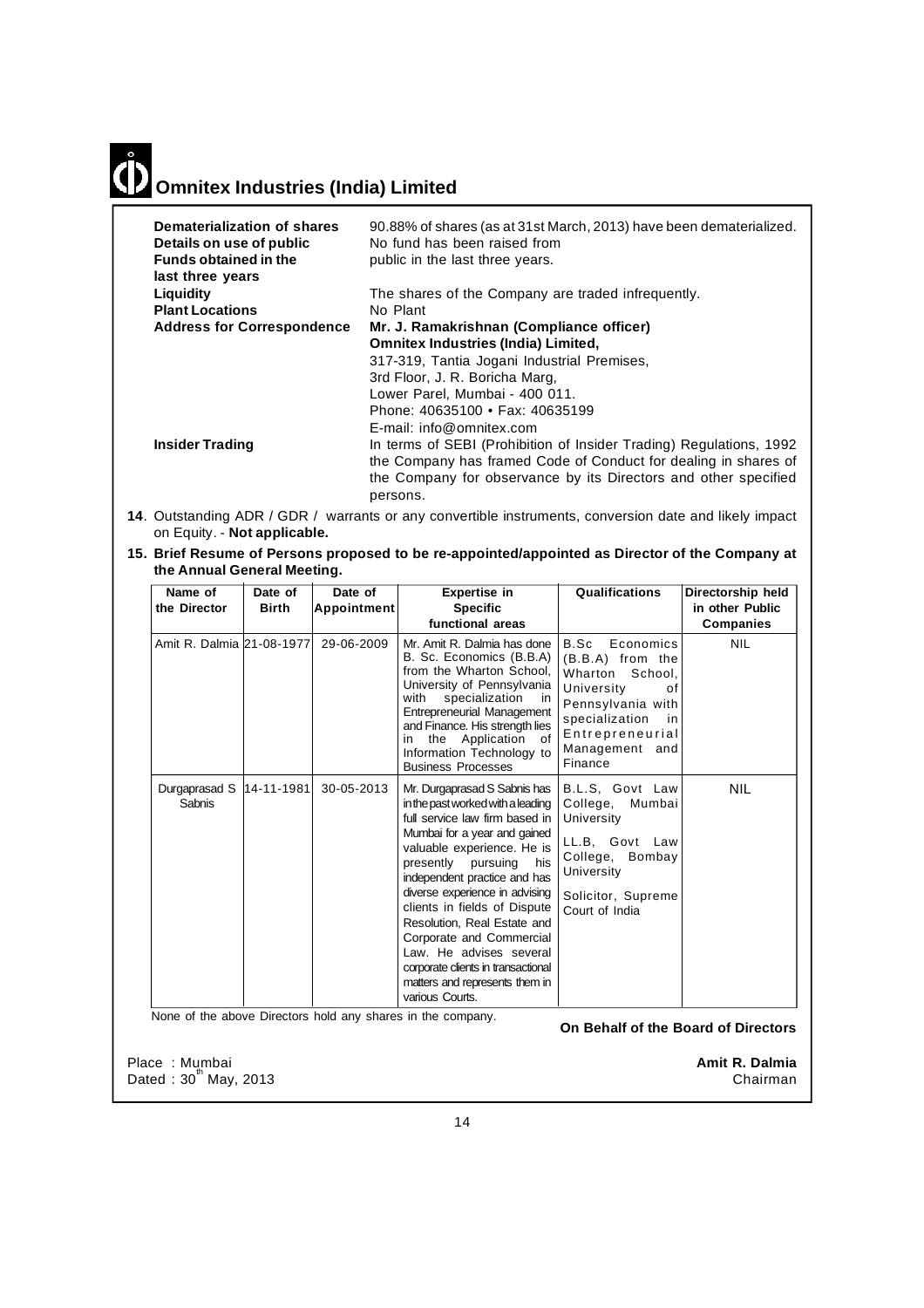| <b>CERTIFICATION BY CHAIRMAN</b>                                                                                                                                                                                                                                                                                                                                                                                                                                                                                                                                                                                                                                                                                                                                                                                                                                                                                                                                                                                                                                                                                                                                                                                                                                                                                                                                                                                                                                                                                                                                                                                                                                                                                                          |                |
|-------------------------------------------------------------------------------------------------------------------------------------------------------------------------------------------------------------------------------------------------------------------------------------------------------------------------------------------------------------------------------------------------------------------------------------------------------------------------------------------------------------------------------------------------------------------------------------------------------------------------------------------------------------------------------------------------------------------------------------------------------------------------------------------------------------------------------------------------------------------------------------------------------------------------------------------------------------------------------------------------------------------------------------------------------------------------------------------------------------------------------------------------------------------------------------------------------------------------------------------------------------------------------------------------------------------------------------------------------------------------------------------------------------------------------------------------------------------------------------------------------------------------------------------------------------------------------------------------------------------------------------------------------------------------------------------------------------------------------------------|----------------|
| I, Amit Dalmia, Chairman, of Omnitex Industries (India) Limited (the Company), hereby certify to the Board that:<br>(a) I have reviewed financial statements and the cash flow statement for the year and that to the best<br>of my knowledge and belief:                                                                                                                                                                                                                                                                                                                                                                                                                                                                                                                                                                                                                                                                                                                                                                                                                                                                                                                                                                                                                                                                                                                                                                                                                                                                                                                                                                                                                                                                                 |                |
| (i) These statements do not contain any materially untrue statement or omit any material fact or<br>contain statements that might be misleading;                                                                                                                                                                                                                                                                                                                                                                                                                                                                                                                                                                                                                                                                                                                                                                                                                                                                                                                                                                                                                                                                                                                                                                                                                                                                                                                                                                                                                                                                                                                                                                                          |                |
| (ii) These statements together present a true and fair view of the Company's affairs and are in<br>compliance with existing accounting standards, applicable laws and regulations.<br>(b) There are, to the best of my knowledge and belief, no transactions entered into by the Company<br>during the year which are fraudulent, illegal or violative of the Company's code of conduct.<br>(c)I am responsible for establishing and maintaining internal controls for financial reporting in the<br>Company and I have evaluated the effectiveness of the internal control systems of the Company<br>pertaining to financial reporting. I have disclosed to the Auditors and the Audit Committee, deficiencies<br>in the design or operation of such internal controls, if any, of which I am aware and the steps I have<br>taken or propose to take to rectify these deficiencies.<br>(d) I have indicated to the Auditors and the Audit committee<br>(i) Significant changes in internal control over financial reporting during the year;<br>(ii) Significant changes in accounting policies during the year and the same have been disclosed in<br>the notes to the financial statements; and<br>(iii) Instances of significant fraud of which I have become aware and the involvement therein, if any,<br>of the management or an employee having a significant role in the company's internal control<br>system<br>(e) I affirm that I have not denied any personnel access to the Audit Committee of the Company (in<br>respect of matters involving alleged misconduct, if any)<br>(f) I further declare that all Board members and Senior Management have affirmed compliance with the<br>code of conduct for the current year. |                |
| : Mumbai<br>Place                                                                                                                                                                                                                                                                                                                                                                                                                                                                                                                                                                                                                                                                                                                                                                                                                                                                                                                                                                                                                                                                                                                                                                                                                                                                                                                                                                                                                                                                                                                                                                                                                                                                                                                         | Amit R. Dalmia |
| Dated : $30^{th}$ May, 2013                                                                                                                                                                                                                                                                                                                                                                                                                                                                                                                                                                                                                                                                                                                                                                                                                                                                                                                                                                                                                                                                                                                                                                                                                                                                                                                                                                                                                                                                                                                                                                                                                                                                                                               | Chairman       |
| Declaration on Code of Conduct by Director<br>$1^{\rm st}$ April, 2013                                                                                                                                                                                                                                                                                                                                                                                                                                                                                                                                                                                                                                                                                                                                                                                                                                                                                                                                                                                                                                                                                                                                                                                                                                                                                                                                                                                                                                                                                                                                                                                                                                                                    |                |
| To,                                                                                                                                                                                                                                                                                                                                                                                                                                                                                                                                                                                                                                                                                                                                                                                                                                                                                                                                                                                                                                                                                                                                                                                                                                                                                                                                                                                                                                                                                                                                                                                                                                                                                                                                       |                |
| The Board of Directors,                                                                                                                                                                                                                                                                                                                                                                                                                                                                                                                                                                                                                                                                                                                                                                                                                                                                                                                                                                                                                                                                                                                                                                                                                                                                                                                                                                                                                                                                                                                                                                                                                                                                                                                   |                |
| <b>Omnitex Industries (India) Limited,</b>                                                                                                                                                                                                                                                                                                                                                                                                                                                                                                                                                                                                                                                                                                                                                                                                                                                                                                                                                                                                                                                                                                                                                                                                                                                                                                                                                                                                                                                                                                                                                                                                                                                                                                |                |
| 317-319, Tantia Jogani Industrial Premises,<br>3rd Floor, J. R. Boricha Marg,                                                                                                                                                                                                                                                                                                                                                                                                                                                                                                                                                                                                                                                                                                                                                                                                                                                                                                                                                                                                                                                                                                                                                                                                                                                                                                                                                                                                                                                                                                                                                                                                                                                             |                |
| Lower Parel, Mumbai - 400 011.                                                                                                                                                                                                                                                                                                                                                                                                                                                                                                                                                                                                                                                                                                                                                                                                                                                                                                                                                                                                                                                                                                                                                                                                                                                                                                                                                                                                                                                                                                                                                                                                                                                                                                            |                |
| Dear Sirs.                                                                                                                                                                                                                                                                                                                                                                                                                                                                                                                                                                                                                                                                                                                                                                                                                                                                                                                                                                                                                                                                                                                                                                                                                                                                                                                                                                                                                                                                                                                                                                                                                                                                                                                                |                |
| I hereby confirm and declare that all the Directors of the Company, as defined in the Code of Conduct of the<br>Company, have submitted annual declarations for the year ended 31st March, 2013 confirming their<br>compliance of the same.                                                                                                                                                                                                                                                                                                                                                                                                                                                                                                                                                                                                                                                                                                                                                                                                                                                                                                                                                                                                                                                                                                                                                                                                                                                                                                                                                                                                                                                                                               |                |
| Thanking you,                                                                                                                                                                                                                                                                                                                                                                                                                                                                                                                                                                                                                                                                                                                                                                                                                                                                                                                                                                                                                                                                                                                                                                                                                                                                                                                                                                                                                                                                                                                                                                                                                                                                                                                             |                |
| Yours faithfully,                                                                                                                                                                                                                                                                                                                                                                                                                                                                                                                                                                                                                                                                                                                                                                                                                                                                                                                                                                                                                                                                                                                                                                                                                                                                                                                                                                                                                                                                                                                                                                                                                                                                                                                         |                |
| For Omnitex Industries (India) Ltd                                                                                                                                                                                                                                                                                                                                                                                                                                                                                                                                                                                                                                                                                                                                                                                                                                                                                                                                                                                                                                                                                                                                                                                                                                                                                                                                                                                                                                                                                                                                                                                                                                                                                                        |                |
| Amit R. Dalmia<br>Chairman                                                                                                                                                                                                                                                                                                                                                                                                                                                                                                                                                                                                                                                                                                                                                                                                                                                                                                                                                                                                                                                                                                                                                                                                                                                                                                                                                                                                                                                                                                                                                                                                                                                                                                                |                |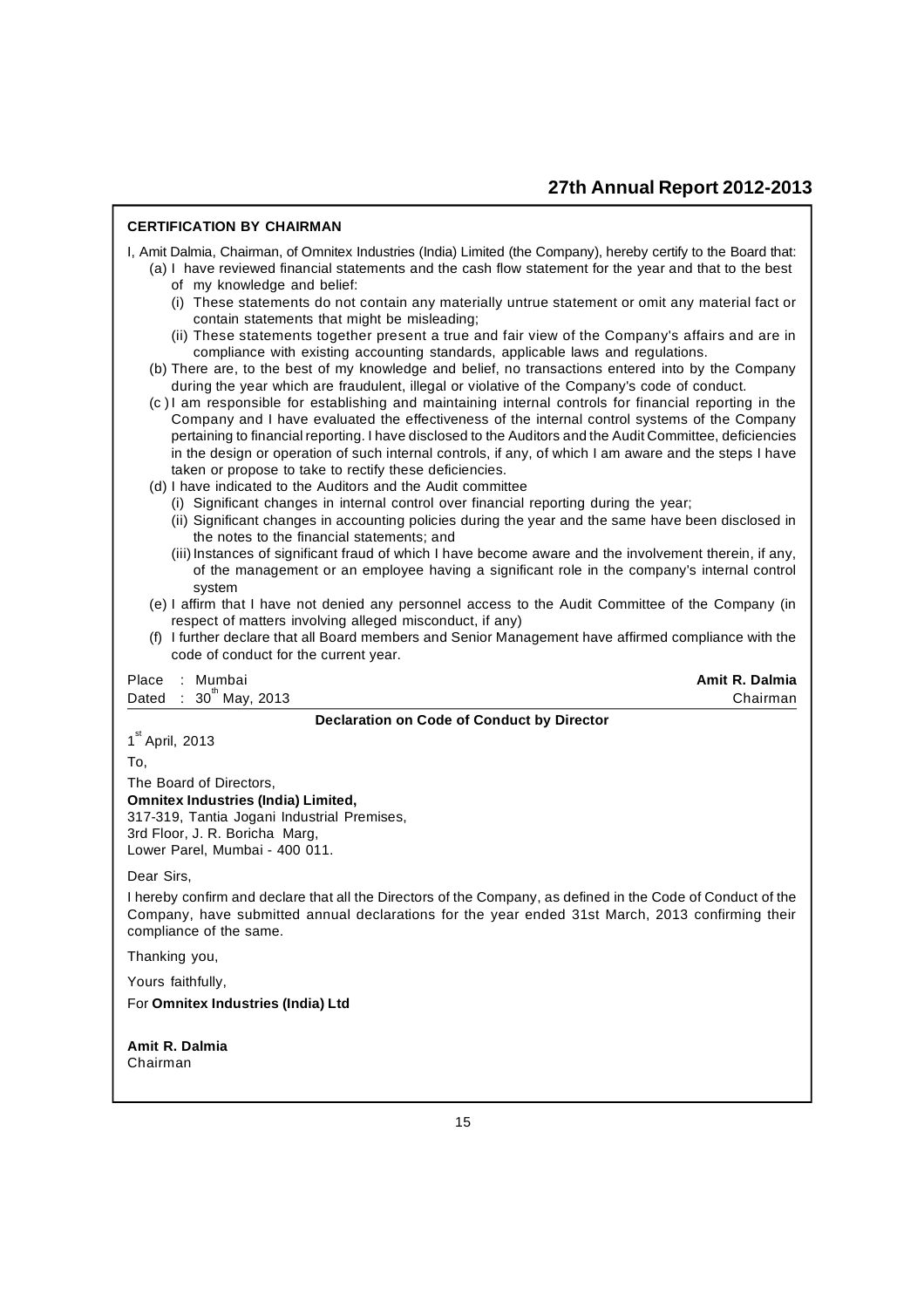**Auditor's Certificate on compliance of conditions of Corporate Governance under Clause 49 of the Listing Agreement.**

To

The Members,

#### **Omnitex Industries (India) Limited,**

We have examined the compliance of conditions of Corporate Governance by Omnitex Industries (India) Limited, for the year ended on 31st March, 2013 as stipulated in clause 49 of the Listing Agreement of the said Company with Stock Exchange.

The compliance of conditions of Corporate Governance is the responsibility of the management. Our examination was limited to procedures and implementation thereof, adopted by the Company for ensuring the compliance of the conditions of the Corporate Governance. It is neither an audit nor an expression of opinion on the financial statements of the Company.

In our opinion and to the best of our information and according to the explanation given to us, we certify that the Company has complied with the mandatory conditions of Corporate Governance as stipulated in the above mentioned Listing Agreement.

We state that in respect of investor grievances received during the year ended 31st March, 2013 no investor grievances are pending against the Company exceeding one month as per records maintained by the Company and as per certificates issued by the Registrar which are presented to the Shareholders / Investors Grievance Committee.

We further state that such compliance is neither an assurance as to the future viability of the Company nor the efficiency or effectiveness with which the management has conducted the affairs of the Company.

> For **Tembey & Mhatre,** Chartered Accountants (Registration No. 116359W)

**Shrikant B. Tembey** Place : Mumbai Partner New York 2012 19:00 Place Partner New York 2014 19:00 Partner New York 2014 19:00 Partner Dated : 30<sup>th</sup> May, 2013 Membership No. 33787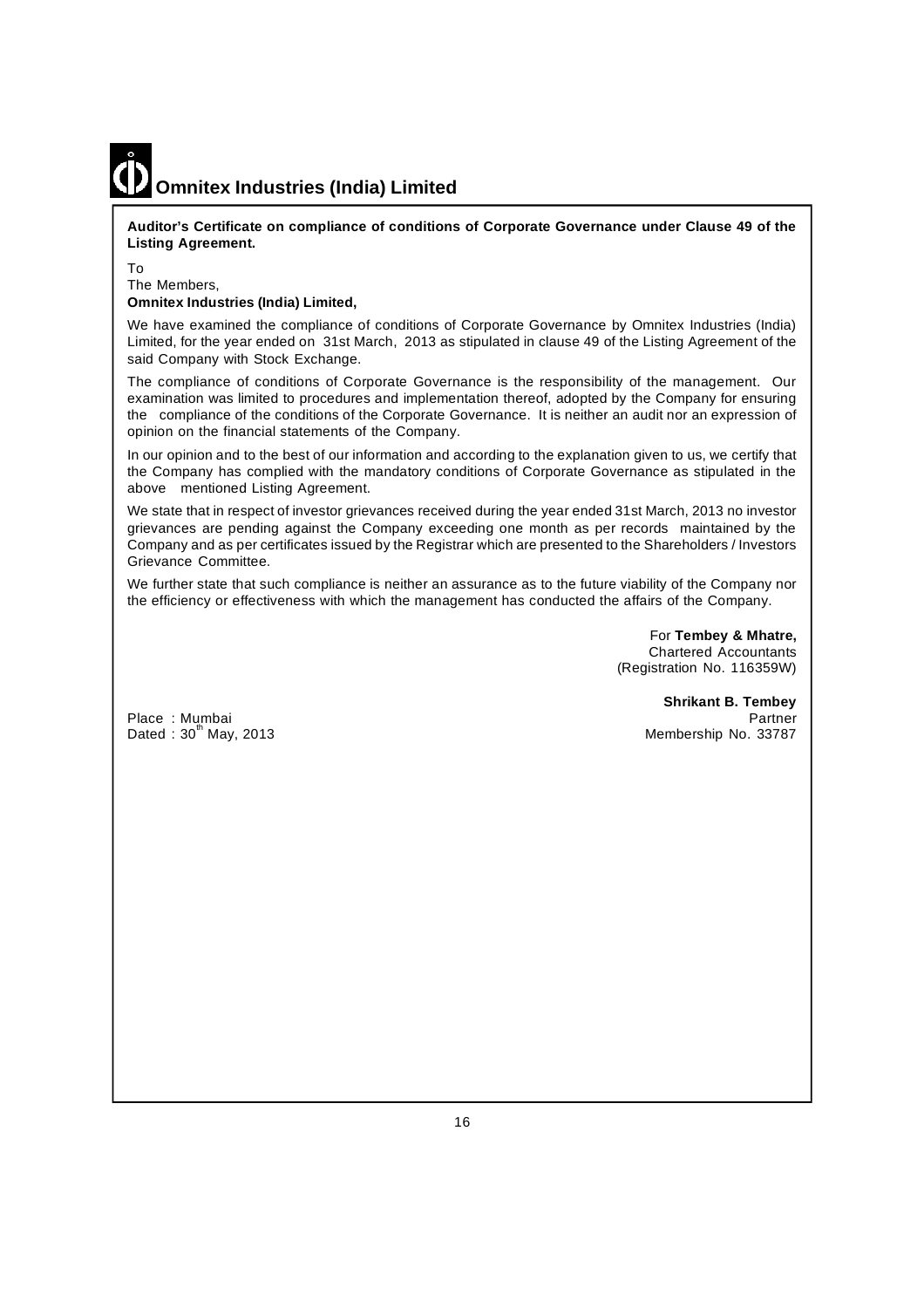#### **COMPLIANCE CERTIFICATE**

#### To, The Members, **OMNITEX INDUSTRIES (INDIA) LIMITED** Mumbai.

#### **CIN No. L17100MH1987PLC042391**

We have examined the registers, records, books and papers of **M/s. OMNITEX INDUSTRIES (INDIA) LIMITED** ("the Company") as required to be maintained under the Companies Act, 1956, ("the Act") and the Rules made there under and also the provisions contained in the Memorandum and Articles of Association of the Company for the Financial Year ended on **31st March 2013.** In our opinion and to the best of our information and according to the examinations carried out by us and explanations furnished to us by the Company, its officers and agents, we certify that in respect of the aforesaid financial year:

- 1. The Company has maintained all registers as stated in **Annexure "A"** to this certificate, as per the provision of the Act and the Rules made there under and the same have been properly recorded.
- 2. The Company has duly filed the forms and returns as stated in **Annexure 'B'** to this certificate, with the Registrar of Companies or other authorities within the time prescribed under the Act and the Rules made there.
- 3. The Company being a Public Limited Company, the comments on Paid up capital and minimum number of Members are not required.
- 4. The Board of Directors duly met **04 (Four)** times respectively on **30.05.2012, 14.08.2012, 08.11.2012** and **12.02.2013** in respect of which meeting's notices were given and the proceedings have been recorded and signed in the Minutes Book maintained for the purpose. **No Circular** resolution was passed during the financial year.
- 5. The Company has closed its Register of Members from **14.08.2012 to 16.08.2012** (both days inclusive) during the financial year and necessary compliance under section 154 of the Companies Act has been fulfilled.
- 6. The Annual General Meeting for the financial year ended on **31st March, 2012** was held on **16th August, 2012** after giving due notice to the members of the Company.
- 7. **No** Extraordinary General Meeting was held during the financial year.
- 8. The Company has not advanced any loan to its directors or persons or firm or companies referred to under Section 295 of the Act.
- 9. The Company has not entered into any contracts falling within the purview of Section 297 of the Act.
- 10. The Company was not required to make any entries in the register maintained under section 301 of the Act.
- 11. As there were no instances falling within the purview of Section 314 of the Act, hence, the Company need not to obtain any approvals from the Board of Directors, Members or Central Government.
- 12. The Company has not issued any duplicate share certificates during the financial year.
- 13. The Company has :
	- (i) delivered all the Certificates on lodgment thereof for transfer/ transmission or any other purpose in accordance with the provision of the Act.
	- (ii) not deposited any amount in a separate Bank Account as no dividend was declared during the financial year.
	- (iii) not required to post warrants to any members of the company as no dividend was declared during the financial year.
	- (iv) transferred the amounts in unpaid dividend account, application money due for refund, matured deposits, matured debentures and the interest accrued thereon which have remained unclaimed or unpaid for a period of seven years to Investor Education and Protection Fund. **Not Applicable.**
	- (v) duly complied with the requirements of section 217 of the Act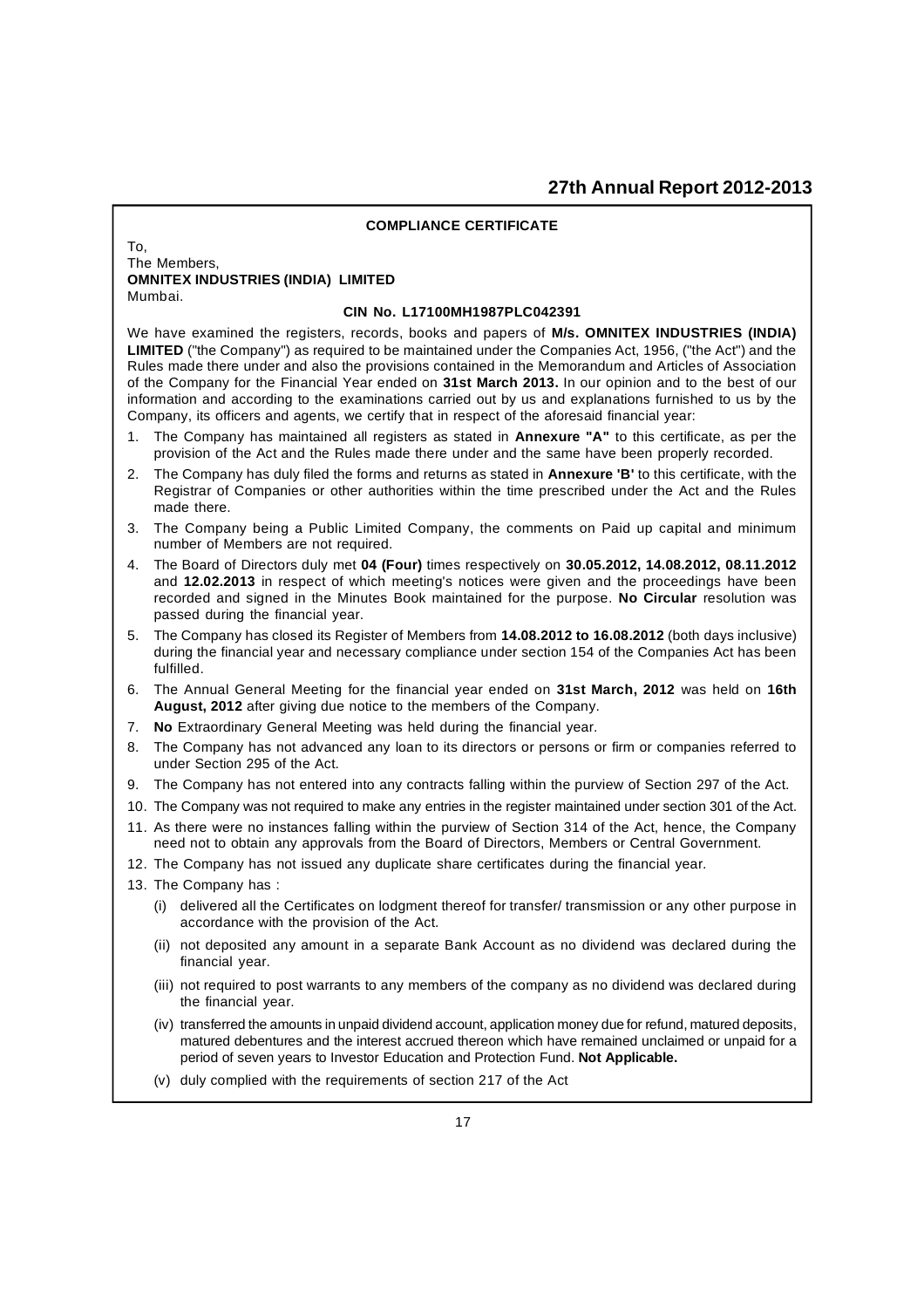- 14. The Board of Directors of the company is duly constituted. There was no appointment of additional directors, alternate directors and directors to fill casual vacancy during the financial year
- 15. The Company has not appointed any Managing Director/ Whole Time Director/ Manager during the financial year.
- 16. The Company has not appointed any sole selling agents during the financial year.
- 17. The Company was not required to obtain any approvals of the Central Government, Company Law Board, Regional Director, Registrar and/or such authorities under the various provisions of the Act and rule made there under.
- 18. The directors have disclosed their interest in other firms/companies to the Board of Directors pursuant to the provision of Section 299 of the Act and the rules made there under.
- 19. The Company **has not issued** any shares, debentures or other securities during the financial year.
- 20. The Company **has not** bought back any shares during the financial year.
- 21. There **was no redemption** of preference shares or debentures during the financial year.
- 22. There **were no transactions** necessitating the Company to keep in abeyance the rights to dividend, rights shares and bonus shares pending registration of transfer of shares.
- 23. The Company has not invited/ accepted any deposits including any unsecured loan falling within the purview of section 58A during the financial year.
- 24. The Company has not made any borrowing during the financial year ended 31st March, 2013.
- 25. The Company has made investments in and given guarantee or provided securities to other bodies corporate in compliance with the provision of the Act and consequence entries have been made in the registers kept for the purpose.
- 26. The Company **has not altered** the provisions of the Memorandum with respect to situation of the Company's Registered Office from one state to another during the year under scrutiny.
- 27. The Company **has not altered** the provisions of the Memorandum with respect to the objects of the Company during the year under scrutiny.
- 28. The Company **has not altered** the provisions of the Memorandum with respect to name of the Company during the year under scrutiny.
- 29. The Company **has not altered** the provisions of the Memorandum with respect to share capital of the Company during the year under scrutiny.
- 30. The Company **has not altered** its Articles of Association during the financial year.
- 31. There was no prosecution initiated against or show cause notices received by the company and no fines or penalties or any other punishment was imposed on the company during the financial year, for the offences under the Act.
- 32. The Company **has not received** any money as security from its employees during the Financial Year.
- 33. The Company has deposited both employee's and employer's contribution to Provident Fund with prescribed authorities pursuant to section 418 of the Act. **Not Applicable**

|                           | Sd/-                                     |
|---------------------------|------------------------------------------|
| Place : Vadodara          | Name of Company Secretary: NIRAJ TRIVEDI |
| Date: $30^{th}$ May, 2013 | C. P. No.: 3123.                         |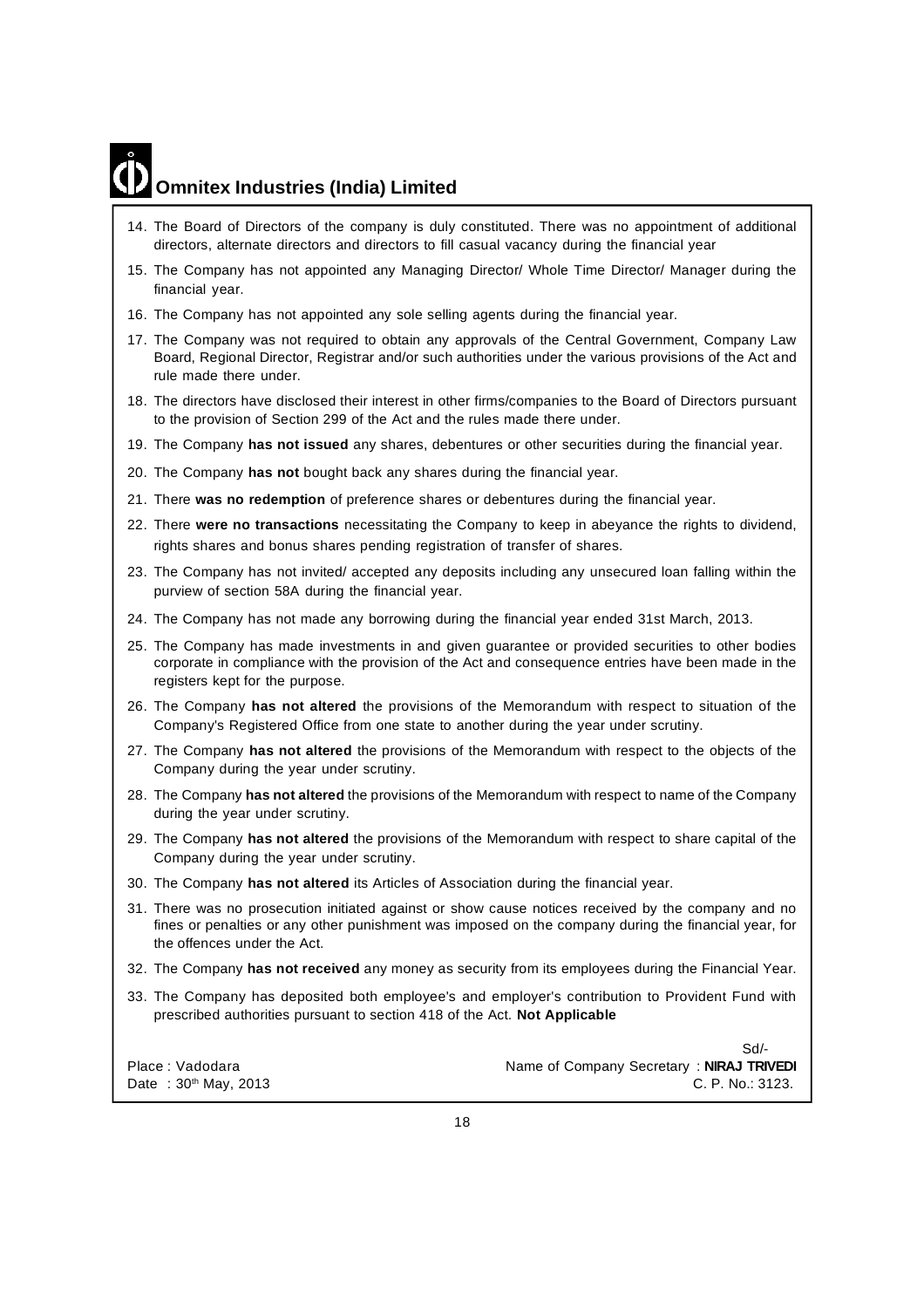| <b>ANNEXURE A</b> |                                                                                                   |  |  |
|-------------------|---------------------------------------------------------------------------------------------------|--|--|
|                   | Particulars of Registers maintained by the Company under the Companies Act, 1956.                 |  |  |
|                   | <b>Sr. No. Particulars</b>                                                                        |  |  |
| 1.                | Register of Members and Shares Transfer                                                           |  |  |
| 2.                | Copies of Annual Returns under Section 159.                                                       |  |  |
| 3.                | Minutes Books for minutes of meetings of the Board of Directors and Members.                      |  |  |
| 4.                | Register of Directors, Managing Director, Manager and Company Secretary under Section 303.        |  |  |
| 5.                | Records pertaining to Directors' Attendance attending their meetings.                             |  |  |
| 6.                | Register of Fixed Assets.                                                                         |  |  |
| 7.                | Register of Investments, or loans made, guarantee given or securities provided under Section 372A |  |  |
| 8.                | Register of Proxy                                                                                 |  |  |
| 9.                | Register of Charges and creating of charge.                                                       |  |  |
| 10.               | Register of Particulars of contract in which Directors are interested.                            |  |  |
| 11.               | Register of Duplicate Shares issued                                                               |  |  |
| 12.               | Register of Director's share holding under section 307.                                           |  |  |
| Vadodara.         |                                                                                                   |  |  |

30th May, 2013

#### **ANNEXURE B**

#### **Particulars of Forms and Returns as filed by the Company with the office of Registrar of Companies or Other authorities during the financial year ended on 31/03/2013.**

| Sr.<br>No.     | Form No./<br><b>Return</b> | <b>Filed</b><br>under<br>relevant<br><b>Section</b><br>of the Act. | <b>Particulars</b>                                                          | Date of<br>filing | Whether<br>filed<br>within the<br>prescribed<br>time<br>Yes / No. | If delay in<br>filing whether<br>requisite<br>additional fee<br>paid<br>Yes / N. A. |
|----------------|----------------------------|--------------------------------------------------------------------|-----------------------------------------------------------------------------|-------------------|-------------------------------------------------------------------|-------------------------------------------------------------------------------------|
| 1              | Annual                     | 159                                                                | Annual General Meeting for                                                  | 15.10.2012        | Yes                                                               | Not Applicable                                                                      |
|                | Return                     |                                                                    | the financial year ended<br>31.03.2012                                      |                   |                                                                   |                                                                                     |
| $\overline{2}$ | Annual<br>Accounts         | 220(1)                                                             | Financial year ended on<br>31 <sup>st</sup> March, 2012<br>(In XBRL Format) | 14.01.2013        | Yes                                                               | Not Applicable                                                                      |
| 3              | Compliance<br>Certificates | 383A                                                               | Financial Year ended on<br>31 <sup>st</sup> March, 2012.                    | 17.08.2012        | Yes                                                               | Not Applicable                                                                      |
| 4              | Form 32                    | 303                                                                | Change in Directorship of<br>Director                                       | 05.09.2012        | Yes                                                               | Not Applicable                                                                      |
| 5              | Form 23 B                  | 224(1)                                                             | Intimation by Auditor to ROC                                                | 04.09.2012        | Yes                                                               | Not Applicable                                                                      |

Vadodara,

30th May, 2013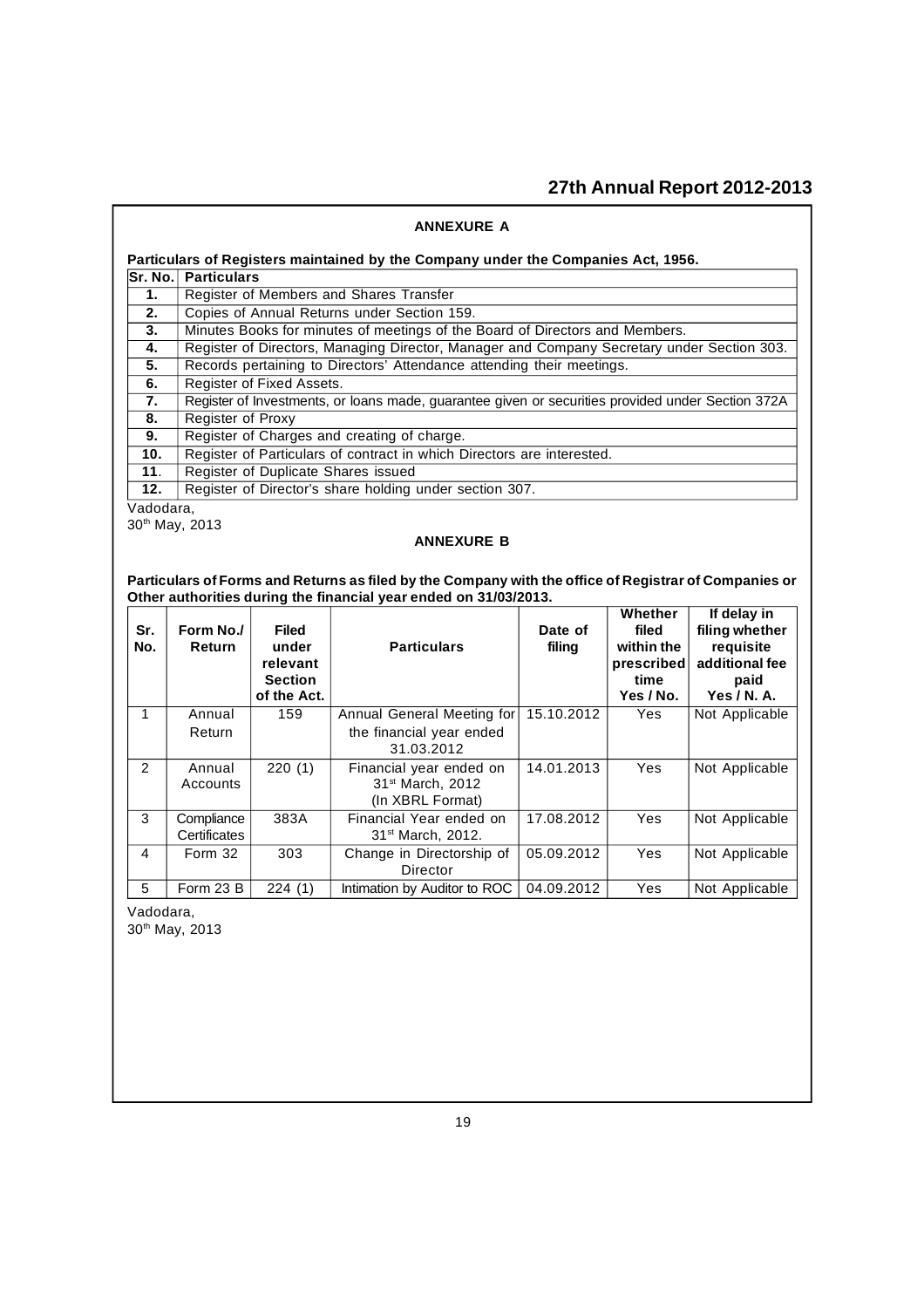#### **INDEPENDENT AUDITORS' REPORT ON FINANCIAL STATEMENTS**

To,

The Members,

#### **OMNITEX INDUSTRIES (INDIA) LIMITED**

#### **Report on the Financial Statements**

We have audited the accompanying financial statements of **OMNITEX INDUSTRIES (INDIA) LIMITED** which comprise the Balance Sheet as at 31st March, 2013, the Statement of Profit and Loss and the Cash Flow statement for the year then ended, and a summary of the significant accounting policies and other explanatory information.

#### **Management's Responsibility for the Financial Statements**

The Company's Management is responsible for the preparation of these financial statements that give a true and fair view of the financial position, financial performance and cash flows of the company in accordance with the Accounting Standards referred to in Sub Section (3C) of section 211 of the Companies Act, 1956. This responsibility includes the design, implementation and maintenance of internal controls relevant to the preparation and presentation of the financial statements that give a true and fair view and are free from material misstatements, whether due to fraud or error.

#### **Auditors' Responsibility**

Our responsibility is to express an opinion on these financial statements based on our audit. We conducted our audit in accordance with the Standards on Auditing issued by the Institute of Chartered Accountants of India. Those Standards require that we comply with ethical requirements and plan and perform the audit to obtain reasonable assurance about whether the financial statements are free from material misstatements.

An audit involves performing procedures to obtain audit evidence about the amounts and the disclosures in the financial statements. The procedures selected depend on the auditor's judgment, including the assessment of the risks of material misstatement of the financial statements, whether due to fraud or error. In making those risk assessments, the auditor considers internal control relevant to the Company's preparation & fair presentation of the financial statements in order to design audit procedures that are appropriate in the circumstances.An audit also includes evaluating the appropriateness of the accounting policies used and the reasonableness of the accounting estimates made by the Management, as well as evaluating the overall presentation of the financial statements.

We believe that the audit evidence we have obtained is sufficient and appropriate to provide a basis for our audit opinion.

#### **Opinion**

In our opinion and to the best of our information and according to the explanations given to us, the aforesaid financial statements give the information required by the Companies Act, 1956 in the manner so required and give a true and fair view in conformity with the accounting principles generally accepted in India:

- a) in the case of the Balance Sheet, of the state of affairs of the Company as at 31st March 2013 ;
- b) in the case of the Statement of Profit and Loss, of the profit of the Company for the year ended on that date;and
- c) In the case of the Cash Flow Statement, of the cash flows of the Company for the year ended on that date.

#### **Report on Other Legal and Regulatory Requirements**

1. As required by the Companies (Auditors' Report) Order, 2003 issued by the Central Government of India in terms of sub-section (4A) of section 227 of the Companies Act, 1956, we annex hereto a statement on the matters specified in paragraphs 4 and 5 of the said Order.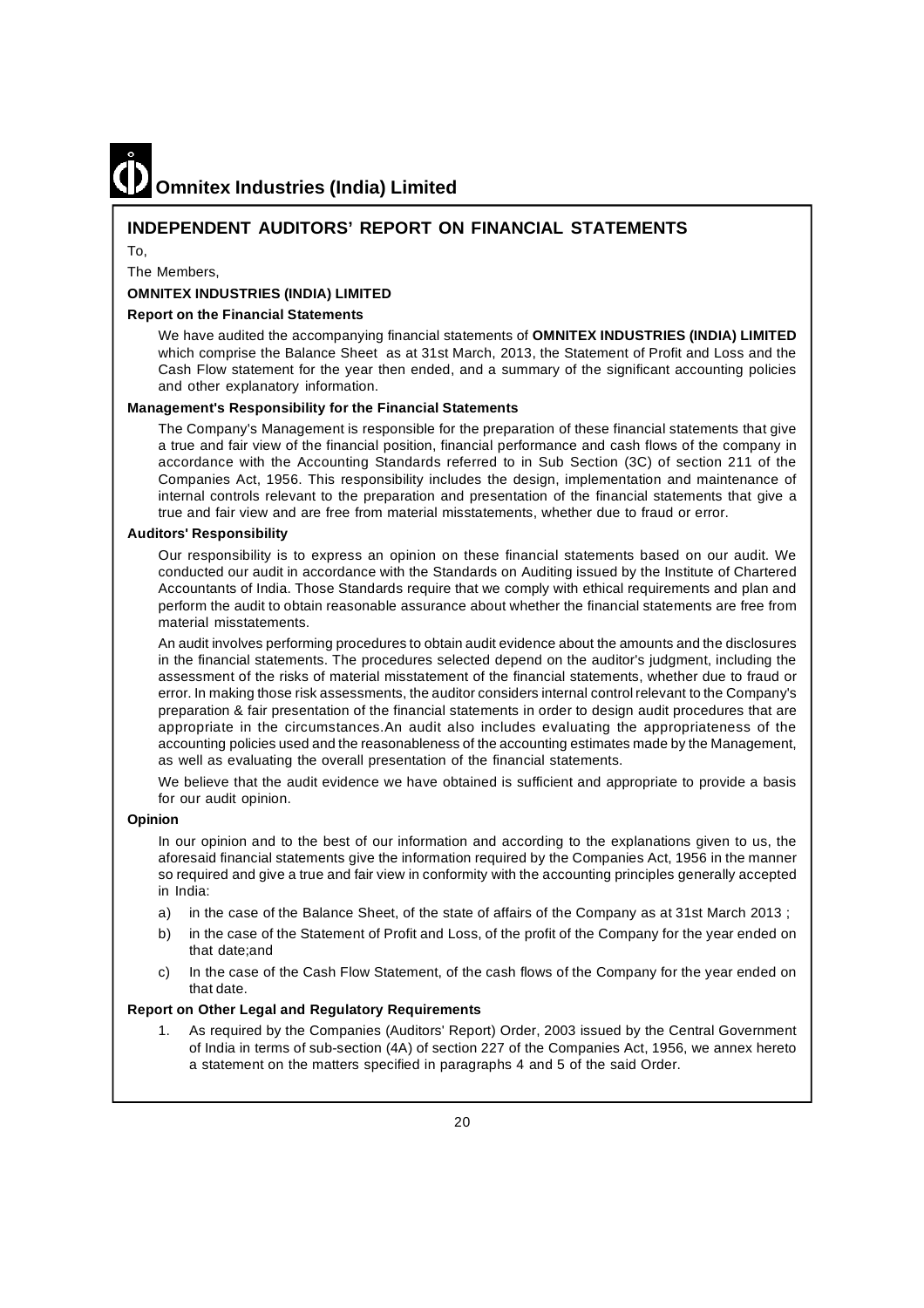- 2. As required by Section 227(3) of the Act, we report that:
	- (i) we have obtained all the information and explanations which to the best of our knowledge and belief were necessary for the purpose of our audit;
	- (ii) in our opinion, proper books of account as required by Law have been kept by the Company so far as appears from our examination of the books;
	- (iii) the Balance Sheet, Profit and Loss Statement and Cash Flow Statement dealt with by this report are in agreement with the books of accounts;
	- (iv) in our opinion and to the best of our information and according to explanations given to us, the Balance Sheet, Profit and Loss Statement and the Cash Flow Statement the cash flow statement comply with the Accounting Standards referred to in sub-section(3C) of section 211 of the Companies Act, 1956;
	- (v) on the basis of written representations received from the directors as on 31st March, 2013, and taken on record by the Board of Directors, we report that none of the directors is disqualified as on 31st March, 2013 from being appointed as a director in terms of clause (g) of sub-section (1) of section 274 of the Companies Act, 1956;
	- (vi) since the Central Government has not issued any notification as to the rate at which the cess is to be paid under Section 441A of the Companies Act, 1956 nor has it issued any Rules under the said section, prescribing the maneer in which such cess is to be paid, no cess is due and payable by the Company.

For **Tembey & Mhatre** F.R. No. 116359W Chartered Accountants

Dated : 30th May, 2013 M. No. 33787

**(Shrikant B. Tembey)** Place : Mumbai Partner New York 1999, Place : Mumbai Partner New York 1999, Place 1999, Partner New York 1999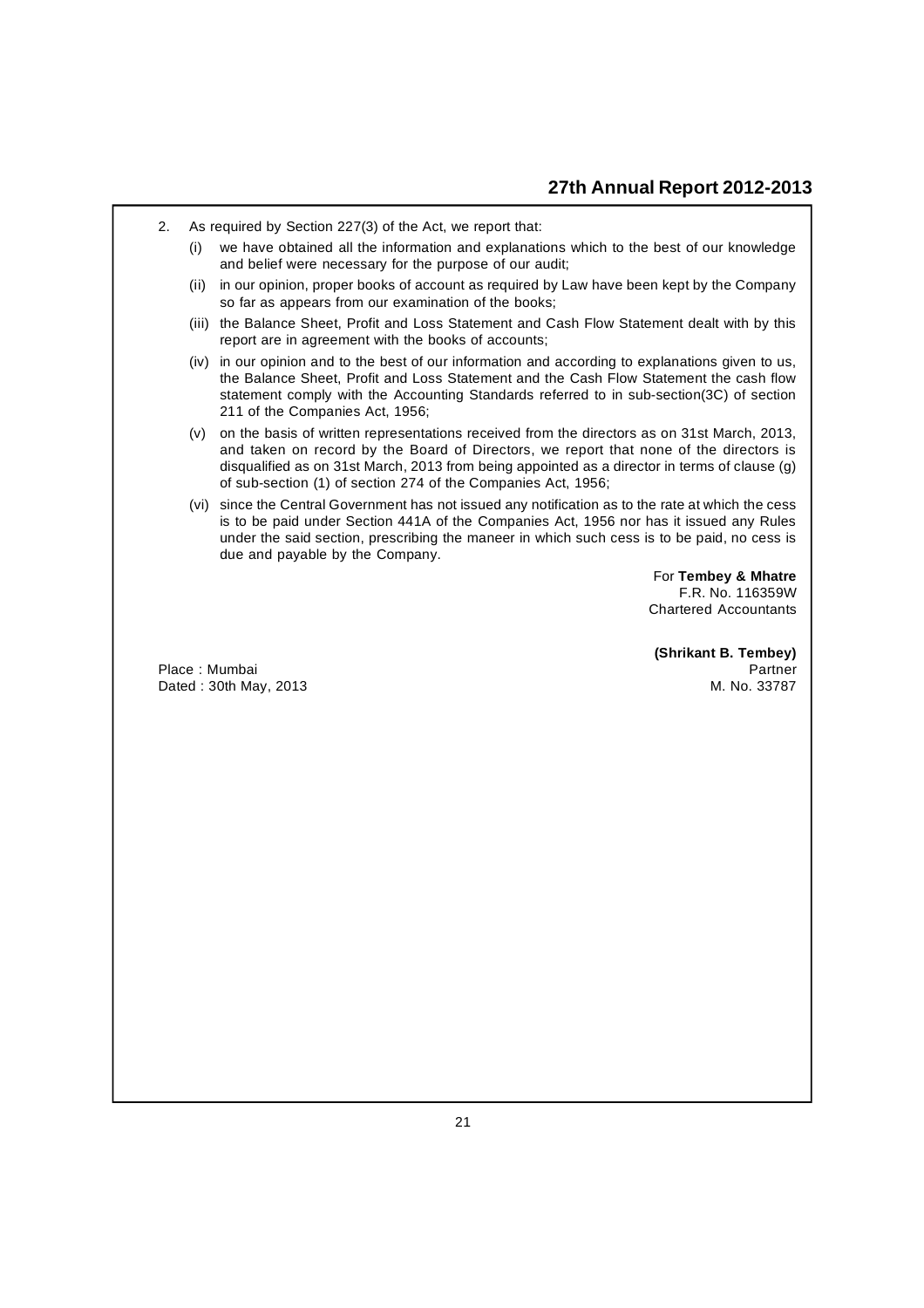

#### **Annexure to the Auditors' Report Re: OMNITEX INDUSTRIES (INDIA) LIMITED**

#### **(Referred to in paragraph 1 of our Report of even date)**

- (1) (a) The Company has maintained proper records showing full particulars, including quantitative details and situation of fixed assets.
	- (b) We are informed that, the fixed assets of the company have been physically verified by the management at reasonable intervals. No material discrepancies were stated to have been noticed on such verification.
	- (c) There has not been significant disposal of fixed assets during the year which has affected the going concern.
- (2) (a) The inventory has been physically verified during the year by the management. In our opinion, the frequency of the verification is reasonable.
	- (b) The procedures for physical verification of inventories followed by the management are reasonable and adequate in relation to the size of the company and the nature of its business.
	- (c) The company is maintaining proper records of inventory. The discrepancies noticed on verification between the physical stock and books records were not material.
- (3) The Company has neither taken nor granted any loans, secured or unsecured to Companies, firms or other parties listed in the register maintained under Section 301 of the Companies Act, 1956. Hence, the provisions of clause 4(iii) of the Companies (Auditor's Report) Order, 2003 are not applicable to the Company.
- (4) In our opinion and according to the information and explanations given to us, there are adequate internal control procedures commensurate with the size of the Company and the nature of its business with regard to purchase of inventory, fixed assets and with regard to sale of goods and services. During the course of our audit, we have not observed any continuing failure to correct major weaknesses in internal controls.
- (5) (a) According to the information and explanations given to us, we are of the opinion that the particulars of all contracts or arrangements that need to be entered into the register maintained under section 301 of the Companies Act, 1956 have been so entered.
	- (b) According to the information and explanations given to us, we are of the opinion that each of these transactions have been made at prices which are reasonable having regard to the prevailing market prices at the relevant time.
- (6) The Company has not accepted any deposit from public.
- (7) The Company has an internal audit system commensurate with its size and nature of its business.
- (8) The Central Government has not prescribed maintenance of cost records under section 209 (1) (d) of the Companies Act, 1956, for Companies carrying on the type of business carried on by the Company.
- (9) (a) According to the records of the Company, and on the basis of our examination of the books of accounts, the company is generally regular in depositing with the appropriate authorities statutory dues including Provident Fund, Employees' State Insurance, income tax, sales tax, wealth tax, service tax, custom duty, excise duty, cess and any other material statutory dues applicable to it.
	- (b) According to the information and explanations given to us, there were no undisputed amounts payable in respect of income tax, wealth tax, sales tax, service tax, customs duty, excise duty, cess or any other material statutory dues which were in arrears, as at 31st March 2013 for a period of more than six months from the date they became payable.
	- (c) According to the information and explanations given to us, there were no disputed dues of the Company on account of sales tax, income tax, custom duty, wealth tax, service tax, excise duty and cess which have not been deposited, except to the extent of the following: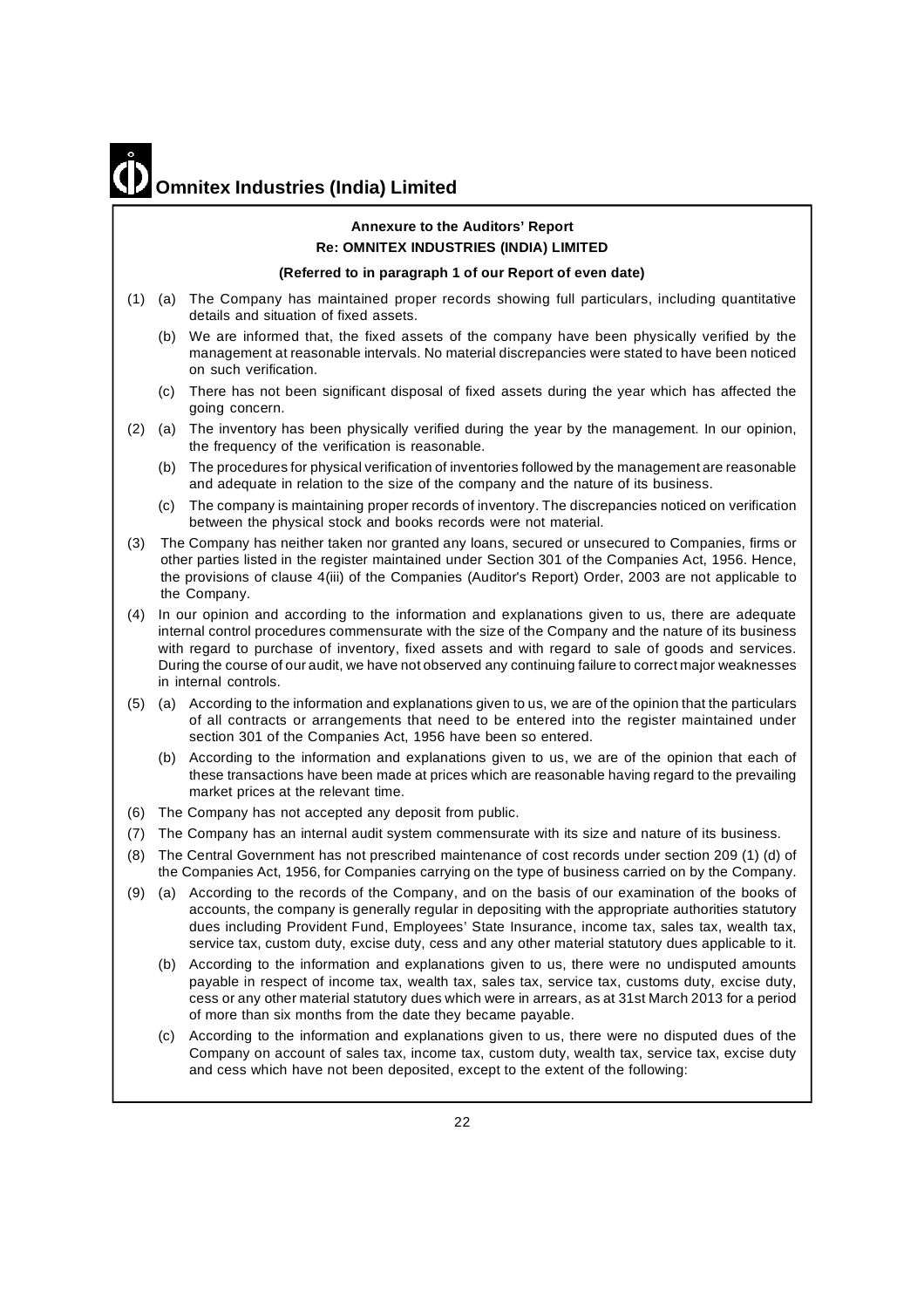|       | Name of the                                                                                                                                                                                                                                                                                                                                                        | Nature of the                                                                                                                   | Amount   | Period to                   | Forum where dispute                                                                                                                                                                                                  |
|-------|--------------------------------------------------------------------------------------------------------------------------------------------------------------------------------------------------------------------------------------------------------------------------------------------------------------------------------------------------------------------|---------------------------------------------------------------------------------------------------------------------------------|----------|-----------------------------|----------------------------------------------------------------------------------------------------------------------------------------------------------------------------------------------------------------------|
|       | Statute                                                                                                                                                                                                                                                                                                                                                            | Dues                                                                                                                            | (in Rs.) | which the amount<br>relates | is pending                                                                                                                                                                                                           |
|       | The Central<br>Excise Act 1944                                                                                                                                                                                                                                                                                                                                     | Demand on<br>account of cenvat<br>credit availed on<br>certain fixed assets<br>which were<br>disposed off during<br>F.Y 2005-06 | 877,243  | 01.04.2005 to<br>31.03.2006 | The High Court<br>Gujarat, Ahmedabad.                                                                                                                                                                                |
|       | The Central<br>Excise Act 1944                                                                                                                                                                                                                                                                                                                                     | Penalty                                                                                                                         | 877,243  | 01.04.2005<br>to 31.03.2006 | The High Court<br>Gujarat, Ahmedabad.                                                                                                                                                                                |
|       |                                                                                                                                                                                                                                                                                                                                                                    | audit and the immediately preceding financial year.                                                                             |          |                             | (10) The company's accumulated losses at the end of the financial year are less than fifty per cent of its net<br>worth. Further, the company has not incurred cash losses during the financial year covered by our  |
|       |                                                                                                                                                                                                                                                                                                                                                                    | defaulted in repayment of dues to a bank or financial institution.                                                              |          |                             | (11) In our opinion and according to the information and explanation given to us, the company has not                                                                                                                |
|       | shares, debentures or other securities.                                                                                                                                                                                                                                                                                                                            |                                                                                                                                 |          |                             | (12) The company has not granted any loans or advances on the basis of security by way of pledge of                                                                                                                  |
|       | Company.                                                                                                                                                                                                                                                                                                                                                           |                                                                                                                                 |          |                             | (13) In our opinion, the company is not a chit fund or a nidhi/mutual benefit fund/society. Therefore, the<br>provisions of clause 4(xiii) of the Companies (Auditor's Report) Order, 2003 are not applicable to the |
|       | (14) The Company is not dealing or trading in shares, securities, debentures and other investments.<br>Therefore, the provisions of clause 4(xiv) of the Companies (Auditor's Report) Order, 2003 are not<br>applicable to the Company.                                                                                                                            |                                                                                                                                 |          |                             |                                                                                                                                                                                                                      |
|       | (15) According to the information and explanation given to us, the Company has issued a corporate<br>guarantee for loans taken by a joint venture company from bank. In our opinion, the terms and conditions<br>of the said guarantee are not prima facie prejudicial to the interest of the company. Reference is invited<br>to sub notes 1 & 2 of note no. 3.2. |                                                                                                                                 |          |                             |                                                                                                                                                                                                                      |
|       | (16) According to the information and explanation given to us, the term loans have been applied for the<br>purpose for which they have been raised.                                                                                                                                                                                                                |                                                                                                                                 |          |                             |                                                                                                                                                                                                                      |
|       | (17) According to the information and explanation given to us and on an overall examination of the balance<br>sheet of the company, we report that no funds raised on short-term basis have been used for long-term<br>investments.                                                                                                                                |                                                                                                                                 |          |                             |                                                                                                                                                                                                                      |
|       |                                                                                                                                                                                                                                                                                                                                                                    | in the register maintained under section 301 of the Act.                                                                        |          |                             | (18) The Company has not made preferential allotment of equity shares during the year to parties covered                                                                                                             |
|       |                                                                                                                                                                                                                                                                                                                                                                    | of the Companies (Auditor's Report) Order, 2003 are not applicable to the Company.                                              |          |                             | (19) The Company has not issued any debentures during the year. Hence, the provisions of clause 4(xix)                                                                                                               |
|       |                                                                                                                                                                                                                                                                                                                                                                    |                                                                                                                                 |          |                             | (20) The Company has not raised any money during the year by way of public issue. Hence, the provisions<br>of clause 4(xx) of the Companies (Auditor's Report) Order, 2003 are not applicable to the Company.        |
|       |                                                                                                                                                                                                                                                                                                                                                                    | noticed or reported during the course of our audit.                                                                             |          |                             | (21) According to the information and explanations given to us, no fraud on or by the company has been                                                                                                               |
|       |                                                                                                                                                                                                                                                                                                                                                                    |                                                                                                                                 |          |                             | For Tembey & Mhatre,<br>F. R. No. 116359W<br><b>Chartered Accountants</b>                                                                                                                                            |
| Place | : Mumbai                                                                                                                                                                                                                                                                                                                                                           |                                                                                                                                 |          |                             | (Shrikant B. Tembey)<br>Partner                                                                                                                                                                                      |
| Date  | : 30th May, 2013                                                                                                                                                                                                                                                                                                                                                   |                                                                                                                                 |          |                             | Membership No.: 33787                                                                                                                                                                                                |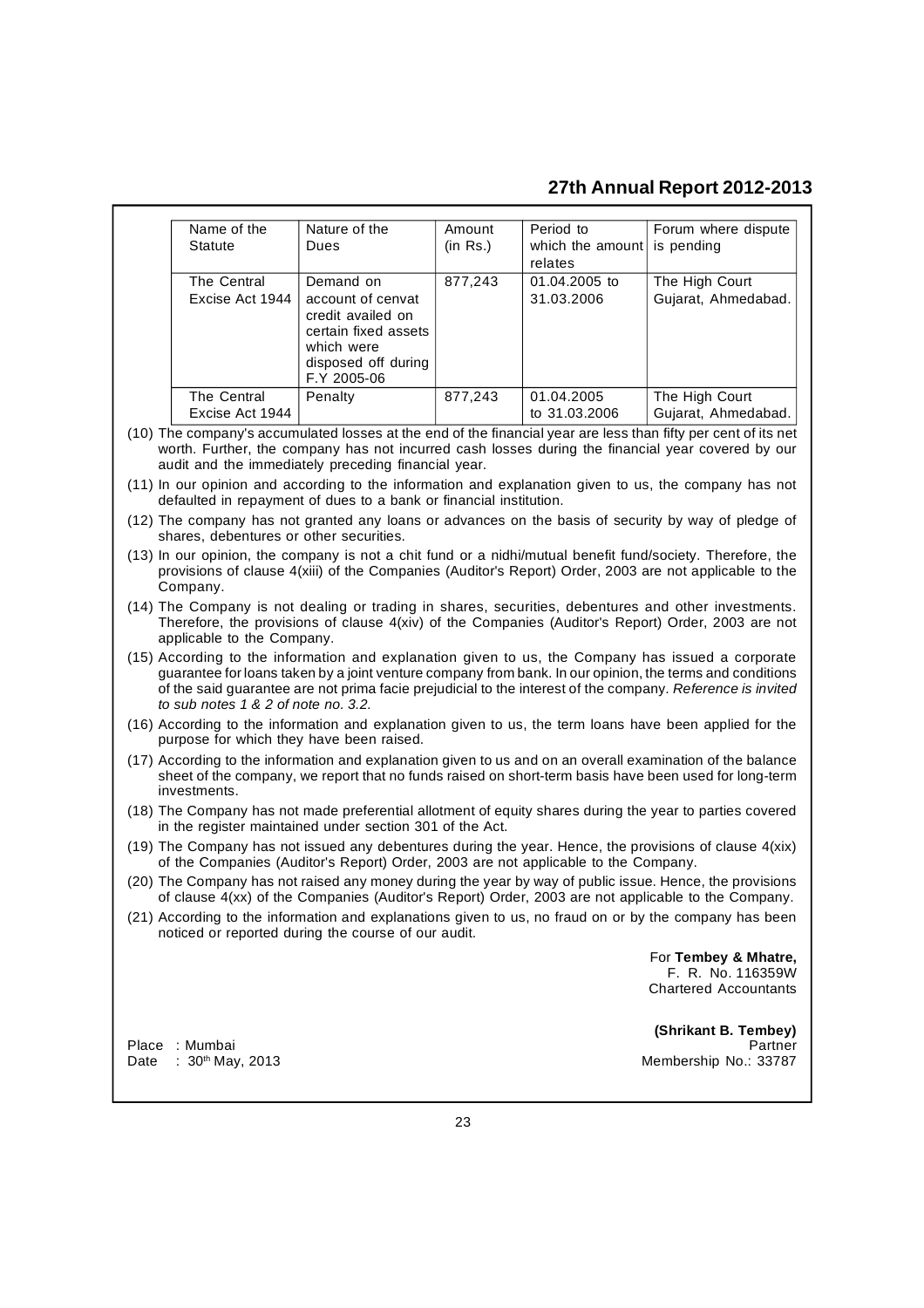| <b>BALANCE SHEET AS AT 31ST MARCH, 2013</b>                |             |                                         |                             |
|------------------------------------------------------------|-------------|-----------------------------------------|-----------------------------|
|                                                            | <b>Note</b> | As at<br><b>31st March 2013</b>         | As at<br>31st March 2012    |
| <b>EQUITY AND LIABILITIES:</b><br>L.                       |             | <b>Rupees</b>                           | Rupees                      |
| (1) Shareholders Funds:                                    |             |                                         |                             |
| (a) Share Capital                                          | 1.1         | 42,310,000                              | 42,310,000                  |
| (b) Reserves and Surplus                                   | 1.2         | 17,152,377                              | 16,057,528                  |
| (2) Share Application Money Pending Allotment              |             |                                         |                             |
| (3) Non-current Liabilities                                |             |                                         |                             |
| (a) Long-term Borrowings                                   | 1.3         |                                         | 65,791                      |
| (b) Deferred Tax Liabilities (Net)                         | 1.4         |                                         |                             |
| (c) Other Long-term Liabilities                            |             |                                         |                             |
| (d) Long-term Provisions                                   |             |                                         |                             |
| <b>Current Liabilities</b>                                 |             |                                         |                             |
| (a) Short-Term Borrowings                                  |             |                                         |                             |
| (b) Trade Payables                                         | 1.5         | 105,949                                 | 165,349                     |
| (c) Other Current Liabilities                              | 1.6         | 75,609                                  | 156,294                     |
| (d) Short-Term Provisions<br><b>TOTAL:</b>                 | 1.7         | 544,730                                 | 246,743                     |
|                                                            |             | 60,188,665                              | 59,001,705                  |
| <b>II. ASSETS</b>                                          |             |                                         |                             |
| (1) Non-current Assets                                     |             |                                         |                             |
| (a) Fixed Assets                                           | 1.8         |                                         |                             |
| (i) Tangible Assets<br>(ii) Intangible Assets              |             | 22,872,809                              | 23,472,869                  |
| (iii) Capital Work-in-Progress                             |             |                                         |                             |
| (iv) Intangible Assets under Development                   |             |                                         |                             |
| (b) Non-Current Investments                                | 1.9         | 29,330,880                              | 29,330,880                  |
| (c) Deferred Tax Assets (Net)                              |             |                                         |                             |
| (d) Long Term Loans and Advances                           | 1.10        | 2,470,626                               | 2,641,617                   |
| (e) Other Non-current Assets                               | 1.11        | 11,353                                  | 9,790                       |
| (2) Current Assets                                         |             |                                         |                             |
| (a) Current Investments                                    |             |                                         |                             |
| (b) Inventories                                            |             |                                         |                             |
| (c) Trade Receivables                                      |             |                                         |                             |
| (d) Cash and Cash Equivalents                              | 1.12        | 589,843                                 | 1,001,731                   |
| (e) Short Term Loans and Advances                          | 1.13        | 4,818,185                               | 2,297,534                   |
| (f) Other Current Assets                                   | 1.14        | 94,969                                  | 247,284                     |
| TOTAL :                                                    |             | 60,188,665                              | 59,001,705                  |
| SIGNIFICANT ACCOUNTING POLICIES                            | 3.1         |                                         |                             |
| NOTES ON ACCOUNTS                                          | 3.2         |                                         |                             |
|                                                            |             | For and on behalf of Board of Directors |                             |
| As per our report of even date                             |             |                                         |                             |
| <b>Tembey &amp; Mhatre</b><br><b>Chartered Accountants</b> |             | <b>Amit R Dalmia</b>                    | <b>Durgaprasad S Sabnis</b> |
| FR. No. 116359W                                            | Chairman    |                                         | Director                    |
| (Shrikant B. Tembey)                                       |             | J. Ramakrishnan                         |                             |
| Partner                                                    | Director    |                                         |                             |
| M. No. 33787                                               |             |                                         |                             |
| Place: Mumbai<br>Dated: 30 <sup>th</sup> May, 2013         |             |                                         |                             |
|                                                            |             |                                         |                             |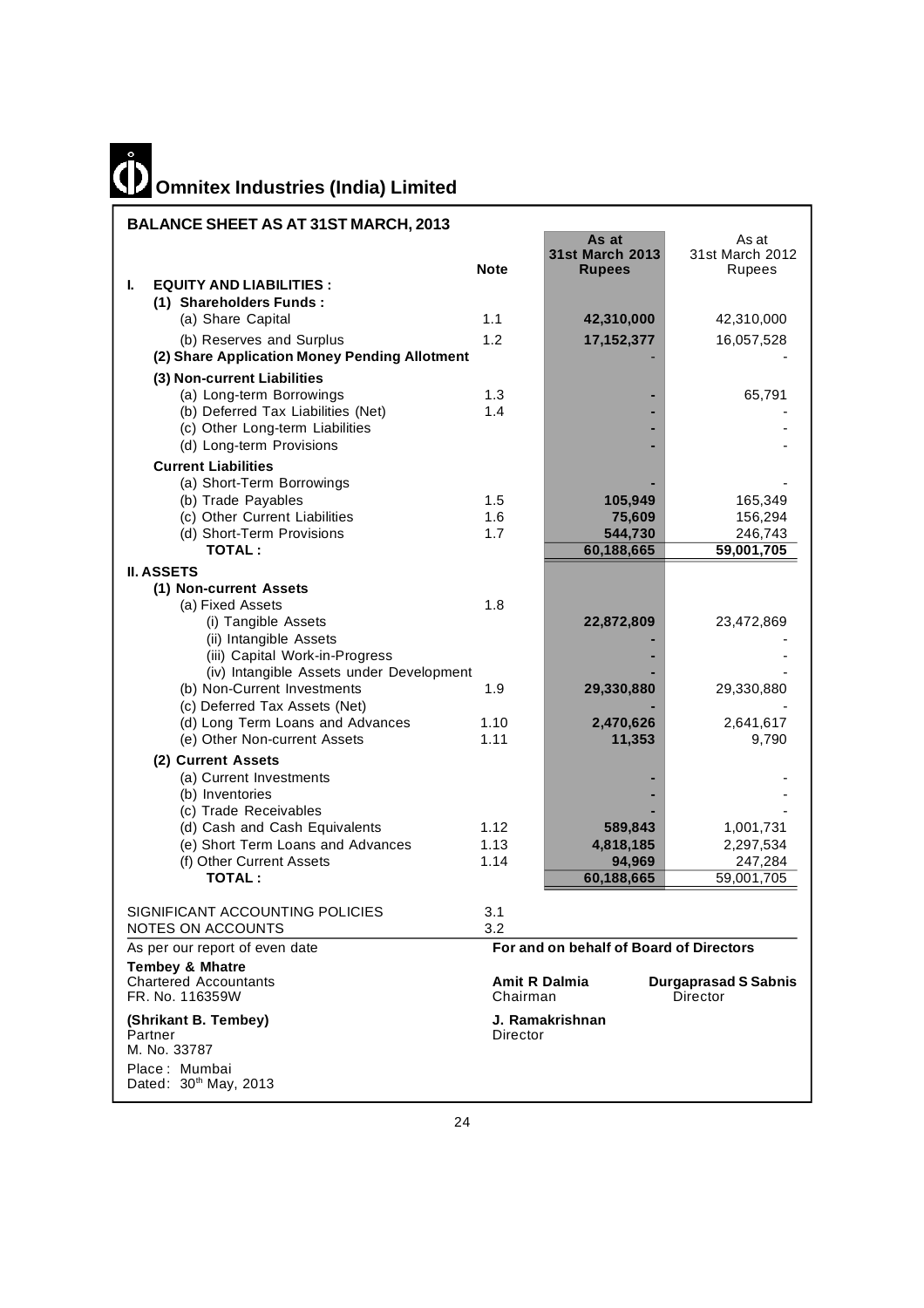| <b>PROFIT AND LOSS STATEMENT FOR THE YEAR ENDED 31st MARCH, 2013</b> |                                  |                                                 |                                          |
|----------------------------------------------------------------------|----------------------------------|-------------------------------------------------|------------------------------------------|
|                                                                      |                                  | For the year<br>ended<br><b>31st March 2013</b> | For the year<br>ended<br>31st March 2012 |
| <b>Revenue</b>                                                       | <b>Note</b>                      | <b>Rupees</b>                                   | <b>Rupees</b>                            |
| Revenues from Operations                                             | 2.1                              | 5,048,984                                       | 3,998,046                                |
| Other Income                                                         | 2.2                              | 2,952,787                                       | 2,401,501                                |
| <b>Total Revenue</b>                                                 |                                  | 8,001,771                                       | 6,399,547                                |
| <b>Expenses</b><br>Cost of Material Consumed                         |                                  |                                                 |                                          |
| Purchase of Stock in Trade                                           |                                  | 5,019,975                                       | 3,977,328                                |
| Change in Inventories of Finished Goods, Work-in-progress            |                                  |                                                 |                                          |
| and Stock-In-Trade                                                   | 2.3                              |                                                 | 90,000                                   |
| <b>Employee Benefit Expenses</b><br><b>Finance Cost</b>              | 2.4                              | 132,500<br>14,945                               | 29,148                                   |
| Depreciation and Amortisation Expenses                               | 1.8                              | 600,060                                         | 591,113                                  |
| Other Expenses                                                       | 2.5                              | 670,464                                         | 842,146                                  |
| <b>Total Expenses</b>                                                |                                  | 6,437,944                                       | 5,529,735                                |
| Profit Before Exceptional and Extra-ordinary Items and Tax           |                                  | 1,563,827                                       | 869,812                                  |
| <b>Exceptional Items</b>                                             |                                  |                                                 |                                          |
| Profit Before Extra-ordinary Items and Tax                           |                                  | 1,563,827                                       | 869,812                                  |
| Extra-ordinary items                                                 |                                  |                                                 |                                          |
| <b>Profit Before Tax</b>                                             |                                  | 1,563,827                                       | 869,812                                  |
| <b>Tax Expenses</b>                                                  |                                  |                                                 |                                          |
| (a) Current Tax                                                      |                                  | 447,241                                         | 300,376                                  |
| (b) Deferred Tax                                                     | 1.4                              |                                                 | (252, 705)                               |
| (c) MAT Credit Entitlement<br>(d) Prior Period Adjustment for Taxes  |                                  | 21,737                                          | 26,464                                   |
| Profit / (Loss) for the year from continuing operations              |                                  | 1,094,849                                       | 795,677                                  |
| Profit / (Loss) for the year from discontinuing operations           |                                  |                                                 |                                          |
| Tax Expense of Discontinuing operation                               |                                  |                                                 |                                          |
| Profit / (Loss) for the year from discontinuing operations           |                                  |                                                 |                                          |
| (After Tax)                                                          |                                  |                                                 |                                          |
| Profit / (Loss) for the year                                         |                                  | 1,094,849                                       | 795,677                                  |
| <b>Earning per Share</b>                                             |                                  |                                                 |                                          |
| (a) Basic<br>(b) Diluted                                             |                                  | 0.26<br>0.26                                    | 0.19<br>0.19                             |
|                                                                      |                                  |                                                 |                                          |
| SIGNIFICANT ACCOUNTING POLICIES<br>NOTES ON ACCOUNTS                 | 3.1<br>3.2                       |                                                 |                                          |
| As per our report of even date                                       |                                  | For and on behalf of Board of Directors         |                                          |
| <b>Tembey &amp; Mhatre</b>                                           |                                  |                                                 |                                          |
| <b>Chartered Accountants</b><br>FR. No. 116359W                      | <b>Amit R Dalmia</b><br>Chairman |                                                 | <b>Durgaprasad S Sabnis</b><br>Director  |
| (Shrikant B. Tembey)                                                 |                                  | J. Ramakrishnan                                 |                                          |
| Partner                                                              | Director                         |                                                 |                                          |
| M. No. 33787                                                         |                                  |                                                 |                                          |
| Place: Mumbai<br>Dated: 30 <sup>th</sup> May, 2013                   |                                  |                                                 |                                          |
|                                                                      |                                  |                                                 |                                          |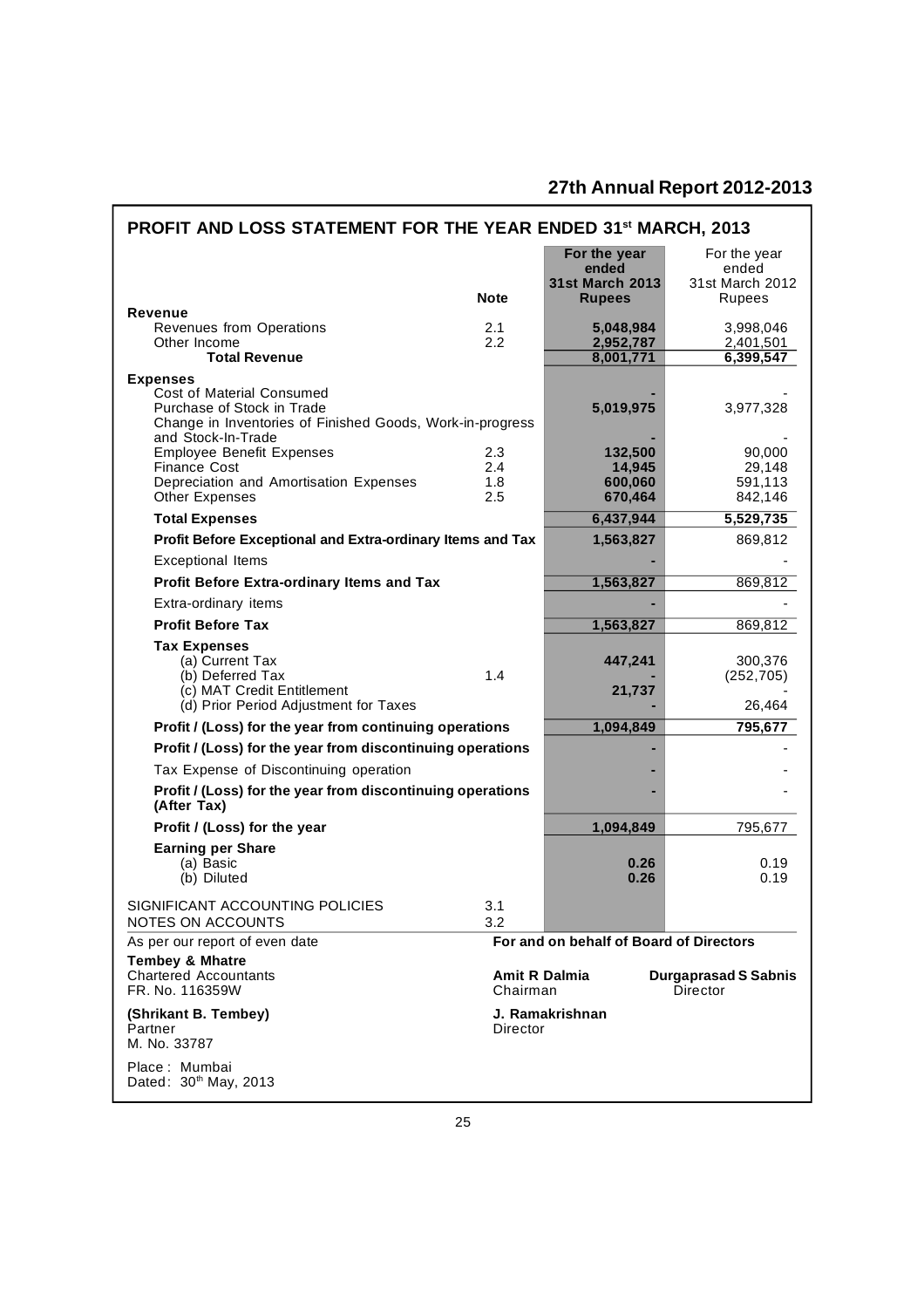

#### **NOTES TO BALANCE SHEET AS AT MARCH 31, 2013 NOTE 1.1: SHARE CAPITAL**

|                                                          |                  | (Amount In Rupees) |
|----------------------------------------------------------|------------------|--------------------|
| <b>Share Capital</b>                                     | As At            | As At              |
|                                                          | 31st March, 2013 | 31st March, 2012   |
| <b>Authorised</b>                                        |                  |                    |
| 50,00,000 Equity Shares of Rs. 10/- each                 | 50,000,000       | 50,000,000         |
| <b>Issued</b>                                            |                  |                    |
| 42,04,100 Equity Shares of Rs. 10/- each                 | 42,041,000       | 42,041,000         |
| <b>Subscribed &amp; Paid up</b>                          |                  |                    |
| 42,04,100 Equity Shares of Rs. 10/- each                 | 42,041,000       | 42,041,000         |
| <b>Forfeited Shares</b>                                  |                  |                    |
| 53,900 Equity Shares of Rs. 10/- each, not fully paid up | 269,000          | 269,000            |
| Total                                                    | 42,310,000       | 42,310,000         |

#### **NOTE 1.1 A**

#### **RECONCILIATION OF EQUITY SHARES OUTSTANDING AT THE BEGINNING AND AT THE END OF THE YEAR**

|                                                 |                      | $2012 - 13$          | 2011-12       |                      |  |
|-------------------------------------------------|----------------------|----------------------|---------------|----------------------|--|
| <b>Particulars</b>                              | <b>Equity Shares</b> |                      |               | <b>Equity Shares</b> |  |
|                                                 | Number               | Amount               | <b>Number</b> | Amount               |  |
| Shares outstanding at the beginning of the year |                      | 4,204,100 42,041,000 | 4,204,100     | 42,041,000           |  |
| Shares Issued during the year                   |                      |                      |               |                      |  |
| Shares bought back during the year              |                      |                      |               |                      |  |
| Shares outstanding at the end of the year       |                      | 4,204,100 42,041,000 | 4,204,100     | 42,041,000           |  |

#### **NOTE 1.1 B**

#### **Rights, Preferences and restrictions attached to shares**

The Company has only one class of Equity Shares, having par value of Rs. 10/- per share. Each Shareholder is eligible for one vote per share held.

Dividend if proposed by the Board of Directors will be subject to the approval of the Shareholders in the ensuing Annual General Meeting except in case of Interim Dividend.

In the event of liquidation, the Equity Shareholders are eligible to receive the remaining assets of the Company after distribution of all preferential amounts, in proportion to their shareholding.

#### **NOTE 1.1 C DETAILS OF SHARES HELD BY SHAREHOLDERS HOLDING MORE THAN 5% OF THE AGGREGATE SHARES IN THE COMPANY**

|            |                                      | As At 31st March 2013              |                          | As At 31st March 2012 |                          |
|------------|--------------------------------------|------------------------------------|--------------------------|-----------------------|--------------------------|
| Sr.<br>No. | Name of Shareholder                  | <b>No of Shares</b><br><b>Held</b> | $%$ of<br><b>Holding</b> | No of Shares<br>Held  | $%$ of<br><b>Holding</b> |
|            |                                      |                                    |                          |                       |                          |
|            | Mr. Ashok M Bhawnani                 | 743,670                            | 17.69                    | 743.670               | 17.69                    |
| 2          | Mrs. Kiron G Advani                  | 444,254                            | 10.57                    | 444.254               | 10.57                    |
| 3          | Mrs. Manorma N Dalmia                | 244.282                            | 5.81                     | 244.282               | 5.81                     |
| 4          | Mr. Narendra Kumar Dalmia            | 404.590                            | 9.62                     | 404.590               | 9.62                     |
| 5          | M/s. Dalmia Polytex Private Limited  | 242,130                            | 5.76                     | 242,130               | 5.76                     |
| 6          | M/s. Charlie Finance Private Limited | 386.050                            | 9.18                     | 386.050               | 9.18                     |
|            |                                      |                                    |                          |                       |                          |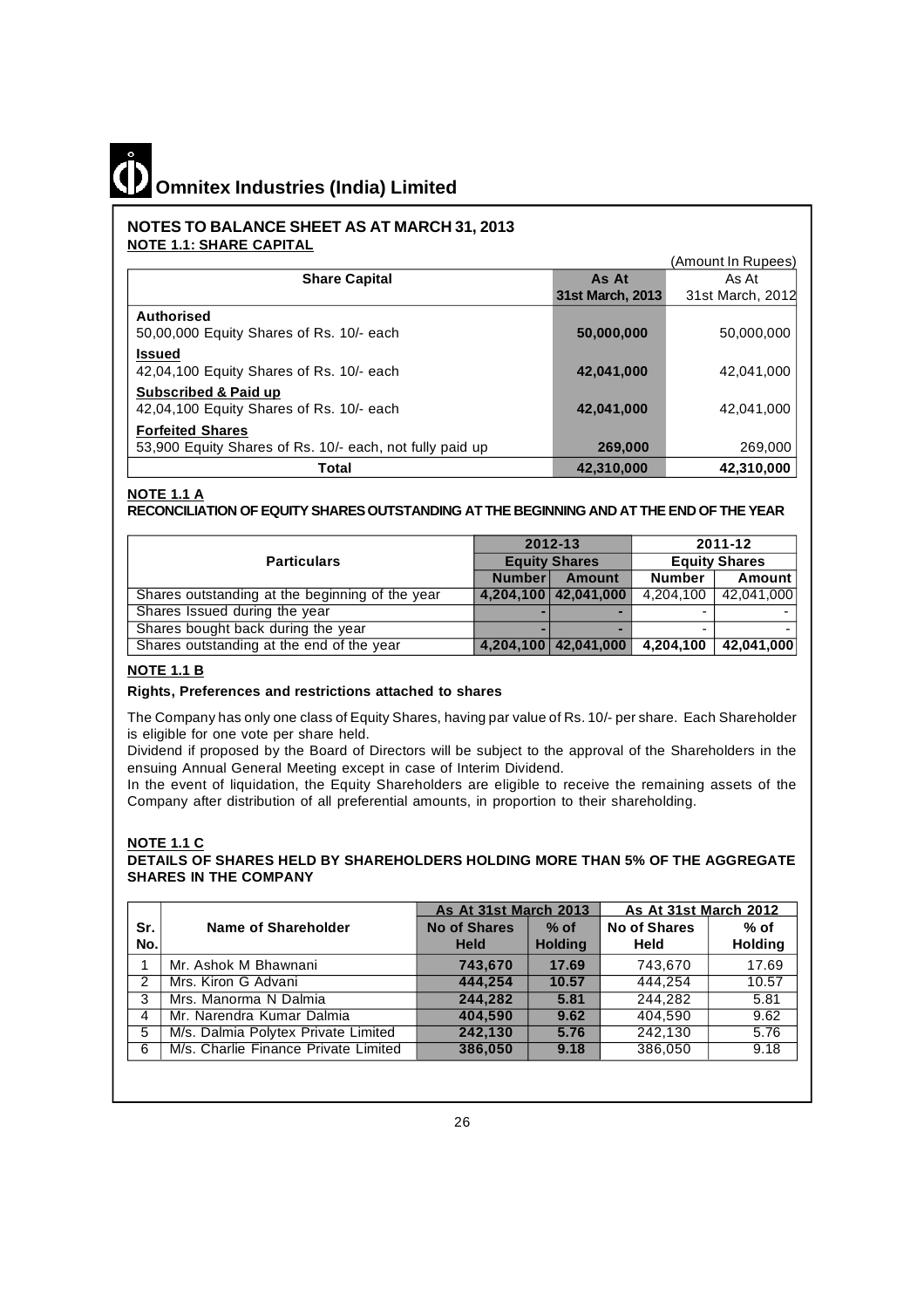| <b>NOTE 1.2: RESERVES AND SURPLUS</b>           |                                  |                    |
|-------------------------------------------------|----------------------------------|--------------------|
|                                                 |                                  | (Amount in Rupees) |
| <b>Reserves &amp; Surplus</b>                   | As At                            | As At              |
|                                                 | 31st March, 2013 31st March 2012 |                    |
| a. Securities Premium Account                   |                                  |                    |
| Opening Balance                                 | 24,248,000                       | 24,248,000         |
| Add: Securities premium credited on Share issue |                                  |                    |
| Less: Premium Utilised for various reasons      |                                  |                    |
| <b>Closing Balance</b>                          | 24,248,000                       | 24,248,000         |
| b. Surplus / (Deficit)                          |                                  |                    |
| Opening balance                                 | (8, 190, 472)                    | (8,986,149)        |
| (+) Net Profit/(Net Loss) For the current year  | 1,094,849                        | 795,677            |
| <b>Closing Balance</b>                          | (7,095,623)                      | (8, 190, 472)      |
| Total                                           | 17,152,377                       | 16,057,528         |

#### **NOTE 1.3: LONG-TERM BORROWINGS**

| <b>Long Term Borrowings</b>                                        | As At                            | As At  |
|--------------------------------------------------------------------|----------------------------------|--------|
|                                                                    | 31st March, 2013 31st March 2012 |        |
| <b>Secured</b>                                                     |                                  |        |
| <b>Term loans</b>                                                  |                                  |        |
| from other parties                                                 |                                  | 65.791 |
| (Secured By Hypothecation of Motor Car)                            |                                  |        |
| (of the above, Rs. Nil is guaranteed by Directors and / or others) |                                  |        |
| (Terms of Repayment 35 Monthly EMI's of Rs. 13,493/- each          |                                  |        |
| commencing on October, 2010 and ending on August, 2013)            |                                  |        |
| Total                                                              |                                  | 65.791 |

#### **NOTE 1.4: DEFERRED TAX LIABILITIES (NET)**

|                                                                                 | <b>Deferred Tax</b><br><b>Balance as at</b><br>31st March, 2012 | Charge/(Credit)<br><b>During</b><br>the year | <b>Deferred Tax</b><br><b>Balance as at</b><br>31st March, 2013 |
|---------------------------------------------------------------------------------|-----------------------------------------------------------------|----------------------------------------------|-----------------------------------------------------------------|
| Deferred Tax Liability on account of:                                           |                                                                 |                                              |                                                                 |
| Depreciation                                                                    | 208,861                                                         | (14, 543)                                    | 194,318                                                         |
|                                                                                 | 208,861                                                         | (14, 543)                                    | 194,318                                                         |
| Deferred Tax Assets on account of:<br>Unabsorbed Depreciation (restricted<br>a) |                                                                 |                                              |                                                                 |
| in view of losses)                                                              | (208,861)                                                       | 14,543                                       | (194, 318)                                                      |
| <b>Brought forward Business Loss</b><br>b)                                      |                                                                 |                                              |                                                                 |
|                                                                                 | (208,861)                                                       | 14,543                                       | (194, 318)                                                      |
| Net Deferred Tax Liability / (Asset)                                            |                                                                 |                                              |                                                                 |

**Note :** No depreciation has been claimed in Income-Tax on certain Leased out Fixed Assets. Company has recognised Deferred Tax Assets on unabsorbed depreciation to the extent of Deferred Tax Liability.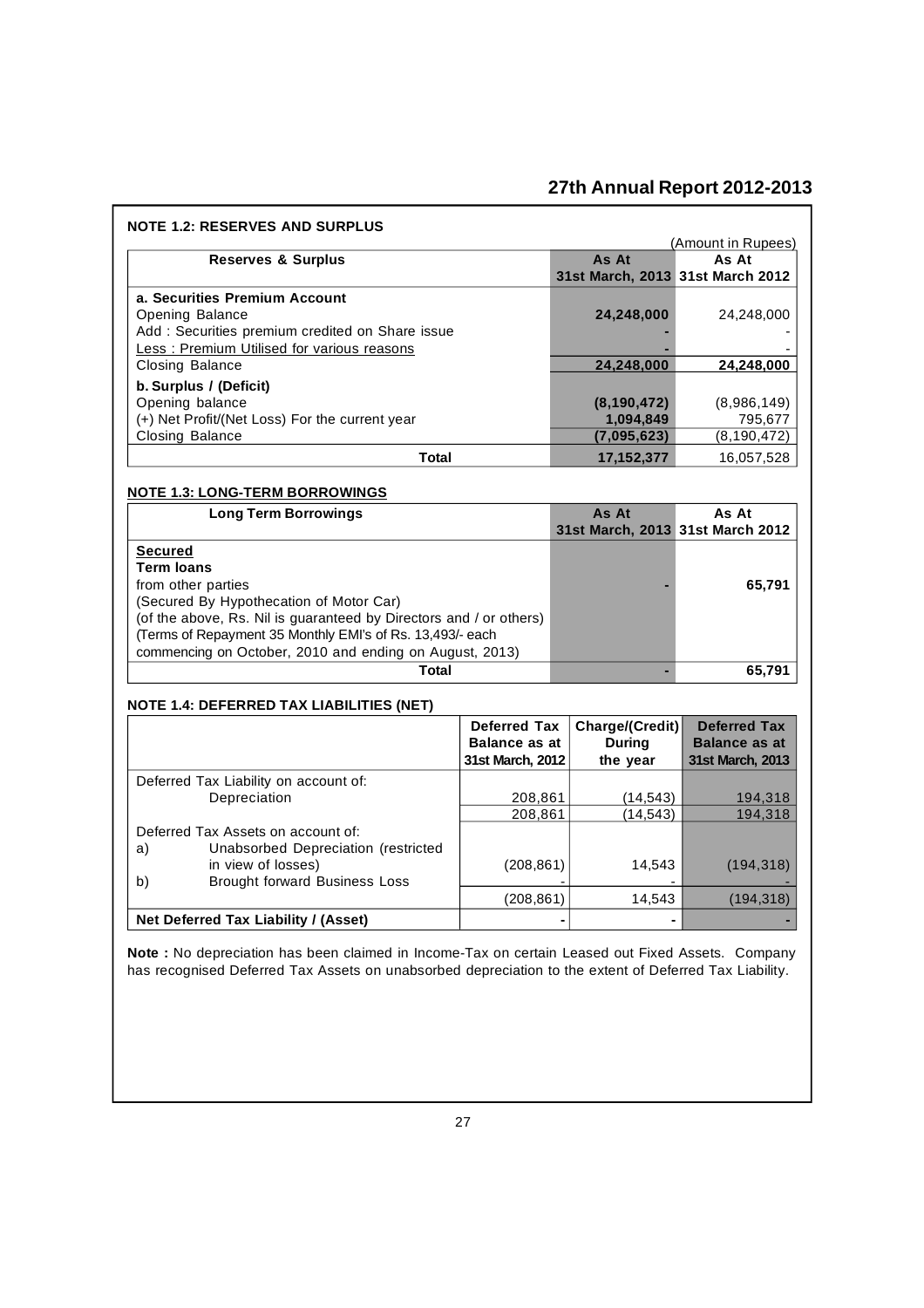#### **NOTE 1.5: TRADE PAYABLE**

| <b>Trade Payable</b>                                                                 | As At                                                                                                                                                                                                                                                                                                                                                                                                                                                                                                                                                                                                                                                                                                                                                                   | (Amount in Rupees)<br>As At                                                                                                                                                                                                                                  |
|--------------------------------------------------------------------------------------|-------------------------------------------------------------------------------------------------------------------------------------------------------------------------------------------------------------------------------------------------------------------------------------------------------------------------------------------------------------------------------------------------------------------------------------------------------------------------------------------------------------------------------------------------------------------------------------------------------------------------------------------------------------------------------------------------------------------------------------------------------------------------|--------------------------------------------------------------------------------------------------------------------------------------------------------------------------------------------------------------------------------------------------------------|
|                                                                                      |                                                                                                                                                                                                                                                                                                                                                                                                                                                                                                                                                                                                                                                                                                                                                                         |                                                                                                                                                                                                                                                              |
|                                                                                      |                                                                                                                                                                                                                                                                                                                                                                                                                                                                                                                                                                                                                                                                                                                                                                         | 111,194                                                                                                                                                                                                                                                      |
|                                                                                      |                                                                                                                                                                                                                                                                                                                                                                                                                                                                                                                                                                                                                                                                                                                                                                         | 54,155                                                                                                                                                                                                                                                       |
|                                                                                      |                                                                                                                                                                                                                                                                                                                                                                                                                                                                                                                                                                                                                                                                                                                                                                         | 165,349                                                                                                                                                                                                                                                      |
|                                                                                      |                                                                                                                                                                                                                                                                                                                                                                                                                                                                                                                                                                                                                                                                                                                                                                         |                                                                                                                                                                                                                                                              |
|                                                                                      |                                                                                                                                                                                                                                                                                                                                                                                                                                                                                                                                                                                                                                                                                                                                                                         |                                                                                                                                                                                                                                                              |
|                                                                                      | <b>31st March 2013</b>                                                                                                                                                                                                                                                                                                                                                                                                                                                                                                                                                                                                                                                                                                                                                  | As At<br>31st March 2012                                                                                                                                                                                                                                     |
| Current maturities of long-term debt<br>(refer note 1.3 for description of security) | 64,307                                                                                                                                                                                                                                                                                                                                                                                                                                                                                                                                                                                                                                                                                                                                                                  | 147,085                                                                                                                                                                                                                                                      |
| Other payables                                                                       |                                                                                                                                                                                                                                                                                                                                                                                                                                                                                                                                                                                                                                                                                                                                                                         |                                                                                                                                                                                                                                                              |
|                                                                                      |                                                                                                                                                                                                                                                                                                                                                                                                                                                                                                                                                                                                                                                                                                                                                                         | 9,209                                                                                                                                                                                                                                                        |
|                                                                                      |                                                                                                                                                                                                                                                                                                                                                                                                                                                                                                                                                                                                                                                                                                                                                                         | 156,294                                                                                                                                                                                                                                                      |
|                                                                                      |                                                                                                                                                                                                                                                                                                                                                                                                                                                                                                                                                                                                                                                                                                                                                                         |                                                                                                                                                                                                                                                              |
| <b>Short Term Provisions</b>                                                         | As At                                                                                                                                                                                                                                                                                                                                                                                                                                                                                                                                                                                                                                                                                                                                                                   | As At                                                                                                                                                                                                                                                        |
|                                                                                      |                                                                                                                                                                                                                                                                                                                                                                                                                                                                                                                                                                                                                                                                                                                                                                         | <b>31st March 2012</b>                                                                                                                                                                                                                                       |
|                                                                                      |                                                                                                                                                                                                                                                                                                                                                                                                                                                                                                                                                                                                                                                                                                                                                                         |                                                                                                                                                                                                                                                              |
|                                                                                      |                                                                                                                                                                                                                                                                                                                                                                                                                                                                                                                                                                                                                                                                                                                                                                         | 246,743                                                                                                                                                                                                                                                      |
|                                                                                      |                                                                                                                                                                                                                                                                                                                                                                                                                                                                                                                                                                                                                                                                                                                                                                         | 246,743                                                                                                                                                                                                                                                      |
|                                                                                      |                                                                                                                                                                                                                                                                                                                                                                                                                                                                                                                                                                                                                                                                                                                                                                         |                                                                                                                                                                                                                                                              |
|                                                                                      | <b>31st March 2013</b>                                                                                                                                                                                                                                                                                                                                                                                                                                                                                                                                                                                                                                                                                                                                                  | As At<br><b>31st March 2012</b>                                                                                                                                                                                                                              |
|                                                                                      | 29,330,880                                                                                                                                                                                                                                                                                                                                                                                                                                                                                                                                                                                                                                                                                                                                                              | 29,330,880                                                                                                                                                                                                                                                   |
|                                                                                      | 29,330,880                                                                                                                                                                                                                                                                                                                                                                                                                                                                                                                                                                                                                                                                                                                                                              | 29,330,880                                                                                                                                                                                                                                                   |
|                                                                                      |                                                                                                                                                                                                                                                                                                                                                                                                                                                                                                                                                                                                                                                                                                                                                                         |                                                                                                                                                                                                                                                              |
|                                                                                      |                                                                                                                                                                                                                                                                                                                                                                                                                                                                                                                                                                                                                                                                                                                                                                         | 29,330,880                                                                                                                                                                                                                                                   |
|                                                                                      |                                                                                                                                                                                                                                                                                                                                                                                                                                                                                                                                                                                                                                                                                                                                                                         |                                                                                                                                                                                                                                                              |
|                                                                                      | <b>31st March 2013</b>                                                                                                                                                                                                                                                                                                                                                                                                                                                                                                                                                                                                                                                                                                                                                  | As At<br>31st March 2012                                                                                                                                                                                                                                     |
|                                                                                      |                                                                                                                                                                                                                                                                                                                                                                                                                                                                                                                                                                                                                                                                                                                                                                         |                                                                                                                                                                                                                                                              |
|                                                                                      |                                                                                                                                                                                                                                                                                                                                                                                                                                                                                                                                                                                                                                                                                                                                                                         |                                                                                                                                                                                                                                                              |
|                                                                                      |                                                                                                                                                                                                                                                                                                                                                                                                                                                                                                                                                                                                                                                                                                                                                                         | 192,000                                                                                                                                                                                                                                                      |
| Deposit with Sales Tax Authorities                                                   | 25,000                                                                                                                                                                                                                                                                                                                                                                                                                                                                                                                                                                                                                                                                                                                                                                  | 25,000                                                                                                                                                                                                                                                       |
| Deposit with Electricity company                                                     | 5,250                                                                                                                                                                                                                                                                                                                                                                                                                                                                                                                                                                                                                                                                                                                                                                   | 5,250                                                                                                                                                                                                                                                        |
|                                                                                      |                                                                                                                                                                                                                                                                                                                                                                                                                                                                                                                                                                                                                                                                                                                                                                         |                                                                                                                                                                                                                                                              |
|                                                                                      | 222,250                                                                                                                                                                                                                                                                                                                                                                                                                                                                                                                                                                                                                                                                                                                                                                 |                                                                                                                                                                                                                                                              |
| b. Other loans and advances                                                          |                                                                                                                                                                                                                                                                                                                                                                                                                                                                                                                                                                                                                                                                                                                                                                         | 222,250                                                                                                                                                                                                                                                      |
| <b>Mat Credit Entitlement</b>                                                        | 2,248,376<br>2,248,376                                                                                                                                                                                                                                                                                                                                                                                                                                                                                                                                                                                                                                                                                                                                                  | 2,419,367<br>2,419,367                                                                                                                                                                                                                                       |
|                                                                                      | <b>Sundry Creditors</b><br>Outstanding Liability for Expenses<br>Total<br><b>NOTE 1.6: OTHER CURRENT LIABILITIES</b><br><b>Other Current Liabilities</b><br><b>TDS</b><br><b>Total</b><br><b>NOTE 1.7: SHORT TERM PROVISIONS</b><br><b>Others</b><br>Provision for Tax<br><b>Total</b><br><b>NOTE 1.9: NON-CURRENT INVESTMENTS</b><br><b>Non-Current Investments</b><br><b>Other Investments</b><br>Investment in Equity Instrument of Joint Venture Company<br>Shares of Rs. 10/- each, in Strata Geosystems (India) Pvt. Ltd.<br>Less: Provision for diminution in value of investments<br>Total<br><b>NOTE 1.10: LONG TERM LOANS AND ADVANCES</b><br><b>Long Term Loans and Advances</b><br>a. Security Deposits<br>Unsecured, considered good<br>Deposit with Court | 31st March, 2013 31st March 2012<br>56,968<br>48,981<br>105,949<br>As At<br>11,302<br>75,609<br><b>31st March 2013</b><br>544,730<br>544,730<br>As At<br>(Unquoted) 7,20,098 (Previous year 7,20,098) Fully paid-up Equity<br>29,330,880<br>As At<br>192,000 |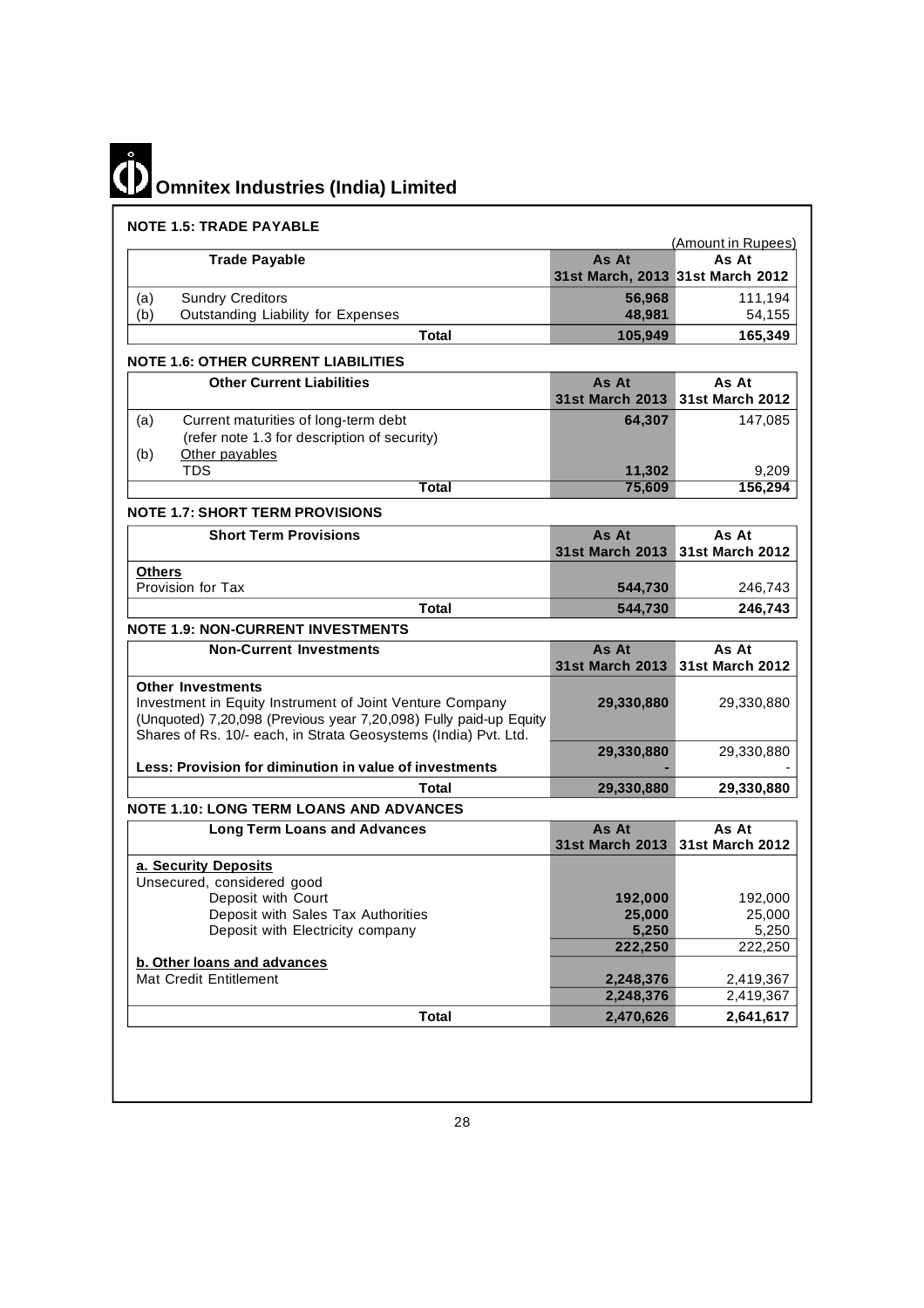| <b>Other Non Current Assets</b>                                                                                    | As At                           | (Amount in Rupees)<br>As At             |
|--------------------------------------------------------------------------------------------------------------------|---------------------------------|-----------------------------------------|
|                                                                                                                    | 31st March 2013 31st March 2012 |                                         |
|                                                                                                                    |                                 |                                         |
| Others - Interest Due on Deposits                                                                                  | 9,353                           | 7,790                                   |
| Balances with banks held as Margin Money /<br>Deposits against guarantee                                           | 2,000                           | 2.000                                   |
| <b>Total</b>                                                                                                       | 11,353                          | 9,790                                   |
| <b>NOTE 1.12: CASH AND CASH EQUIVALENTS</b>                                                                        |                                 |                                         |
| Cash and cash equivalents                                                                                          | As At                           | As At                                   |
|                                                                                                                    | <b>31st March 2013</b>          | 31st March 2012                         |
| a. Balances with banks                                                                                             |                                 |                                         |
| In current acccounts                                                                                               | 579,910                         | 988,476                                 |
| b. Cash on hand                                                                                                    | 9,933                           | 13,255                                  |
| Total                                                                                                              | 589,843                         | 1,001,731                               |
| <b>NOTE 1.13: SHORT TERM LOANS AND ADVANCES</b>                                                                    |                                 |                                         |
| Short-term loans and advances                                                                                      | As At                           | As At                                   |
|                                                                                                                    | <b>31st March 2013</b>          | 31st March 2012                         |
| Unsecured, considered good                                                                                         |                                 |                                         |
| Inter-corporate Deposit                                                                                            | 3,900,000                       | 1,700,000                               |
| Prepaid Expenses                                                                                                   | 15,597                          | 11,733                                  |
| Other Receivable                                                                                                   | 2,892                           | 2,896                                   |
| Advances to Suppliers                                                                                              | 10,038                          |                                         |
| Advance Tax and TDS                                                                                                | 889,658                         | 582,905                                 |
| Total                                                                                                              | 4,818,185                       | 2,297,534                               |
| <b>NOTE 1.14: OTHER CURRENT ASSETS</b>                                                                             |                                 |                                         |
| <b>Other Current Assets</b>                                                                                        | As At                           | As At                                   |
|                                                                                                                    | <b>31st March 2013</b>          | 31st March 2012                         |
| Interest Receivable                                                                                                | 94,969                          | 247,284                                 |
| Total                                                                                                              | 94,969                          | 247,284                                 |
| <b>NOTE 1.15: CONTINGENT LIABILITIES AND COMMITMENTS (Refer Note 3.2)</b>                                          |                                 |                                         |
| <b>Contingent liabilities and commitments</b>                                                                      | As At                           | As At                                   |
|                                                                                                                    | <b>31st March 2013</b>          | <b>31st March 2012</b>                  |
| (to the extent not provided for)                                                                                   |                                 |                                         |
|                                                                                                                    |                                 |                                         |
|                                                                                                                    |                                 |                                         |
| Claims against the company not acknowledged as debt<br>Guarantees                                                  |                                 |                                         |
|                                                                                                                    | 210,000,000                     |                                         |
|                                                                                                                    | 1,946,486                       |                                         |
| <b>Commitments</b>                                                                                                 | 211,946,486                     |                                         |
| (a) Contingent Liabilities<br>(i)<br>(ii)<br>(iii) Other money for which the company is contingently liable<br>(b) |                                 | 210,000,000<br>1,946,486<br>211,946,486 |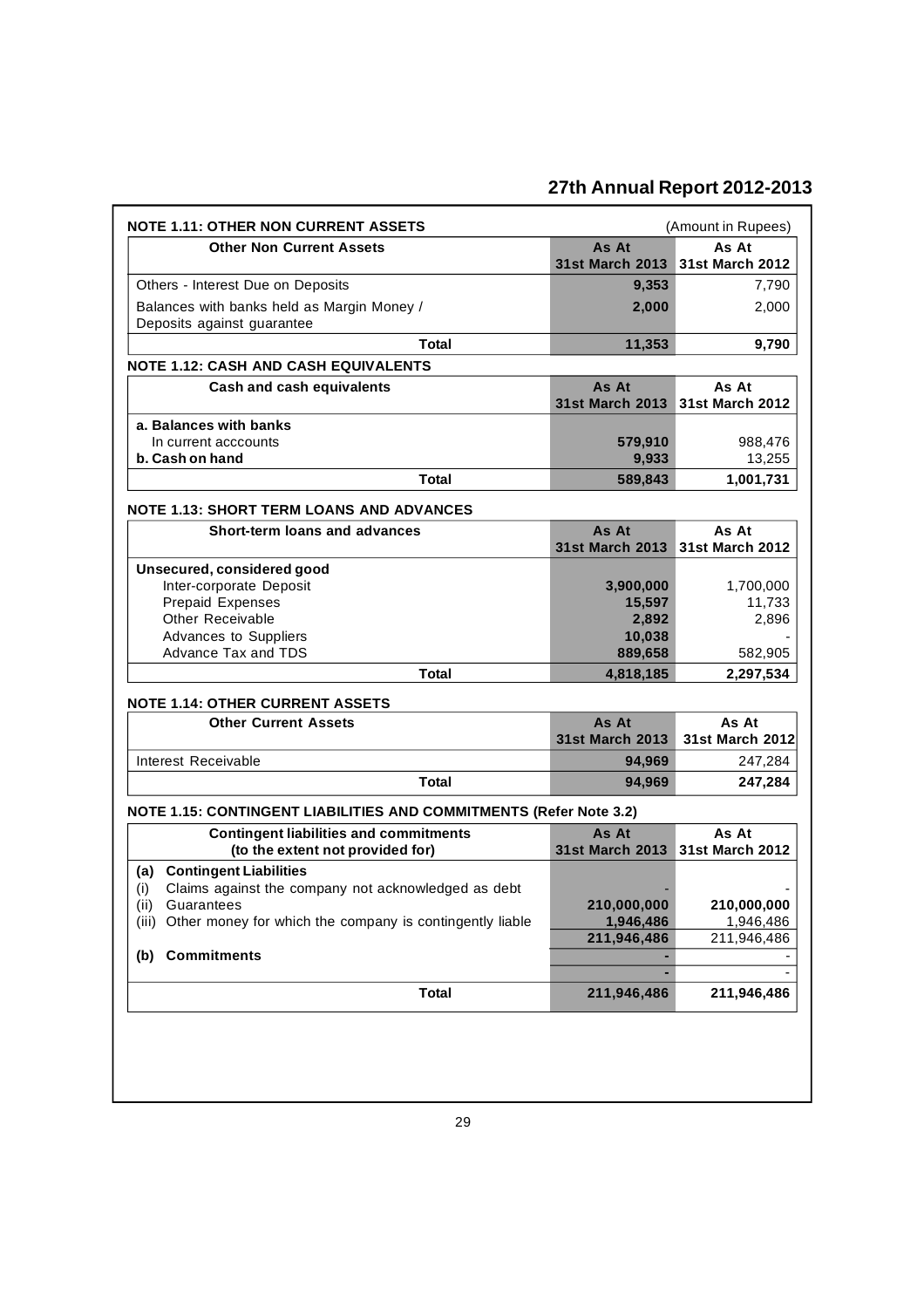**Omnitex Industries (India) Limited**

| Note: 1.8 : FIXED ASSETS                                                                                                                                                                                             |                           | Gross           | <b>Block-At Cost</b>                     |                      |                 |                 | Depreciation   |           |            | (Amount in Rupees)<br>Net Block |  |
|----------------------------------------------------------------------------------------------------------------------------------------------------------------------------------------------------------------------|---------------------------|-----------------|------------------------------------------|----------------------|-----------------|-----------------|----------------|-----------|------------|---------------------------------|--|
| Particulars                                                                                                                                                                                                          | As at                     | Additions       | Deductions/                              | As at                | Upto            | For the         | Adjustments    | As at     | As at      | ಕ<br>Ä                          |  |
|                                                                                                                                                                                                                      | April 1, 2012             | during the      | Impairment                               | March 31,            | March 31,       | Year            |                | March 31, | March 31,  | March 31,                       |  |
|                                                                                                                                                                                                                      |                           | Year            | during the Yea                           | 2013                 | 2012            |                 |                | 2013      | 2013       | 2012                            |  |
| Tangible Assets<br>Office Building                                                                                                                                                                                   | 21,350,044                |                 |                                          | 21,350,044           | 1,058,859       | 348,006         | $\mathbf{r}$   | 1,406,865 | 19,943,179 | 20,291,185                      |  |
| Electrical Installations                                                                                                                                                                                             | 424,006                   |                 |                                          | 424,006              | 35,259          | 20,139          | $\blacksquare$ | 55,398    | 368,608    | 388,747                         |  |
| Furniture and Fixtures                                                                                                                                                                                               | 1,223,252                 |                 |                                          | 1,223,252            | 133,448         | 77,432          | $\mathbf{r}$   | 210,880   | 1,012,372  | 1,089,804                       |  |
| Office and Other Equipments                                                                                                                                                                                          | 516,001                   |                 |                                          | 516,001              | 41,508          | 24,510          | $\blacksquare$ | 66,018    | 449,983    | 474,493                         |  |
| Vehicles                                                                                                                                                                                                             | 1,368,109                 |                 |                                          | 1,368,109            | 139,469         | 129,973         |                | 269,442   | 1,098,667  | 1,228,640                       |  |
| Total for Tangible Assets                                                                                                                                                                                            | 24,881,412                |                 |                                          | 24,881,412           | 1,408,543       | 600,060         |                | 2,008,603 | 22,872,809 | 23,472,869                      |  |
| Total for Tangible Assets<br>(Previous Year)                                                                                                                                                                         | 24,710,174                | 701,000         | (529, 762)                               | 24,881,412 1,066,998 |                 | 591,113         | (249, 568)     | 1,408,543 | 23,472,869 | 23,643,176                      |  |
| Intangible Assets                                                                                                                                                                                                    | $\bar{\bar{z}}$           | $\bar{\bar{z}}$ | $\bar{\bar{z}}$                          | $\equiv$             | $\bar{\bar{z}}$ | ž               | ž              | ž         | $\bar{z}$  | ŧ                               |  |
|                                                                                                                                                                                                                      | ₹                         | ₹               | $\bar{\bar{z}}$                          | $\bar{\bar{z}}$      | ₹               | ₹               | ₹              | ž         | Ξ          | $\equiv$                        |  |
| Capital Work in Progress                                                                                                                                                                                             | $\equiv$                  | $\equiv$        | $\equiv$                                 | $\equiv$             | $\equiv$        | $\equiv$        | $\equiv$       | ž         | ₹          | $\equiv$                        |  |
|                                                                                                                                                                                                                      | ₹                         | ΙĒ              | E                                        | E                    | Ξ               | E               | $\equiv$       | 틸         | 틔          | E                               |  |
| Intangible Assets under                                                                                                                                                                                              | $\overline{\overline{z}}$ | $\bar{\bar{z}}$ | $\equiv$                                 | $\equiv$             | $\equiv$        | $\bar{\bar{z}}$ | $\equiv$       | 를         | ž          | $\equiv$                        |  |
| Development                                                                                                                                                                                                          | $\bar{z}$                 | Ξ               | $\equiv$                                 | $\bar{z}$            | ₹               | ₹               | $\equiv$       | $\bar{z}$ | ž          | 訓                               |  |
| Office Building includes Rs. 500/- being value of 10 fully paid shares of Rs. 50 each in Tantia Jogani Industrial Premises Co-operative Society<br>Secured Loan from<br>Limited<br>$\overline{\mathbf{v}}$<br>NOTES: | others of Rs.             |                 | 64,307/- is secured by vehicle acquired. |                      |                 |                 |                |           |            |                                 |  |
|                                                                                                                                                                                                                      |                           |                 |                                          |                      |                 |                 |                |           |            |                                 |  |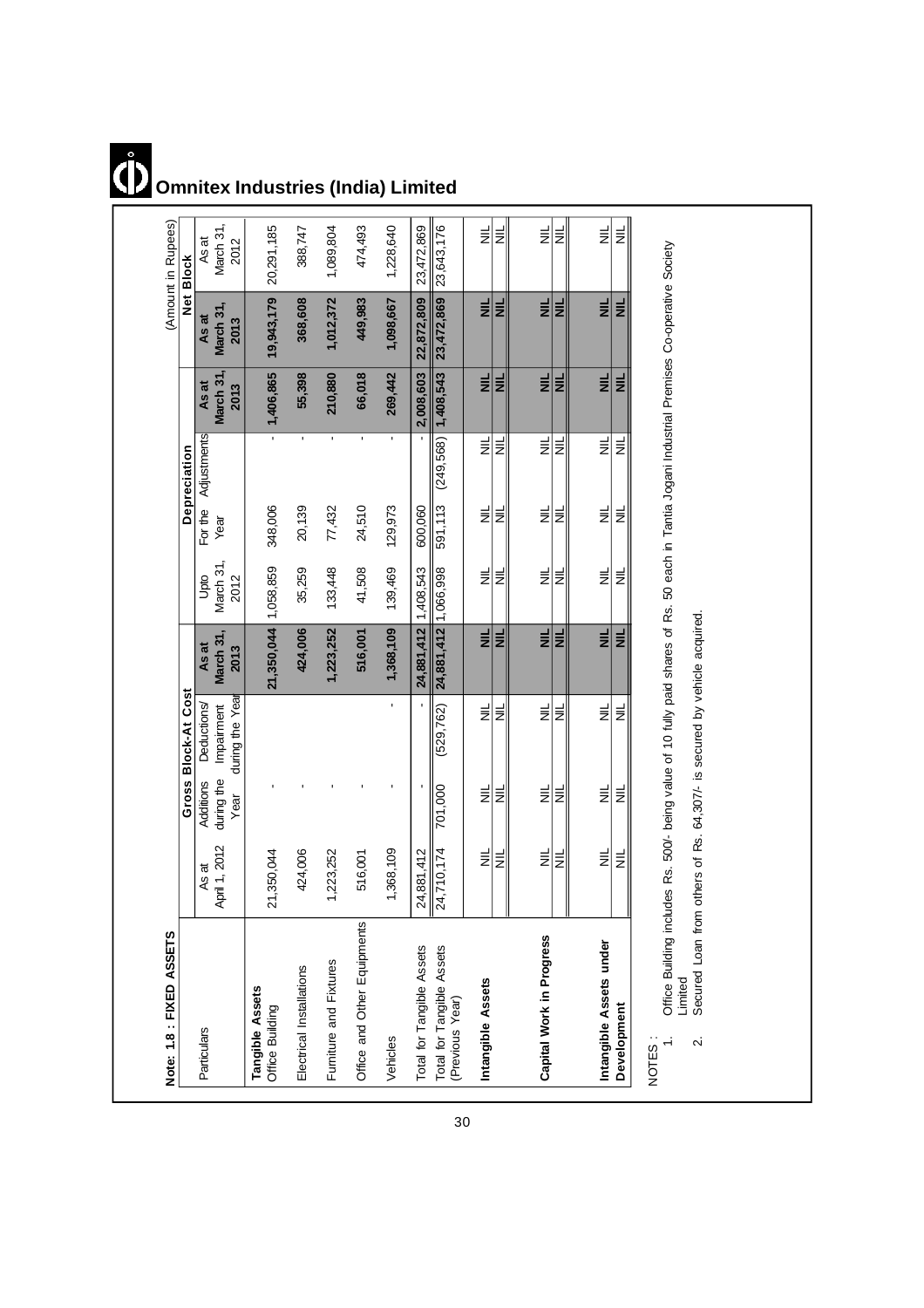|                                                                                                                              |                                                           | (In Rupees)      |
|------------------------------------------------------------------------------------------------------------------------------|-----------------------------------------------------------|------------------|
| <b>Revenue from operations</b>                                                                                               | For the year ended For the year ended                     |                  |
|                                                                                                                              | 31st March, 2013<br>5,048,984                             | 31st March, 2012 |
| Sale of products<br>Less: Excise duty                                                                                        |                                                           | 3,998,046        |
| <b>Total</b>                                                                                                                 | 5,048,984                                                 | 3,998,046        |
| <b>NOTE 2.2: OTHER INCOME</b>                                                                                                |                                                           |                  |
| <b>Other Income</b>                                                                                                          | For the year ended For the year ended                     |                  |
|                                                                                                                              | 31st March, 2013                                          | 31st March, 2012 |
| Interest Income                                                                                                              | 480,787                                                   | 265,501          |
| Other non-operating income                                                                                                   |                                                           |                  |
| Rent *<br><b>Total</b>                                                                                                       | 2,472,000                                                 | 2,136,000        |
|                                                                                                                              | 2,952,787                                                 | 2,401,501        |
| * Licence Fees received for premises and amenities from Joint Venture Company<br><b>NOTE 2.3: EMPLOYEE BENEFIT EXPENSE</b>   |                                                           |                  |
| <b>Employee Benefits Expense</b>                                                                                             | For the year ended For the year ended                     |                  |
|                                                                                                                              | 31st March, 2013                                          | 31st March, 2012 |
| Salaries and Wages                                                                                                           | 132,500                                                   | 90,000           |
| Total                                                                                                                        | 132,500                                                   | 90,000           |
| <b>NOTE 2.4: FINANCE COSTS</b>                                                                                               |                                                           |                  |
| <b>Finance Costs</b>                                                                                                         | For the year ended For the year ended                     |                  |
|                                                                                                                              | 31st March, 2013                                          | 31st March, 2012 |
| Interest expense                                                                                                             | 14,945                                                    | 29,148           |
| Total                                                                                                                        | 14,945                                                    | 29,148           |
| <b>NOTE 2.5: OTHER EXPENSES</b>                                                                                              |                                                           |                  |
| <b>Other expenses</b>                                                                                                        | For the year ended For the year ended                     |                  |
|                                                                                                                              | 31st March, 2013                                          | 31st March, 2012 |
| Repairs to Building                                                                                                          | 130,181                                                   | 126,060          |
| Repairs to others                                                                                                            | 45,193                                                    | 104,540          |
| Loss on Sale of Assets                                                                                                       |                                                           | 80,195           |
| Insurance                                                                                                                    | 22,218                                                    | 17,560           |
| Rates and Taxes                                                                                                              | 11,479                                                    | 482              |
| Travelling and Conveyance                                                                                                    | 29,072                                                    | 1,417            |
| <b>Communication Expenses</b>                                                                                                | 16,041                                                    | 16,614           |
| Legal and Professional Expenses                                                                                              | 238,037                                                   | 262,040          |
| Printing and Stationery<br><b>Advertisement Expenses</b>                                                                     | 27,820                                                    | 59,331           |
| <b>Director's Sitting Fees</b>                                                                                               | 29,609<br>30,000                                          | 27,102           |
| Payments to the auditor                                                                                                      |                                                           | 52,500           |
| a. for statutory audit matters                                                                                               | 30,000                                                    | 25,000           |
| b. for tax audit                                                                                                             |                                                           | 7,500            |
| c. for other services - Limited Review Fees                                                                                  | 15,000                                                    | 7,500            |
| d. for reimbursement of expenses (incl Service Tax)                                                                          | 5,562                                                     | 4,944            |
| Miscellaneous Expenses                                                                                                       | 38,326                                                    | 47,023           |
| <b>Bank Charges</b>                                                                                                          | 1,926                                                     | 2,338            |
| Total                                                                                                                        | 670,464                                                   | 842,146          |
| Disclosure pertaining to Accounting Standard 18 Related Party Disclosures' (Refer Note 5 of 3.2 for list of related parties) |                                                           |                  |
|                                                                                                                              |                                                           |                  |
| <b>Particulars</b>                                                                                                           | For the year ended For the year ended<br>31st March, 2013 | 31st March, 2012 |
| 1. Licence Fees Received for Use of Premises and amenities                                                                   |                                                           |                  |
| from Joint Venture Company                                                                                                   | 2,472,000                                                 | 2,136,000        |
| 2. Sitting Fees to Directors                                                                                                 | 30,000                                                    | 52,500           |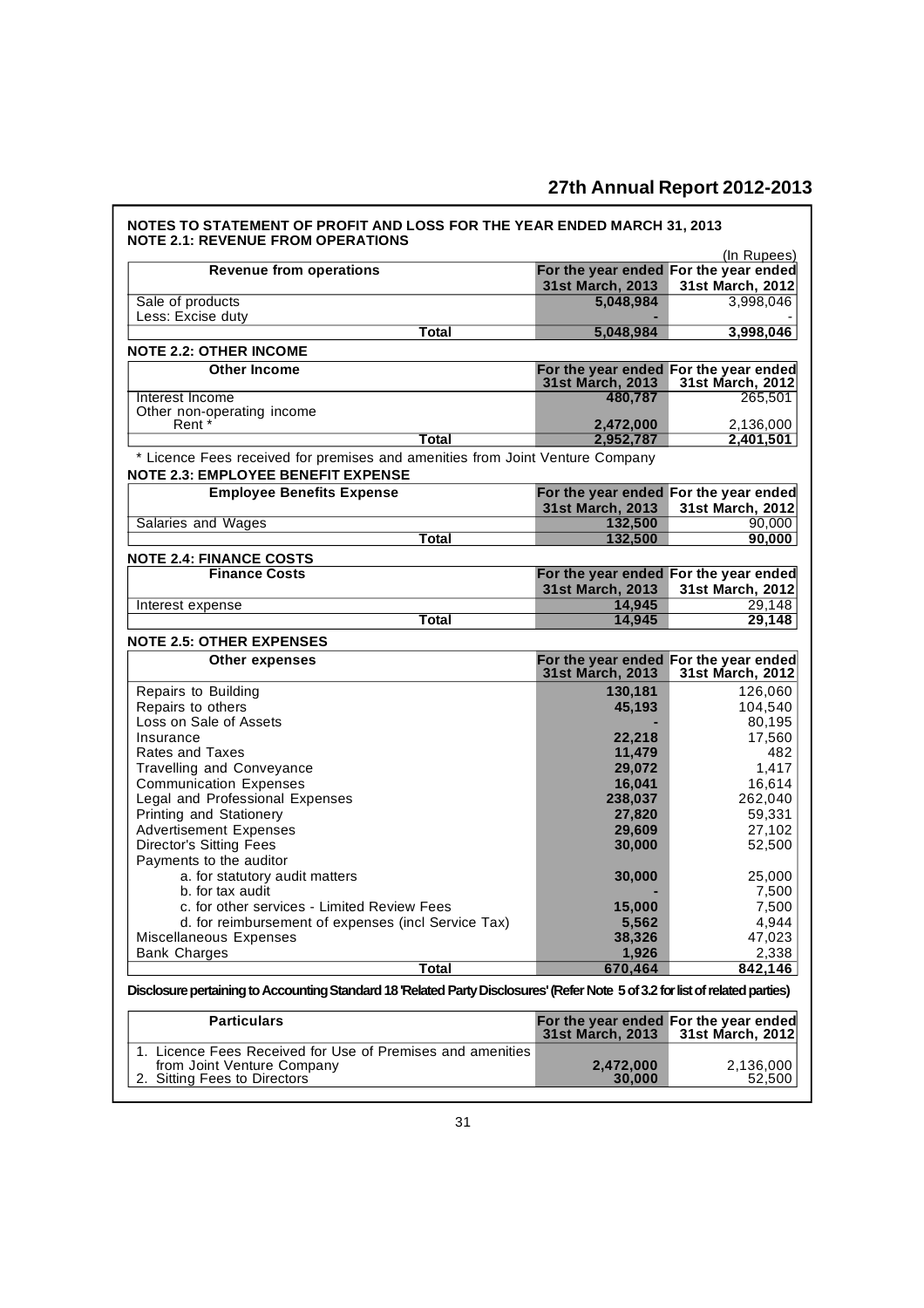| CASH FLOW STATEMENT FOR THE YEAR ENDED 31ST MARCH, 2013                    |               |                                        |               |                                        |
|----------------------------------------------------------------------------|---------------|----------------------------------------|---------------|----------------------------------------|
| <b>Particulars</b>                                                         |               | For the year ended<br>31st March, 2013 |               | For the year ended<br>31st March, 2012 |
|                                                                            | <b>Rupees</b> | <b>Rupees</b>                          | <b>Rupees</b> | <b>Rupees</b>                          |
| A. CASH FLOW FROM OPERATING ACTIVITIES:                                    |               |                                        |               |                                        |
| Net Profit / (Loss) before extraordinary items and tax<br>Adjustments for: |               | 1,563,827                              |               | 869,812                                |
| Depreciation and amortisation                                              | 600,060       |                                        | 591,113       |                                        |
| (Profit) / loss on sale / write off of assets                              |               |                                        | 80,195        |                                        |
| Finance costs                                                              | 14,945        |                                        | 29,148        |                                        |
| Interest income                                                            | (480, 787)    |                                        | (265, 501)    |                                        |
| Rental income from investment properties                                   | (2,472,000)   |                                        | (2, 136, 000) |                                        |
|                                                                            |               | (2, 337, 782)                          |               | (1,701,045)                            |
| Operating profit / (loss) before working capital<br>changes                |               | (773, 955)                             |               | (831, 233)                             |
| Changes in working capital:                                                |               |                                        |               |                                        |
| Adjustments for (increase) / decrease in operating<br>assets:              |               |                                        |               |                                        |
| Trade receivables                                                          |               |                                        |               |                                        |
| Short-term loans and advances                                              | (13,898)      |                                        | (10, 035)     |                                        |
| Long-term loans and advances                                               | 170,991       |                                        | 134,633       |                                        |
| Other current assets                                                       |               |                                        |               |                                        |
| Other non-current assets                                                   | (1, 563)      |                                        | (1, 563)      |                                        |
| Adjustments for increase / (decrease) in operating<br>liabilities:         |               |                                        |               |                                        |
| Trade payables                                                             | (59, 400)     |                                        | 41,904        |                                        |
| Other current liabilities                                                  | (80, 684)     |                                        | 15,232        |                                        |
| Other long-term liabilities                                                | (65, 791)     |                                        | (147, 085)    |                                        |
|                                                                            |               | (50, 345)<br>(824, 300)                |               | 33,086<br>(798, 147)                   |
| Cash flow from extraordinary items                                         |               |                                        |               |                                        |
| Cash generated from operations<br>Net income tax (paid) / refunds          |               | (824, 300)                             |               | (798, 147)                             |
| Net cash flow from / (used in) operating activities (A)                    |               | (824, 300)                             |               | (798, 147)                             |
| <b>B. Cash flow from investing activities</b>                              |               |                                        |               |                                        |
| Capital expenditure on fixed assets, including capital<br>advances         |               |                                        | (701,000)     |                                        |
| Proceeds from sale of fixed assets                                         |               |                                        | 200,000       |                                        |
| Inter-corporate deposits (net)                                             | (2, 200, 000) |                                        | 1,000,000     |                                        |
| Purchase of long-term investments                                          |               |                                        |               |                                        |
| - Joint ventures                                                           |               |                                        | (523,080)     |                                        |
| Interest received                                                          |               |                                        |               |                                        |
| - Others                                                                   | 633,102       |                                        | 116,134       |                                        |
| Rental income from operating leases                                        | 2,472,000     |                                        | 2,136,000     |                                        |
| Amounts received from LLPs                                                 |               | 905,102                                |               | 2,228,054                              |
| Cash flow from extraordinary items                                         |               |                                        |               |                                        |
| Net income tax (paid) / refunds                                            |               | 477,745                                |               | 482,256                                |
|                                                                            |               |                                        |               |                                        |
| Net cash flow from / (used in) investing activities (B)                    |               | 427,357                                |               | 1,745,798                              |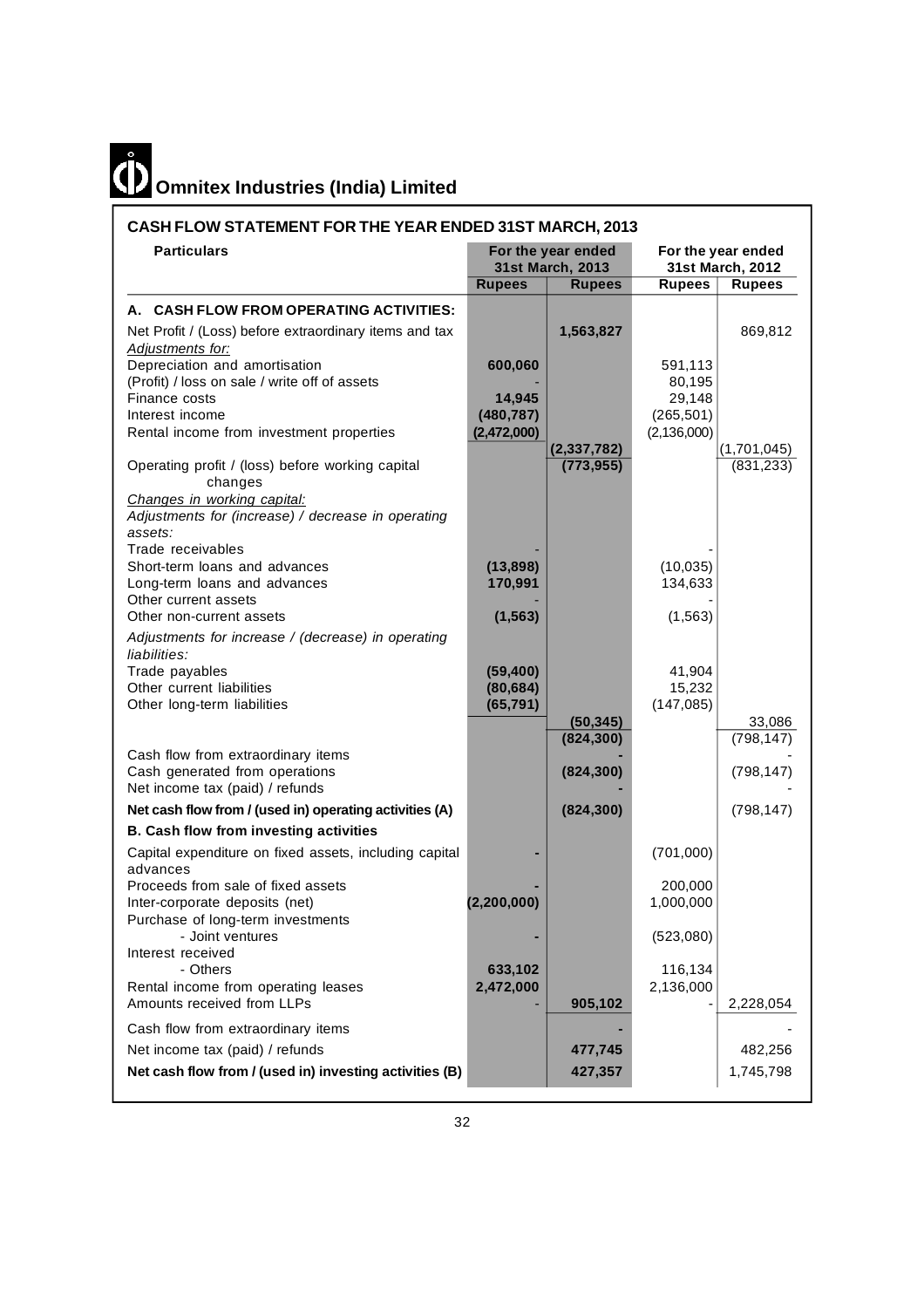| <b>Particulars</b>                                                                                                   | For the year ended<br>31st March, 2013 |               |               | For the year ended<br>31st March, 2012 |
|----------------------------------------------------------------------------------------------------------------------|----------------------------------------|---------------|---------------|----------------------------------------|
|                                                                                                                      | <b>Rupees</b>                          | <b>Rupees</b> | <b>Rupees</b> | <b>Rupees</b>                          |
| C. Cash flow from financing activities                                                                               |                                        |               |               |                                        |
| Finance cost                                                                                                         | (14, 945)                              |               | (29, 148)     |                                        |
|                                                                                                                      |                                        | (14, 945)     |               | (29, 148)                              |
| Cash flow from extraordinary items                                                                                   |                                        |               |               |                                        |
| Net cash flow from / (used in) financing activities (C)                                                              |                                        | (14, 945)     |               | (29, 148)                              |
| Net increase / (decrease) in Cash and cash<br>equivalents (A+B+C)                                                    |                                        | (411, 888)    |               | 918,503                                |
| Cash and cash equivalents at the beginning of the year                                                               |                                        | 1,001,731     |               | 83,228                                 |
| Cash and cash equivalents at the end of the year                                                                     |                                        | 589,843       |               | 1,001,731                              |
| Reconciliation of Cash and cash equivalents with<br>the Balance Sheet:                                               |                                        |               |               |                                        |
| Cash and cash equivalents as per Balance Sheet<br>(Refer Note 1.12)                                                  |                                        | 589,843       |               | 1,001,731                              |
| Less: Bank balances not considered as Cash and<br>cash equivalents as defined in AS 3 Cash Flow<br><b>Statements</b> |                                        |               |               |                                        |
| Net Cash and cash equivalents<br>(as defined in AS 3 Cash Flow Statements)                                           |                                        | 589,843       |               | 1,001,731                              |
| Cash and cash equivalents at the end of the year *<br>* Comprises:                                                   |                                        | 589,843       |               | 1,001,731                              |
| (a) Cash on hand                                                                                                     |                                        | 9,933         |               | 13,255                                 |
| (b) Cheques, drafts on hand                                                                                          |                                        |               |               |                                        |
| (c) Balances with banks                                                                                              |                                        |               |               |                                        |
| In current accounts                                                                                                  |                                        | 579,910       |               | 988,476                                |
|                                                                                                                      |                                        | 589,843       |               | 1,001,731                              |

#### **Notes:**

M. No. 33787 Place : Mumbai Dated: 30<sup>th</sup> May, 2013

(i) The Cash Flow Statement reflects the combined cash flows pertaining to continuing and discounting operations.

(ii) These earmarked account balances with banks can be utilised only for the specific identified purposes.

#### **See accompanying notes forming part of the financial statements**

| As per our report of even date                                                |                                  | For and on behalf of Board of Directors |
|-------------------------------------------------------------------------------|----------------------------------|-----------------------------------------|
| <b>Tembey &amp; Mhatre</b><br><b>Chartered Accountants</b><br>FR. No. 116359W | <b>Amit R Dalmia</b><br>Chairman | <b>Durgaprasad S Sabnis</b><br>Director |
| (Shrikant B. Tembey)<br>Partner                                               | J. Ramakrishnan<br>Director      |                                         |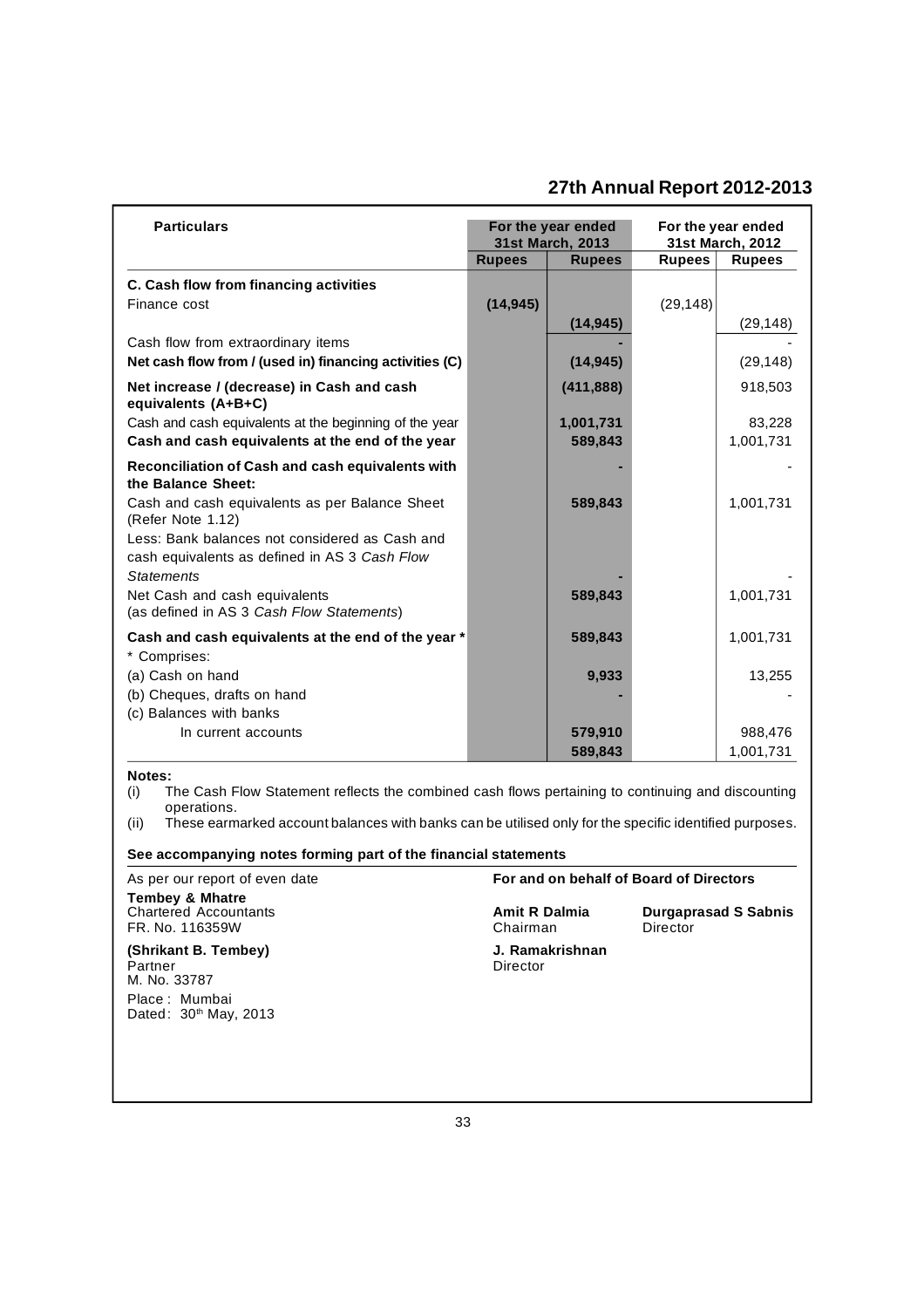#### **NOTE – "3.1"**

#### **FORMING PART OF THE ACCOUNTS FOR THE YEAR ENDED 31ST MARCH, 2013**

#### **STATEMENT OF SIGNIFICANT ACCOUNTING POLICIES**

#### **1. Basis of Accounting:**

The financial statements have been prepared on the basis of historical costs under the accrual system of accounting and applicable Accounting Standards notified by the Companies (Accounting Standards) Rules, 2006 and are in accordance with the requirements of the Companies Act, 1956.

#### **2. Valuation of Inventories:**

Inventories are valued at Lower of Cost and Net Realisable Value. Cost comprises all cost of purchase, cost of conversion and other costs incurred in bringing the inventories to their present location and condition. The cost is arrived at on First In First Out (FIFO) basis. Due allowance is estimated and made for defective and obsolete items, wherever considered necessary.

#### **3. Investments:**

Investments, being long term, are stated at cost; where there is a decline, other than temporary, the resultant reduction in carrying amount is charged to the Profit and Loss statement.

#### **4. Valuation of Fixed Assets:**

- a. All the Fixed Assets are capitalised at cost (Net of refundable duties) inclusive of all expenses relating to the acquisition and installation of fixed assets and include borrowing costs attributable to such assets, upto the date the asset is put to use.
- b. Fixed Assets except Freehold Land are valued at cost less depreciation. Freehold Land is shown at its Original Cost.
- c. Impairment Loss is provided to the extent the carrying amount of assets exceeds their recoverable amount. Recoverable amount is the higher of an asset's net selling price and its value in use. Value in use is the present value of estimated future cash flows expected to arise from the continuing use of an asset and from its disposal at the end of its useful life. Net selling price is the amount obtainable from the sale of an asset in an arm's length transaction between knowledgeable, willing parties, less the costs of disposal.

#### **5. Borrowing Costs:**

Borrowing costs that are attributable to the acquisition or construction of qualifying assets are capitalised as part of the cost of such assets. A qualifying asset is one that necessarily takes substantial period of time to get ready for intended use. All other borrowing costs are charged to the Profit and Loss Account in the year in which they are incurred.

#### **6. Depreciation:**

- a. Except for items on which 100% depreciation rates are applicable, depreciation is provided on Straight Line Method on pro-rata basis as under:
	- i. In respect of the items of Fixed Assets existing on the date on which the amended Schedule XIV came into force:

The specified period of the life of the asset is recomputed by applying to the original cost, the revised rate of depreciation as prescribed in Schedule XIV of the Companies Act, 1956. Thereafter, depreciation charge is calculated by allocating the unamortized value of the asset over the remaining part of the recomputed specified period. For calculating remaining part of the recomputed specified period, only completed years of useful life of the existing assets have been taken into account and fraction of the useful life already expired has been ignored.

ii. In respect of other items of Fixed Assets: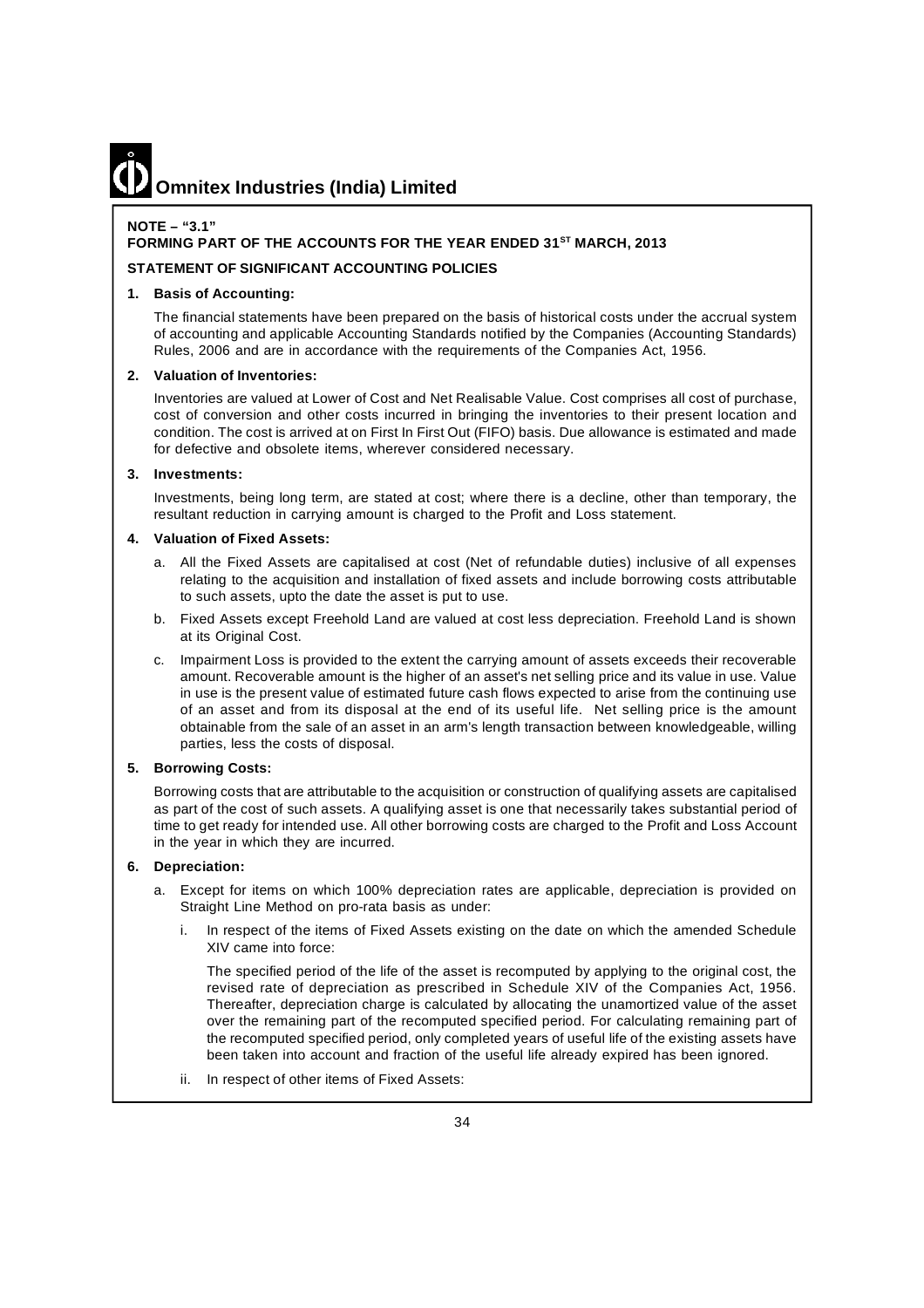Depreciation is provided at the rates as prescribed in Schedule XIV of the Companies Act, 1956.

b. While applying the revised rates as per Schedule XIV of the Companies Act, 1956, continuous process plants as defined therein have been taken on technical assessment and depreciation is provided accordingly.

#### **7. Foreign Currency Transactions :**

- a. Foreign currency transactions are recorded at the conversion rates prevailing on the date of transactions.
- b. The exchange differences arising on the settlement of transactions are recognised as the gains or losses in the period in which they arise.
- c. Monetary items i.e. items to be received or paid in Foreign Currencies, are translated at the exchange rates prevailing at the Balance Sheet date or at the Forward Contract rates, wherever such contracts have been entered into and resultant gains / losses are recognised in the Profit and Loss statement.

#### **8. Revenue Recognition:**

Revenue from sale of goods is recognized when the significant risks and rewards of ownership of goods are passed to the buyer. Dividends are recorded when the right to receive payment is established. Interest Income is recognized on time proportion basis. Rent and service receipts are accounted for on accrual basis in term of agreement with parties except in cases where ultimate collection is considered doubtful.

#### **9. Employee Benefits:**

- a. The Company's Contribution in respect of Provident Fund is charged to the Profit and Loss statement;
- b. Provision for Gratuity to employees and Leave Encashment are charged to the Profit and Loss statement on the basis of actuarial valuation.

#### **10. Leases:**

- a. Assets Leased out are charged to depreciation as per Accounting Standard 6 issued by the institute of Chartered Accountants of India.
- b. Lease Income is recognized in Profit and Loss Account on accrual basis.

#### **11. Taxation:**

- a. In accordance with Accounting Standard 22 Accounting for Taxes on Income (AS-22), notified by the Companies (Accounting Standards) Rules, 2006, the deferred tax for timing differences is accounted for using the tax rates and laws that have been enacted or substantively enacted by the balance sheet date.
- b. Deferred tax assets arising from timing differences are recognised only on consideration of prudence.

#### **12. Provisions, Contingent Liabilities and Contingent Assets**

A provision is recognized when the Company has a present obligation as a result of a past event and it is probable that an outflow of resources embodying economic benefits would be required to settle the obligation, and in respect of which a reliable estimate can be made. Provisions are not discounted to their present value and are determined based on best estimates required to settle the obligation at the balance sheet date. Provisions are reviewed at each balance sheet date and are adjusted to reflect the current best estimation. A contingent liability is disclosed unless the possibility of an outflow of resources embodying the economic benefits is remote or a reliable estimate of the amount of obligation cannot be made.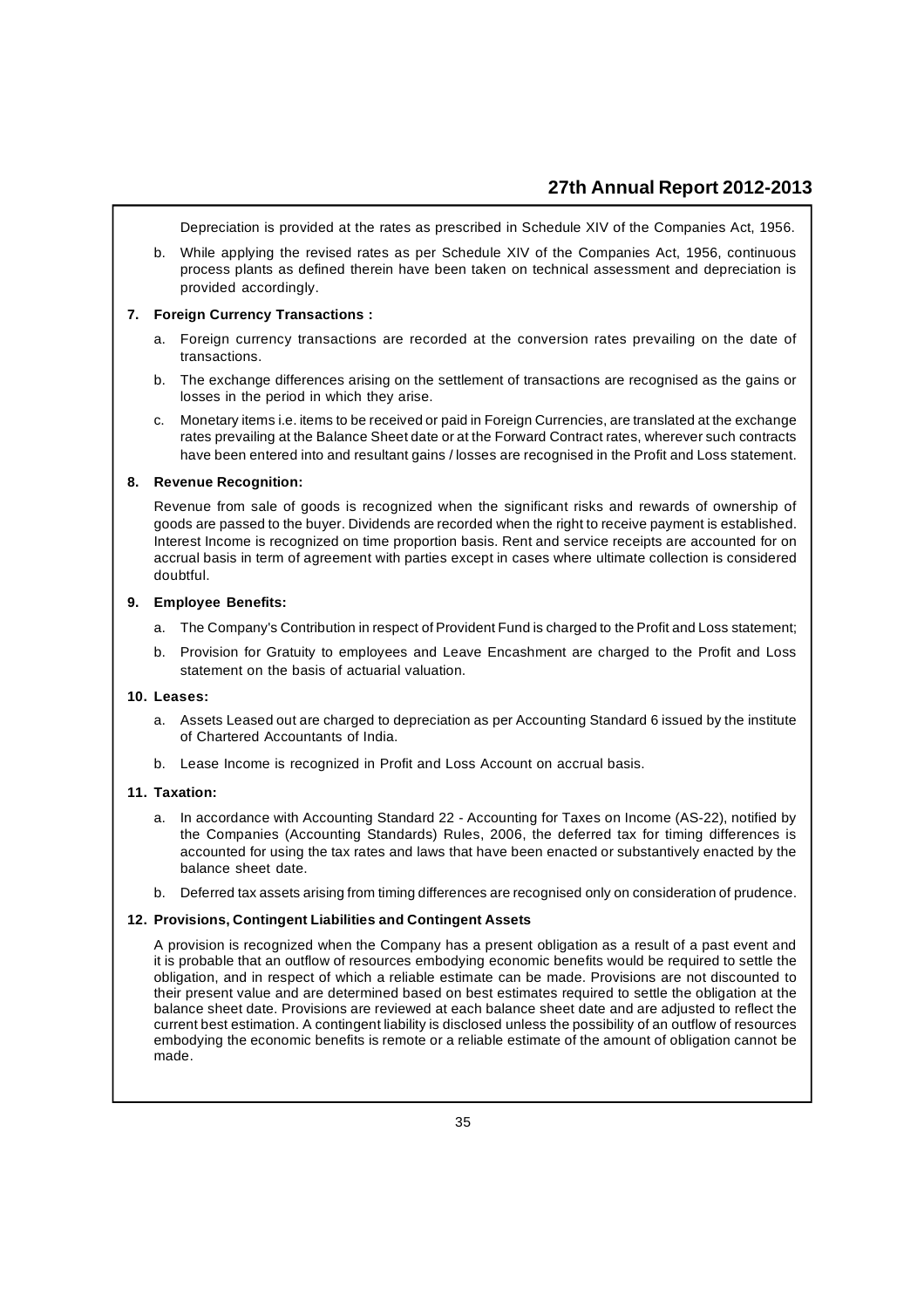#### **NOTE – "3.2" FORMING PART OF THE ACCOUNTS FOR THE YEAR ENDED 31ST MARCH, 2013 NOTES ANNEXED TO AND FORMING PART OF THE ACCOUNTS**

|       |                                                                                                                                                                                                                                                                                                                                                                                                                                                                                                                                                                            | 2012-13       | 2011-12                        |
|-------|----------------------------------------------------------------------------------------------------------------------------------------------------------------------------------------------------------------------------------------------------------------------------------------------------------------------------------------------------------------------------------------------------------------------------------------------------------------------------------------------------------------------------------------------------------------------------|---------------|--------------------------------|
|       |                                                                                                                                                                                                                                                                                                                                                                                                                                                                                                                                                                            | <b>Rupees</b> | Rupees                         |
| 1. A. | Contingent Liabilities not provided for in respect of:<br>Liability in respect of a award of the Labour Court which has<br>been deposited in court pending disposal of the case                                                                                                                                                                                                                                                                                                                                                                                            | 192,000       | 192,000                        |
| B.    | Corporate guarantees given by the Company to ICICI Bank Ltd.,<br>for securing credit facilities given by the said bank to the Joint<br>Venture Company namely Strata Geosystems (India) Private<br>Limited. (Refer Note 2 below)                                                                                                                                                                                                                                                                                                                                           | 210,000,000   | 210,000,000                    |
|       | C. The Joint Commissioner, Central Excise & Customs, Daman<br>vide order dated $10th$ January, 2008 ordered the Company to<br>pay a demand of Rs. 8,77,243/- on account of cenvat credit<br>availed on certain fixed assets which were disposed off during<br>2005-06. The Joint Commissioner has also ordered the<br>Company to pay interest thereon. The Joint Commissioner has<br>also levied penalty of Rs. 8,77,243/- on the Company. The<br>Company had disputed the above and an appeal was filed<br>against the above order, which has been disposed off in favour |               |                                |
|       | of the Company during 2008-09. The Department went in appeal                                                                                                                                                                                                                                                                                                                                                                                                                                                                                                               | 1,754,486     | 1,754,486                      |
|       | against the above after the time-limit and the appeal has now<br>been admitted                                                                                                                                                                                                                                                                                                                                                                                                                                                                                             | (interest not | (interest not<br>quantifiable) |
|       |                                                                                                                                                                                                                                                                                                                                                                                                                                                                                                                                                                            | quantifiable) |                                |

2. The Joint Venture Company, viz. Strata Geosystems (India) Private Limited has secured credit facilities with ICICI Bank Limited to the tune of Rs. 21 Crores. The Company has issued corporate guarantees of Rs. 21.00 Crores during 2011-12 to ICICI Bank Ltd to secure the above credit facilities sanctioned to the Joint Venture Company referred above . The said guarantees are within the limit of Rs. 25 Crores approved by the shareholders of the Company under section 372-A of the Companies Act, 1956 vide postal ballot notice dated May 26, 2008. The above guarantees are secured by deposit of title deeds of Unit No 317,318 & 319 at Tantia Jogani Industrial Premises, J. R. Boricha Marg, Lower Parel, Mumbai.

The above facilities are also secured by the personal guarantee of one of the erstwhile Directors of the Company.

**3.** Apart from the limited trading activities, the management has also leased out part of the Mumbai office premises at Tantia Jogani Industrial Premises, J. R. Boricha Marg, Lower Parel, Mumbai - 11.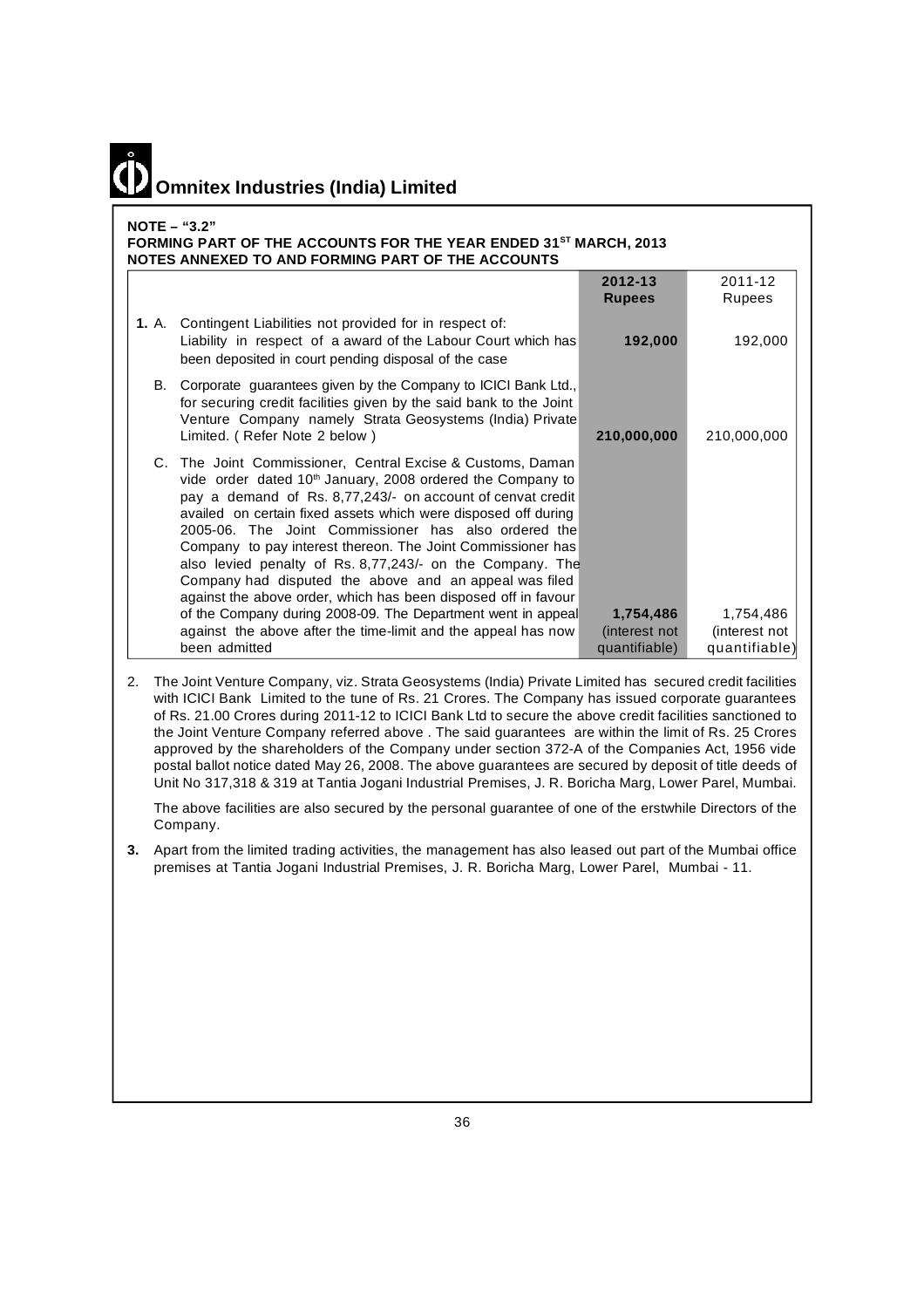|      |                                                                                                                                                                                                           |            |             |            | 2012-13<br><b>Rupees</b>     | 2011-12<br>Rupees |
|------|-----------------------------------------------------------------------------------------------------------------------------------------------------------------------------------------------------------|------------|-------------|------------|------------------------------|-------------------|
| I.   | C.I.F. Value of Imports:                                                                                                                                                                                  |            |             |            |                              |                   |
|      | <b>Raw Materials</b><br>$a_{-}$                                                                                                                                                                           |            |             |            | <b>Nil</b>                   | Nil               |
|      | <b>Components and Spares</b><br>b.                                                                                                                                                                        |            |             |            | <b>Nil</b>                   | Nil               |
|      | Capital Goods<br>c.                                                                                                                                                                                       |            |             |            | <b>Nil</b>                   | Nil               |
| Ⅱ.   | Expenditure in Foreign Currency on account of                                                                                                                                                             |            |             |            |                              |                   |
|      | Royalty<br>a)                                                                                                                                                                                             |            |             |            | <b>Nil</b>                   | Nil               |
|      | Knowhow<br>b)                                                                                                                                                                                             |            |             |            | <b>Nil</b>                   | Nil               |
|      | Professional and Consultation Fees<br>C)                                                                                                                                                                  |            |             |            | <b>Nil</b>                   | Nil               |
|      | Interest<br>d)                                                                                                                                                                                            |            |             |            | <b>Nil</b>                   | Nil               |
|      | <b>Other Matters</b><br>e)                                                                                                                                                                                |            |             |            | <b>Nil</b>                   | Nil               |
| III. | Value of Raw Materials, Spare Parts and Components consumed during the financial year                                                                                                                     |            |             |            |                              |                   |
|      |                                                                                                                                                                                                           |            | 2012-13     |            |                              | 2011-12           |
|      |                                                                                                                                                                                                           | $\%$       | Value (Rs.) |            | %                            | Value (Rs.)       |
|      | Imported                                                                                                                                                                                                  | <b>Nil</b> |             | <b>Nil</b> | Nil                          | Nil               |
|      | Indigenous                                                                                                                                                                                                | <b>Nil</b> |             | <b>Nil</b> | Nil                          | Nil               |
|      |                                                                                                                                                                                                           | <b>Nil</b> |             | <b>Nil</b> | Nil                          | Nil               |
|      |                                                                                                                                                                                                           |            |             |            | 2012-13                      | 2011-12           |
| IV.  | a)<br>amount remitted during the year in foreign currencies on<br>account of dividend<br>b) Total Number of Non-Resident Share Holders<br>Total Number of Shares Held by Non-Resident Share Holders<br>C) |            |             |            | <b>Nil</b><br>$\overline{4}$ | Nil               |
|      | on which Dividend is due                                                                                                                                                                                  |            |             |            | <b>Nil</b>                   | Nil               |
| V.   | Earnings in Foreign Exchange                                                                                                                                                                              |            |             |            |                              |                   |
|      | Export of Goods calculated on FOB Basis<br>a)<br>Royalty, Knowhow, Professional and Consultation Fees<br>b)                                                                                               |            |             |            | <b>Nil</b><br><b>Nil</b>     | Nil<br>Nil        |
|      | Interest and Dividend<br>C)                                                                                                                                                                               |            |             |            | <b>Nil</b>                   | Nil               |
|      | Other Income<br>d)                                                                                                                                                                                        |            |             |            | <b>Nil</b>                   | Nil               |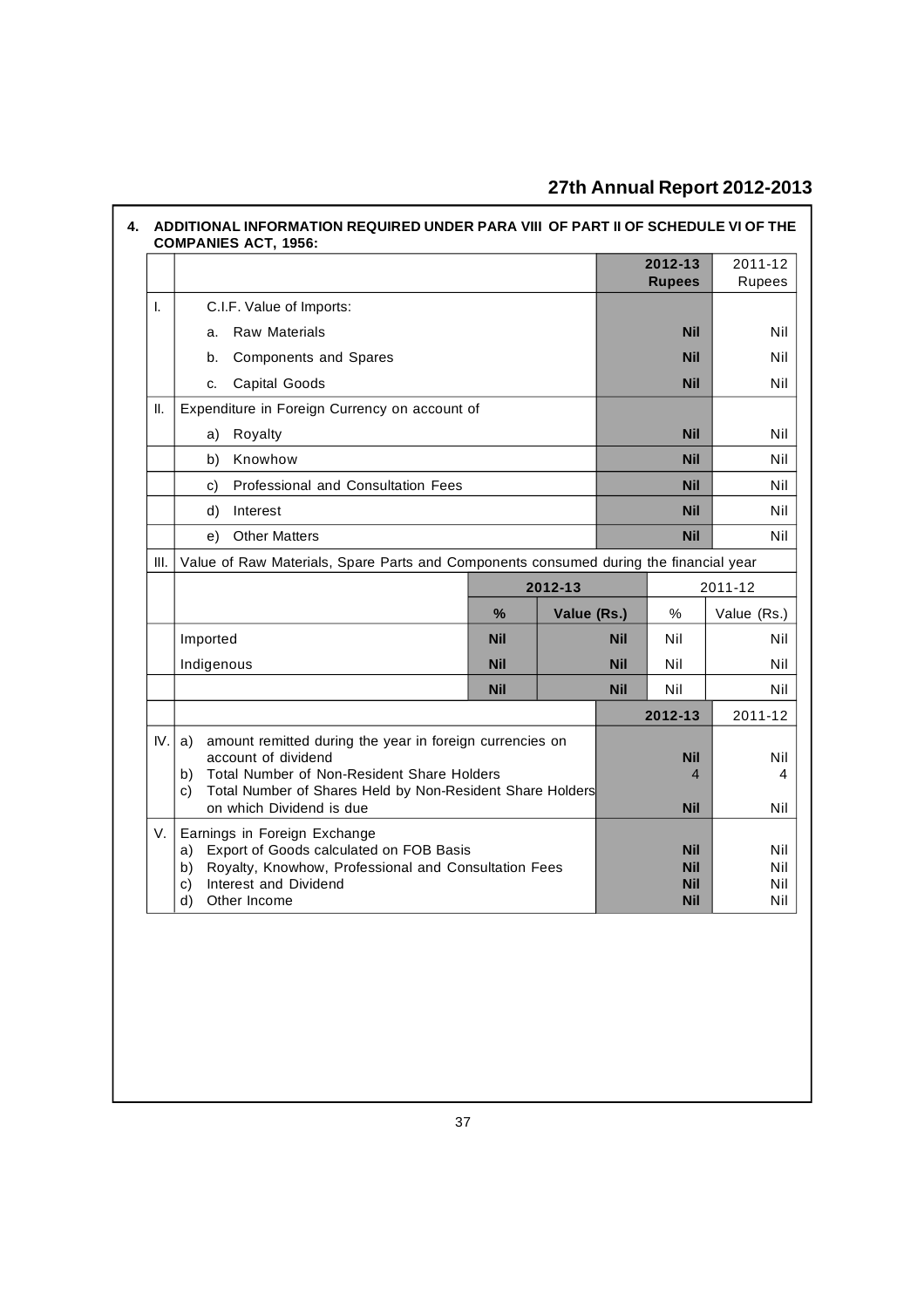

#### **5. Related Party Transactions**

**a. List of Related Parties and Nature of Relationship**

| List of related parties          | <b>Related Entity</b>               | <b>Nature of Relationship</b>    |
|----------------------------------|-------------------------------------|----------------------------------|
| Mr. Amit R Dalmia,<br>Chairman   | Creative Global Services Pyt. Ltd.  | Director                         |
|                                  | Viaton Energy Pyt. Ltd.             | Director                         |
|                                  | Viaton Infrastructure Pvt. Ltd.     | Director                         |
|                                  | Encompass Designs Private Limited   | Director                         |
| Mr. Deepak Advani, *<br>Director | <b>NIL</b>                          | <b>NA</b>                        |
| Mr. J Ramakrishnan,<br>Director  | Strata Geosystems (India) Pvt. Ltd. | <b>GM Finance &amp; Taxation</b> |
| Others                           | Strata Geosystems (India) Pvt. Ltd. | Joint Venture Company            |

\* Mr. Deepak Advani resigned as Director w.e.f. 30th May, 2013

#### **b. Transactions with M/s. Strata Geosystems (India) Private Limited:**

| <b>Transaction</b>                                                     | Opening<br><b>Balance</b><br>as at<br>April 1, 2012<br><b>Rupees</b> | Amount<br><b>Invested</b><br>During the<br>year<br><b>Rupees</b> | Amount<br><b>Disinvested</b><br>During<br>the year<br><b>Rupees</b> | <b>Closing</b><br><b>Balance</b><br>As at<br>March 31,<br>2013<br><b>Rupees</b> |  |  |  |
|------------------------------------------------------------------------|----------------------------------------------------------------------|------------------------------------------------------------------|---------------------------------------------------------------------|---------------------------------------------------------------------------------|--|--|--|
| Investments in Share<br>Capital (including share<br>application money) | 29,330,880<br>(28, 807, 800)                                         | Nil<br>(523,080)                                                 | Nil<br>(Nil)                                                        | 29,330,880<br>(29, 330, 880)                                                    |  |  |  |
|                                                                        | Opening<br><b>Balance</b><br>as at<br>April 1, 2012                  | <b>Guarantees</b><br>issued<br><b>During</b><br>the year         | <b>Guarantees</b><br>annulled<br>during the year                    | <b>Closing</b><br><b>Balance</b><br>As at<br>March 31,<br>2013                  |  |  |  |
| Corporate Guarantees                                                   | <b>Rupees</b><br>210,000,000<br>(127,500,000)                        | <b>Rupees</b><br>Nil<br>(210,000,000)                            | <b>Rupees</b><br>(Nil)<br>(127,500,000)                             | <b>Rupees</b><br>210,000,000<br>(210,000,000)                                   |  |  |  |
| Other Transactions with M/s Strata Geosystems (India) Private Limited  |                                                                      |                                                                  |                                                                     | <b>Rupees</b>                                                                   |  |  |  |
|                                                                        | License Fees received for use of premises / amenities                |                                                                  |                                                                     |                                                                                 |  |  |  |
| Reimbursement for expenses                                             |                                                                      |                                                                  |                                                                     | 843<br>(610)                                                                    |  |  |  |

**Note:** Figures in brackets are for previous year.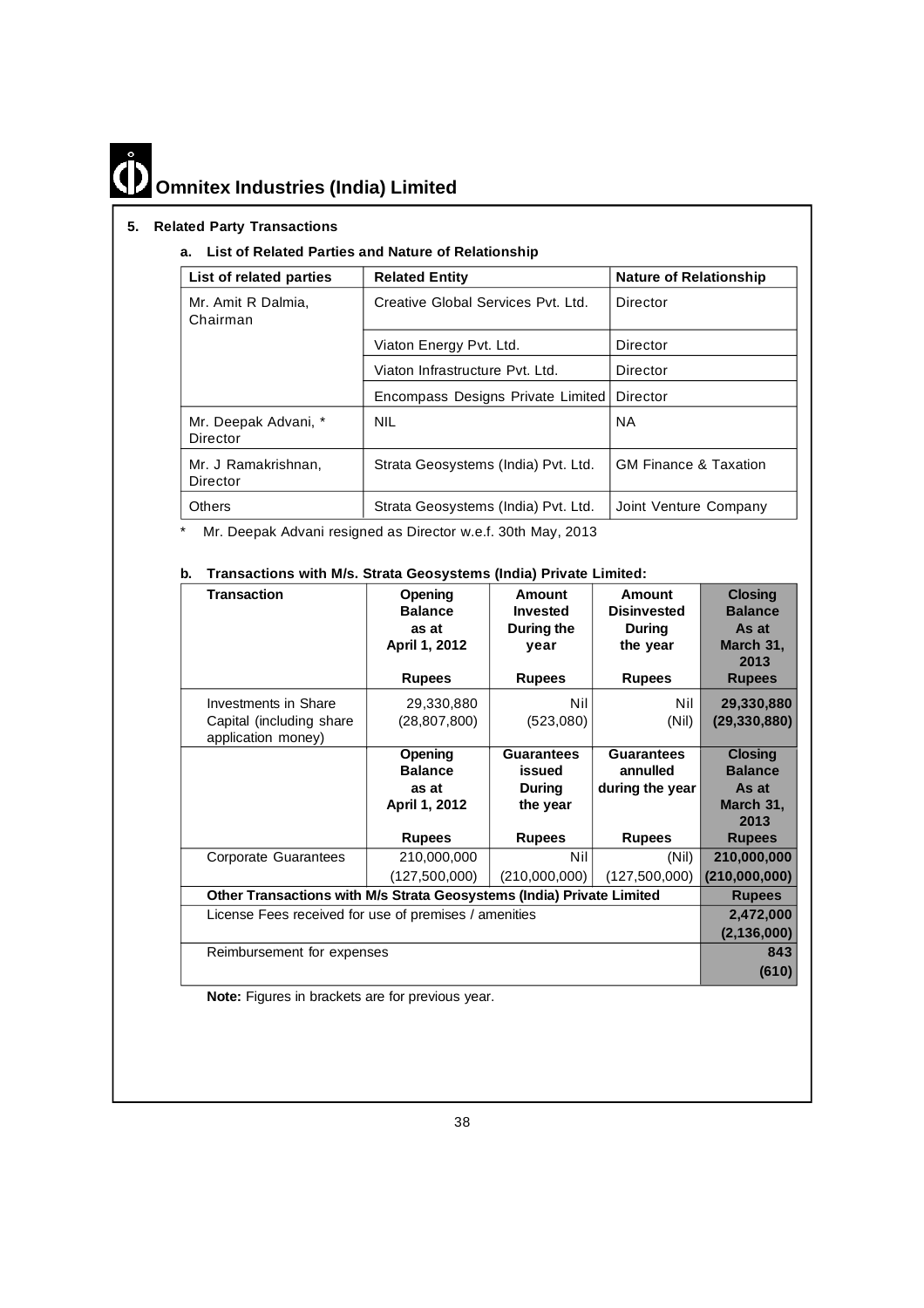#### **6. Taxation:**

#### **Deferred Taxation:**

| Deferred Taxation.                         |                      |                 |                       |
|--------------------------------------------|----------------------|-----------------|-----------------------|
| Deferred Tax Liability on account of:      |                      |                 |                       |
|                                            | <b>Deferred Tax</b>  | Charge /        | <b>Deferred Tax</b>   |
|                                            | <b>Balance As at</b> | (Credit)        | <b>Balance As at</b>  |
|                                            | March 31, 2012       | during the year | <b>March 31, 2013</b> |
|                                            | <b>Rupees</b>        | <b>Rupees</b>   | <b>Rupees</b>         |
| Depreciation                               | 208,861              | (14, 543)       | 194,318               |
|                                            | 208,861              | (14, 543)       | 194,318               |
| Deferred Tax Assets on account of:         |                      |                 |                       |
| Unabsorbed Depreciation (restricted<br>a)  |                      |                 |                       |
| in view of losses)                         | (208,861)            | 14,543          | (194, 318)            |
| <b>Brought forward Business Loss</b><br>b) | <b>NIL</b>           | NIL.            | <b>NIL</b>            |
|                                            | (208,861)            | 14,543*         | (194, 318)            |
| <b>Net Deferred Tax</b>                    |                      |                 |                       |
| Liability / (Assets)                       | <b>NIL</b>           | (NIL)           | <b>NIL</b>            |

No depreciation has been claimed in Income-Tax on certain leased out Fixed Assets. Company has recognised Deferred Tax Assets on unabsorbed depreciation to the extent of Deferred Tax Liability.

#### **7. Segment Reporting:**

The operation of the Company represents only one business segment, viz. 'Trading in Fabrics'. Accordingly, all earnings, assets and liabilities relate to this activity only and there is no separate Segment.

**8.** The Company has a 29.50% equity interest in a Jointly Controlled Entity- M/s. Strata Geosystems (India) Private Limited. ("Strata"). The Company has made an investment into Strata's Equity Capital and will from time to time commit other resources, as may be necessary, based on Strata's business plan.

In accordance with the requirements of Accounting Standard on Financial Reporting of Interest in Joint Ventures (AS-27) notified by the Companies (Accounting Standards) Rules, 2006, the interest in the jointly controlled entity has been accounted for as an Investment in accordance with Accounting Standard (AS) 13, Accounting for Investments and has been reflected under investments - Note 1.9

In compliance with Accounting Standard 27 - 'Financial Reporting of Interests in Joint Venture' - AS(27), notified by the Companies ( Accounting Standards ) Rules, 2006 the Company has interest in the following jointly controlled entity. **(Rupees)**

|                          |               |         |                                            |             |                                             | (Rupees)        |
|--------------------------|---------------|---------|--------------------------------------------|-------------|---------------------------------------------|-----------------|
| Name of                  | Country of    | Holding |                                            |             | Amount of Interest based on the Provisional |                 |
| the Company              | Incorporation | (9/6)   | Accounts as certified by the Directors for |             |                                             |                 |
|                          |               |         |                                            |             | the year ended March 31, 2013               |                 |
|                          |               |         | Assets                                     | Liabilities | Income                                      | Expenditure     |
| <b>Strata Geosystems</b> | India         | 29.50   | 133,013,843 76,352,049                     |             | 186.451.260                                 | 175,816,981     |
| (India) Pvt. Ltd.        |               | (29.50) | (130, 540, 942)   (81, 013, 529)           |             | (154, 420, 566)                             | (135, 633, 513) |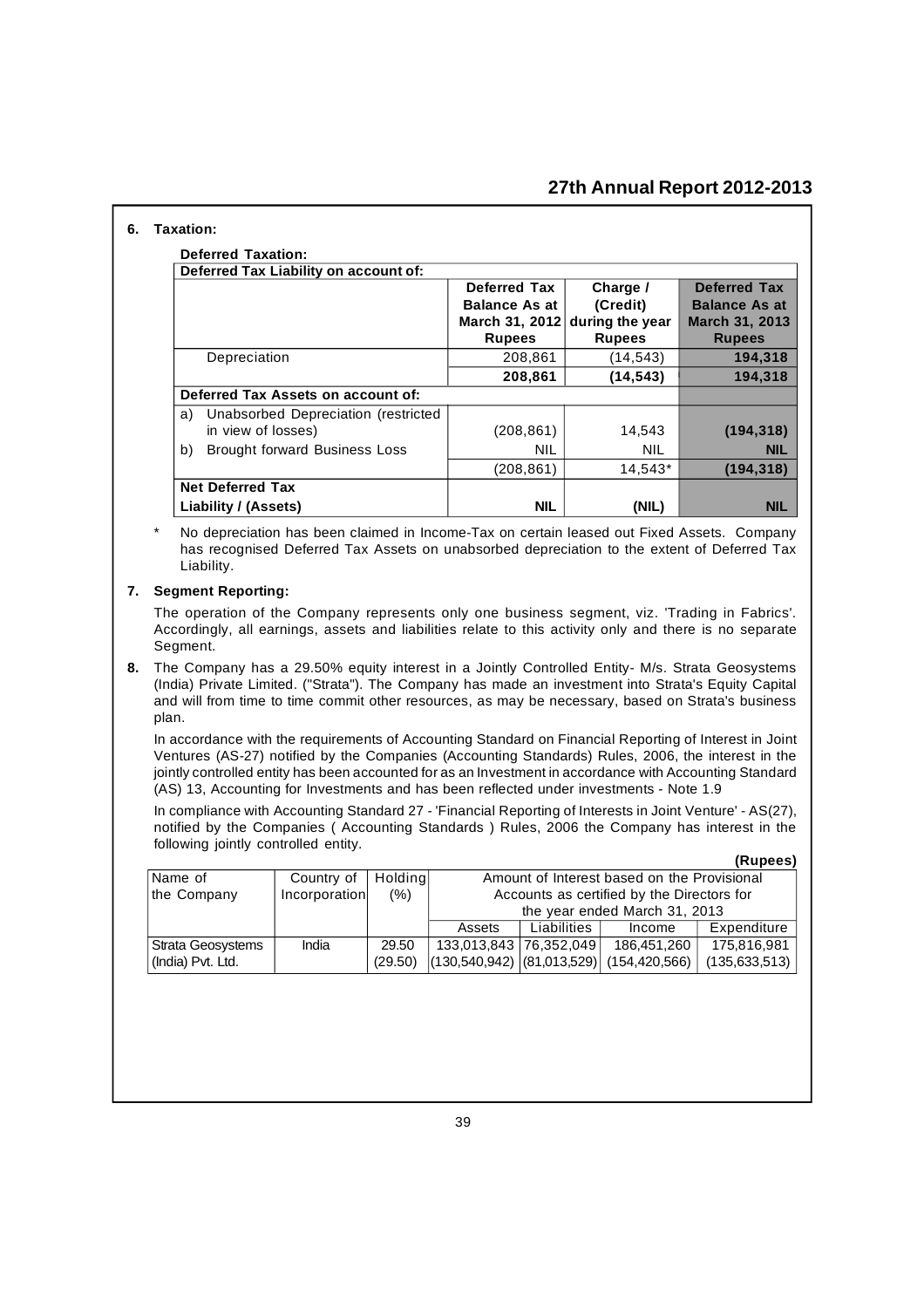**9.** Disclosure as required by Accounting Standard 19, "Leases" (AS-19), notified by the Companies (Accounting Standards) Rules, 2006 are given below:

#### a. Where the Company is a lessor:

i. Details in respect of assets given on operating lease:

|                                              | <b>Gross block as at</b><br><b>March 31, 2013</b><br><b>Rupees</b> | <b>Accumulated</b><br>depreciation<br>as at March<br>31, 2013<br><b>Rupees</b> | <b>Depreciation</b><br>(Corresponding<br>to period of lease<br>rentals)<br><b>Rupees</b> |
|----------------------------------------------|--------------------------------------------------------------------|--------------------------------------------------------------------------------|------------------------------------------------------------------------------------------|
| Building, Electrical Installation, Furniture | 23,513,303                                                         | 1,739,161                                                                      | 470.087                                                                                  |
| and Fixtures, Office and Other Equipment     | (23, 513, 303)                                                     | (1, 269, 074)                                                                  | (470,089)                                                                                |

i. Licence Fee of Rs. 24,72,000/- (Previous Year Rs. 21,36,000/-) received from temporary user is recognized in the Profit and Loss Account.

#### **10. Earning Per Share**

Earning per share is calculated by dividing the profit attributable to the equity shareholders by the weighted average number of equity shares outstanding during the year. The numbers used in calculating basic and diluted earning per equity share are as stated below:

|                                                                   |        | As At                 | As At          |
|-------------------------------------------------------------------|--------|-----------------------|----------------|
|                                                                   |        | <b>March 31, 2013</b> | March 31, 2012 |
| Profit before Taxation and Prior Period Items                     | Rupees | 1,563,827             | 869,812        |
| Profit after Taxation and Prior Period Items                      | Rupees | 1,094,849             | 795,677        |
| Weighted average number of shares                                 | Nos.   | 4,204,100             | 4,204,100      |
| Earning per share before exceptional items<br>(Basic and Diluted) | Rupees | 0.26                  | 0.19           |
| Earning per share (Basic and Diluted)                             | Rupees | 0.26                  | 0.19           |
| Face value per share                                              | Rupees | 10                    | 10             |

**11**. The figures of the previous year have been regrouped / reclassified, wherever necessary, to conform to the current year's presentation.

**Tembey & Mhatre** Chartered Accountants **Amit R Dalmia** FR No. 116359W

### Partner M. No. 33787

Place : Mumbai **J. Ramakrishnan** Dated: 30<sup>th</sup> May, 2013 **Director** 

#### As per our report of even date **For and on behalf of Board of Directors**

**(Shrikant B. Tembey) Durgaprasad S Sabnis**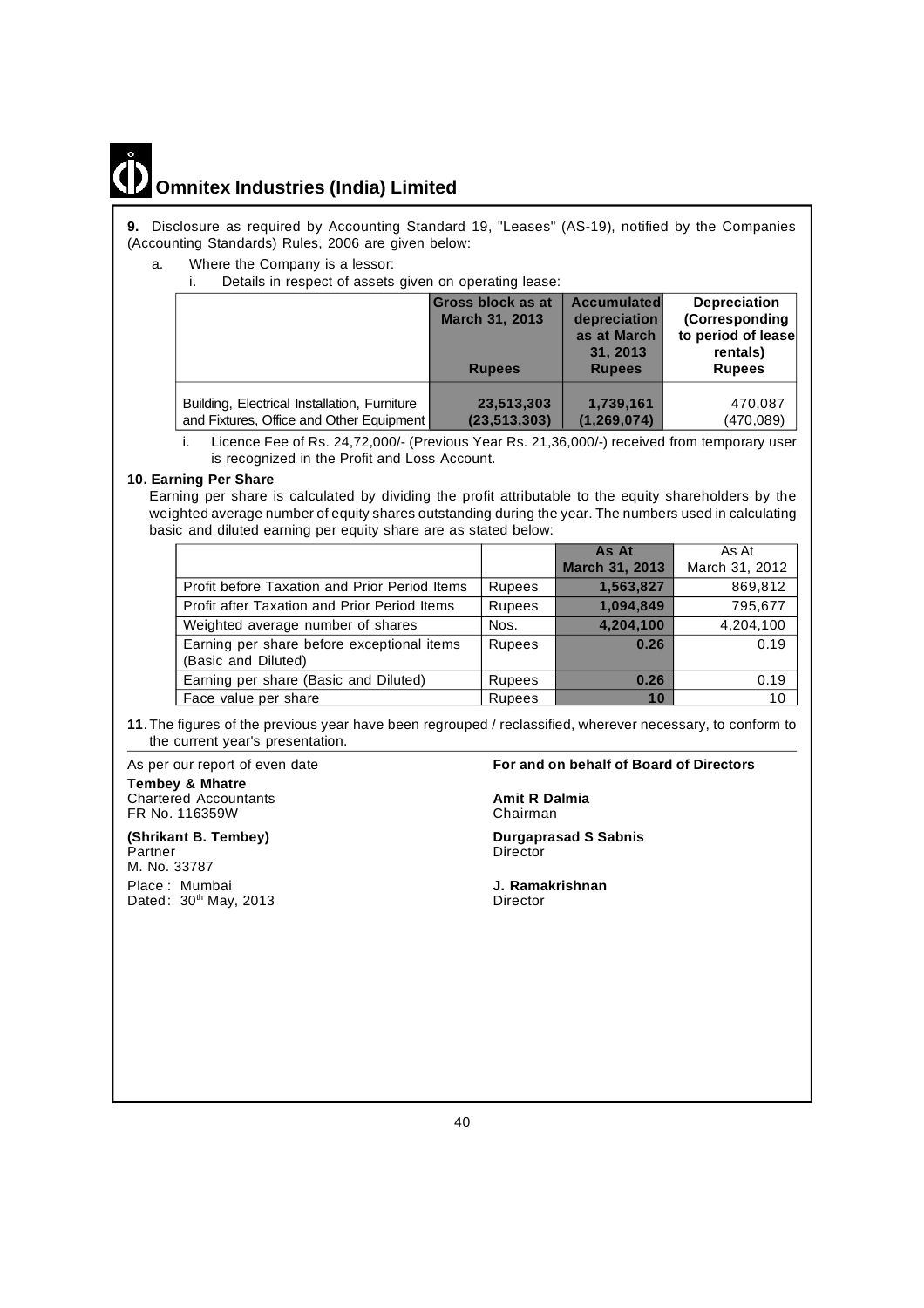

Lower Parel, Mumbai - 400 011.

#### **27th Annual General Meeting on 29th August, 2013, at 10.00 a.m.**

#### **PLEASE COMPLETE THIS ATTENDANCE SLIP AND HAND IT OVER AT THE ENTRANCE OF THE MEETING HALL**

Joint Shareholders may obtain additional Attendance Slips or request.

| <b>NAME &amp; ADDRESS OF THE SHARE HOLDER</b> | <b>L.F.NO.</b> |
|-----------------------------------------------|----------------|
|                                               |                |
|                                               |                |

I hereby record my presence at the 27th Annual General Meeting of the Company at "Hall of Quest", Nehru Planetarium, Nehru Centre, Dr. Annie Besant Road, Worli, Mumbai - 400 018 on Thursday, 29<sup>th</sup> August, 2013.

**SIGNATURE OF THE SHARE HOLDER OR OF THE PROXY ATTENDING THE MEETING**

| If Shareholder, Please sign here | If Proxy, Please sign here |
|----------------------------------|----------------------------|
|                                  |                            |
|                                  |                            |

 $- --$  Tear Here  $--$ 

**PROXY FORM**

**ATTENDANCE SLIP**

## **Omnitex Industries (India) Limited**

**Registered Office :** 317, Tantia Jogani Industrial Premises, 3rd Floor, J. R. Boricha Marg, Lower Parel, Mumbai - 400 011.

| L.F.No. |                                                                                                                                                                                                    |
|---------|----------------------------------------------------------------------------------------------------------------------------------------------------------------------------------------------------|
|         |                                                                                                                                                                                                    |
|         |                                                                                                                                                                                                    |
|         |                                                                                                                                                                                                    |
|         |                                                                                                                                                                                                    |
|         | as my / our proxy to vote for me/us and on my/our behalf at the 27th Annual General Meeting of the<br>Company to be held on Thursday, 29 <sup>th</sup> August, 2013 or at any adjournment thereof. |
|         |                                                                                                                                                                                                    |
|         | ᆮ ㅡ ㄱ                                                                                                                                                                                              |
|         | Revenue                                                                                                                                                                                            |
|         | Stamp <sub>I</sub>                                                                                                                                                                                 |
|         | $L = -1$                                                                                                                                                                                           |
|         | (Signature of the Shareholder)                                                                                                                                                                     |
|         | <b>NOTE</b> : The Proxy Form must be returned so as to reach the Registered Office of the Company not less<br>than 48 hours before the time of holding the aforesaid meeting.                      |
|         |                                                                                                                                                                                                    |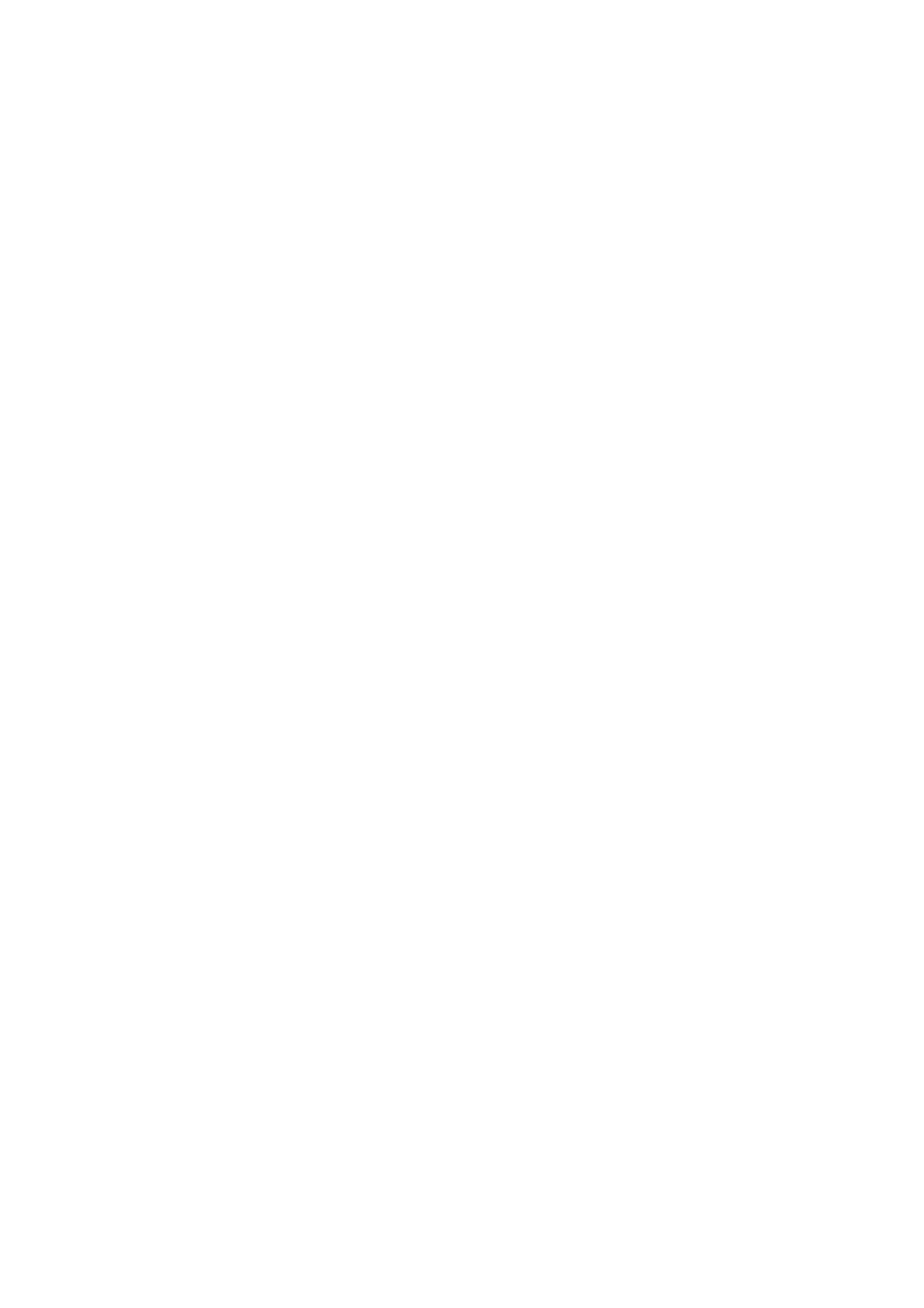